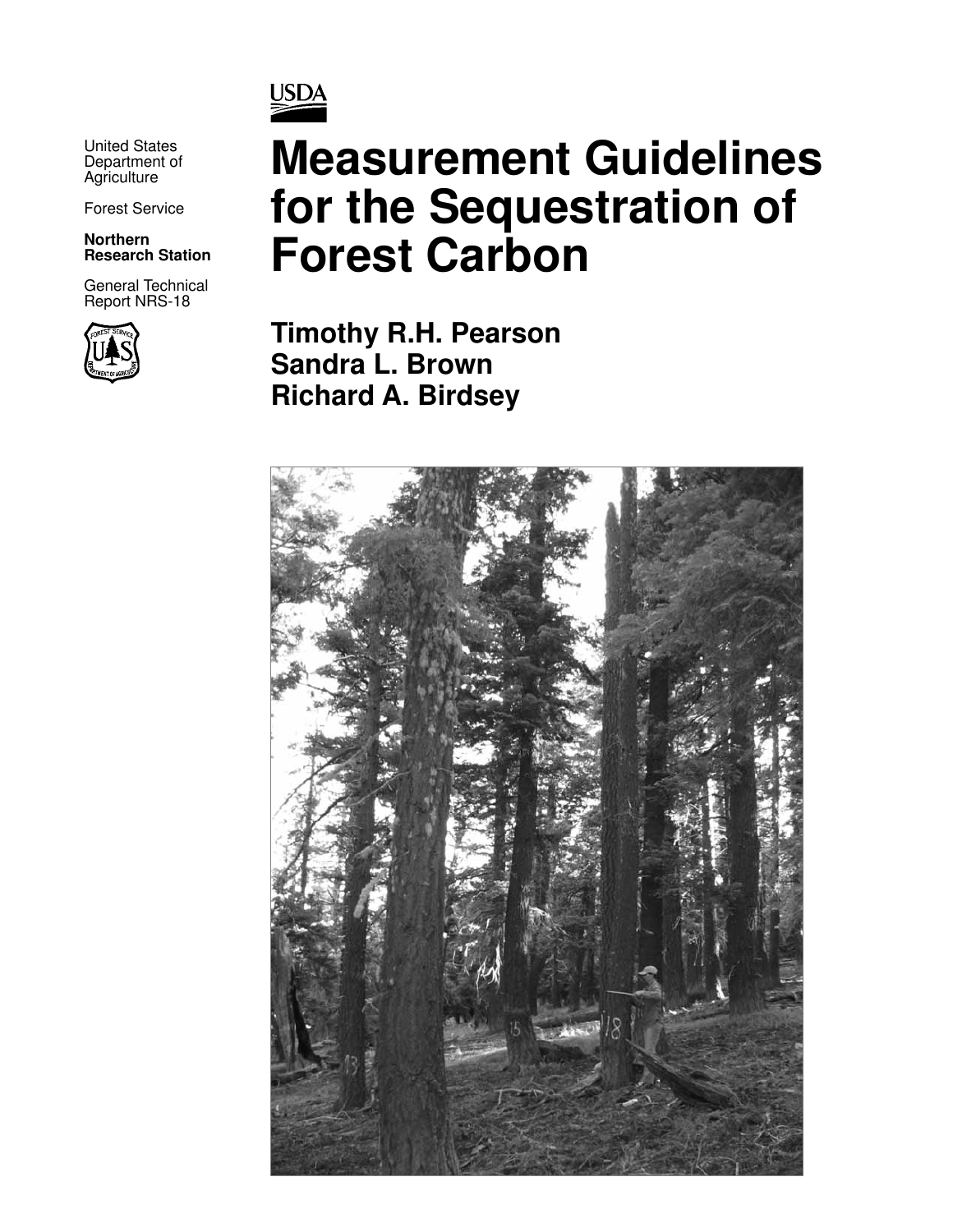#### **Abstract**

Measurement guidelines for forest carbon sequestration were developed to support reporting by public and private entities to greenhouse gas registries. These guidelines are intended to be a reference for designing a forest carbon inventory and monitoring system by professionals with a knowledge of sampling, statistical estimation, and forest measurements. This report provides guidance on defining boundaries; measuring, monitoring, and estimating changes in carbon stocks; implementing plans to measure and monitor carbon; and developing quality assurance and quality control plans to ensure credible and reproducible estimates of the carbon credits. Expected users include entities, e.g., individual landowners, industrial forestry companies and managers of utility company lands, within the United States who are interested in implementing forestry activities and projects designed to generate carbon credits that could be traded as an offset, or for registering carbon dioxide reductions using the U.S. Department of Energy 1605(b) voluntary reporting registry.

#### **The Authors**

TIMOTHY R.H. PEARSON and SANDRA L. BROWN are scientists with Winrock International, Washington, D.C.

RICHARD A. BIRDSEY is a program manager with the Northern Research Station at Newtown Square, Pennsylvania.

#### **Cover Photo**

Forest measurement in Lake County, Oregon, used with permission from Winrock International.

This publication was sponsored by the USDA Forest Service's Northern Global Change Research Program. We thank David Shoch, Matt Delaney, Mike Amacher, David Chojnacky, Coeli Hoover, and Greg Reams for contributions to an earlier version of this report that is part of the guidelines for the United States Voluntary Reporting of Greenhouse Gases Program. We also thank Jennifer Jenkins, John Stanovick, Jim Cathcart, and Raymond Czaplewski for helpful comments and suggestions. Material presented here does not represent the policy of the sponsoring agency.

Manuscript received for publication 19 March 2007

Published by: For additional copies: USDA FOREST SERVICE USDA Forest Service 11 CAMPUS BLVD SUITE 200 Publications Distribution NEWTOWN SQUARE PA 19073-3294 359 Main Road

 Delaware, OH 43015-8640 November 2007 Fax: (740)368-0152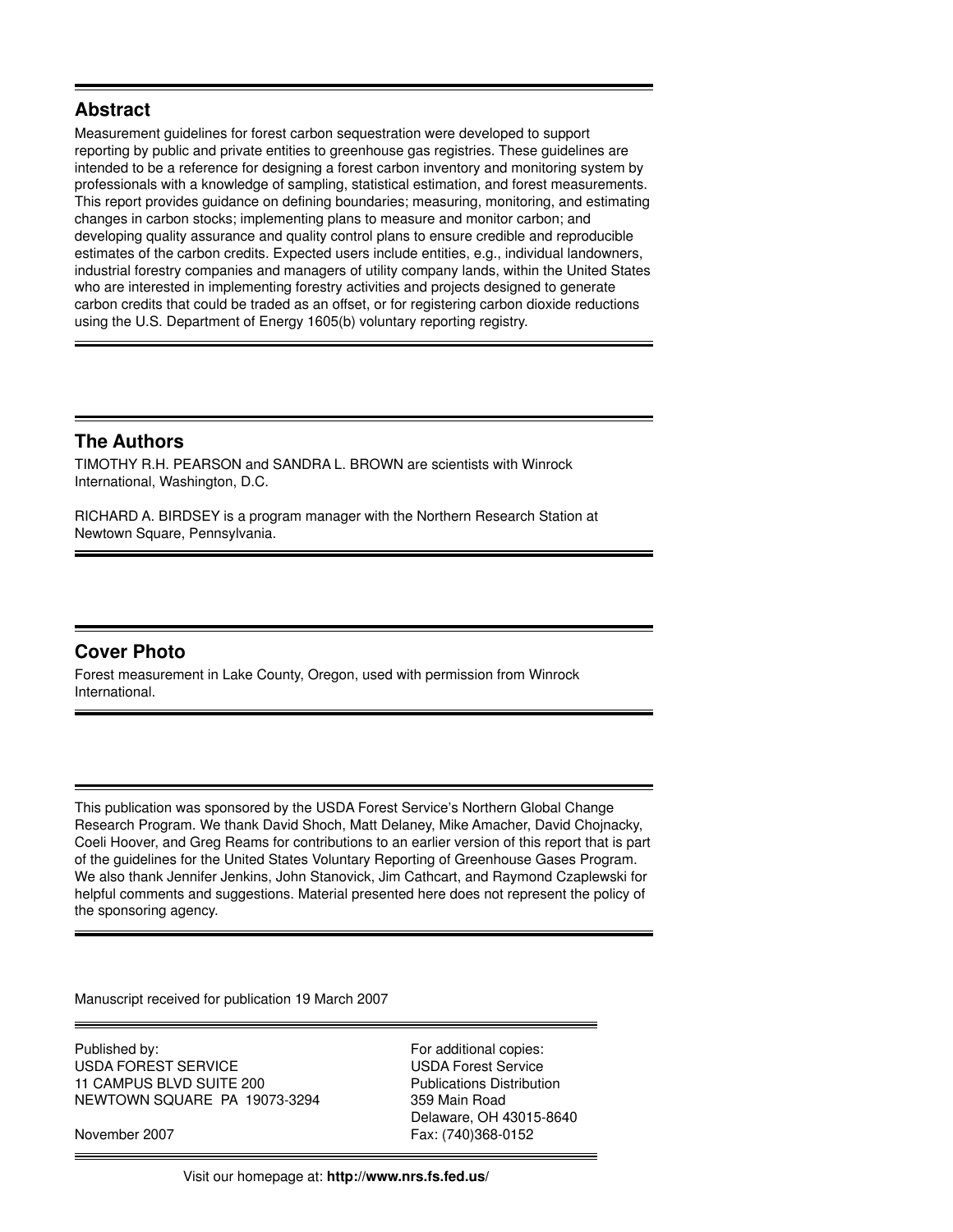## **CONTENTS**

| Selection of Carbon Pools to Measure and Monitor 13 |  |
|-----------------------------------------------------|--|
|                                                     |  |
|                                                     |  |
|                                                     |  |
|                                                     |  |
|                                                     |  |
|                                                     |  |
|                                                     |  |
|                                                     |  |
|                                                     |  |
|                                                     |  |
|                                                     |  |
|                                                     |  |
|                                                     |  |
|                                                     |  |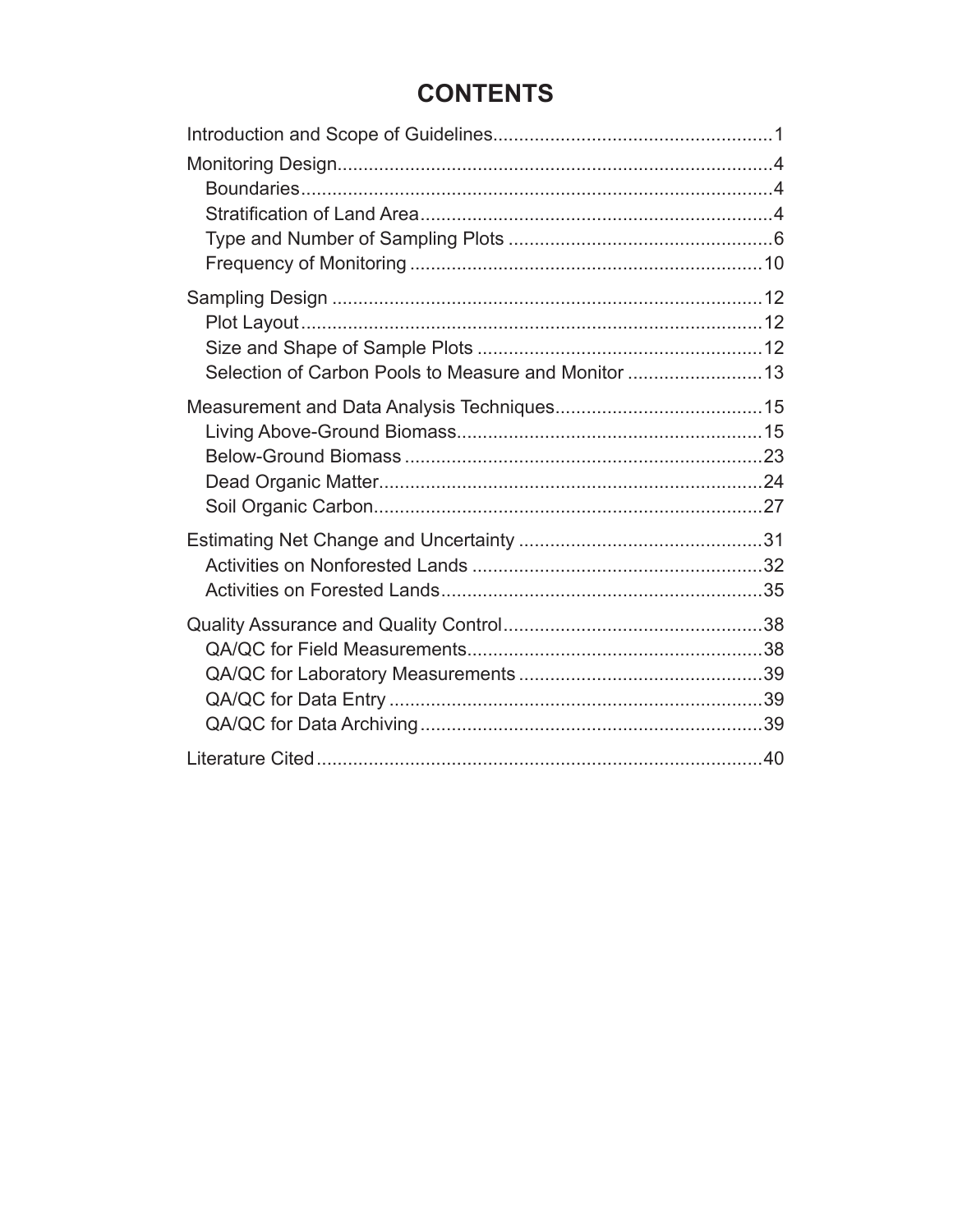## **INTRODUCTION AND SCOPE OF GUIDELINES**

Measurement guidelines for forest carbon sequestration were developed to support reporting by public and private entities to greenhouse gas registries. Although developed primarily for reporting about forestry "activities"—the categories of actions comprising forestry—rather than "projects", which are specific carbon management undertakings, the guidelines are based on experience with methods for the latter and thus are broadly useful for carbon estimation. The national greenhouse gas registry, known as 1605(b) in reference to the original authorizing language contained in the Energy Policy Act of 1992, accepts reports by entities about their forestry activities as a bundle (Birdsey 2006). Other greenhouse gas registries, such as that maintained by the state of California, accept reports about specific forestry projects.

These guidelines are intended to be a reference for designing a forest carbon inventory and monitoring system, and are based on the authors' experience and the literature. Users should carefully review the material presented here and adapt the recommended procedures to their specific circumstances using local knowledge of forest conditions and practices, and location-specifi c data where possible. The guidelines are designed for "average" or typical conditions, so your results might not be as precise as described in this report. For example, although our guidelines recommend using generalized biomass equations that represent average national conditions, these equations may not perform well for populations of forest trees that deviate significantly from the average.

These guidelines are designed for use by professionals with a knowledge of sampling, statistical estimation, and forest measurements. Users also should be familiar with specific protocols required by the registry to which the forest-carbon estimates will be reported. We cannot guarantee that a specific application will be accepted by a greenhouse gas registry. Nonetheless, by carefully referencing these guidelines and other sources of information, reporters can meet targeted levels of precision.

Expected users include entities, e.g., individual landowners, industrial forestry companies and managers of utility company lands, within the United States who are interested in implementing forestry activities and projects designed to generate reductions in atmospheric carbon dioxide (CO<sub>2</sub>) that could be traded as an offset, or reported to the U.S. Department of Energy 1605(b) voluntary reporting registry. This report provides guidance on defining boundaries; measuring, monitoring, and estimating changes in carbon stocks; implementing plans to measure and monitor carbon; and developing quality assurance and quality control plans to ensure credible and reproducible estimates of the carbon credits.

Forestry activities primarily affect the exchange of  $\mathrm{CO}_2$  between the land and atmosphere. Techniques and methods for measuring and monitoring terrestrial carbon pools that are based on commonly accepted principles of forest inventory, soil sampling, and ecological surveys are described in the sections that follow.

Although the primary purpose of forestry activities for greenhouse gas reduction is to increase carbon stocks, these activities also can result in changes in non-CO<sub>2</sub> greenhouse gas emissions and removals.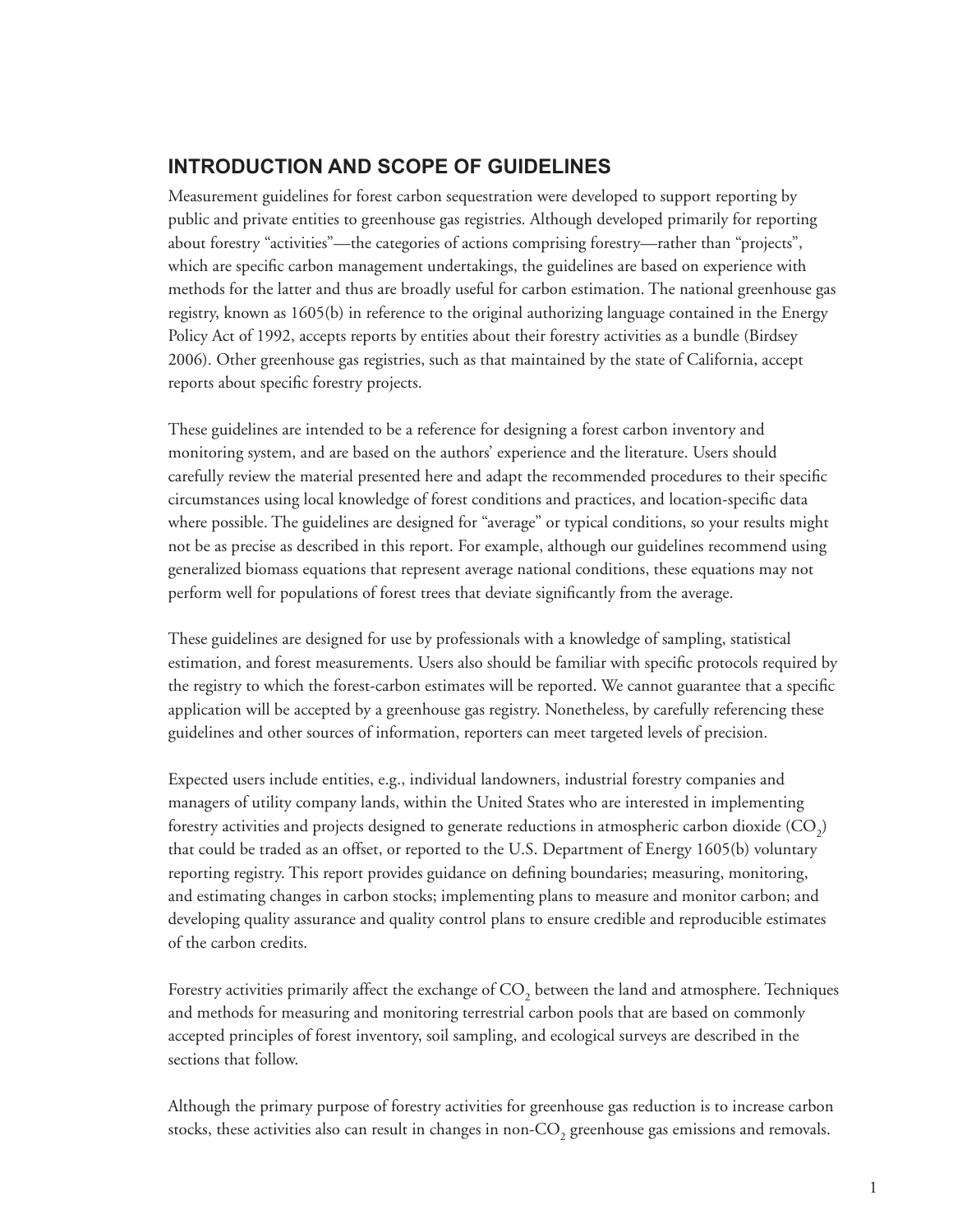Examples include burning biomass; applying synthetic and organic fertilizers to soils; cultivating nitrogen-fixing trees; and peat flooding and drainage activities. In addition, land-use activities that disturb soils, e.g., site preparation during afforestation, may affect non-CO<sub>2</sub> emissions and removals from soils. It is likely that these are insignificant in the forest sector, and practical and cost-efficient methods for measuring non-CO<sub>2</sub> greenhouse gases for forestry activities are less well developed. We do not provide guidelines for monitoring, estimating, or reporting significant fluxes of non-CO<sub>2</sub> gases for forestry.

For forestry activities it is not always necessary to measure all carbon pools (Brown et al. 2000). Selective or partial accounting systems may be appropriate so long as all pools for which emissions are likely to increase as a result of the activity (loss in carbon or emission) are included. The selection of which pools to measure and monitor depends on factors such as the expected rate of change, magnitude and direction of the change, availability and accuracy of methods to quantify change, and cost to measure. All pools that are expected to decrease must be measured and monitored. Pools that are expected to increase by a small amount need not be estimated if costs are high relative to the magnitude of the increase. For example, in the case of afforestation, understory herbaceous vegetation rarely is a significant factor in the ecosystem carbon budget.

Our guidelines focus on forest ecosystem carbon only and include only the carbon pools on the land, e.g., live and dead above- and below-ground biomass and soil. The following steps are needed to produce credible and transparent estimates of net changes in carbon stocks:

- 1. A monitoring plan, including delineation of boundaries, stratification of project area, type and number of sample plots, duration of project, and frequency of monitoring.
- 2. Sampling procedures for carbon stocks.
- Methods for estimating carbon stocks and techniques for analyzing the results. 3.
- Methods for estimating net change in carbon stocks. 4.
- A quality assurance/quality control plan. 5.

The primary focus is on field measurements designed to produce accurate estimates of net changes in carbon stocks to known levels of precision. A suggested target for the precision for forest-carbon accounting is a sufficient sample of measurements to conclude that with 95-percent confidence, the true population value lies within plus or minus 10 percent of the sample estimate.

Many reporting entities with large tracts of forests have good records on types of management, timber stock, harvest rates, and related information. Such records can be used to develop estimates of net changes in carbon stocks from forestry activities. It is good practice to compare per-acre or perhectare (ha) estimates with similar estimates from regional databases. For other entities where such data are not available, e.g., for owners of non-industrial forest land, there are numerous national to regional databases that can be downloaded from the internet. Although estimates based on these data likely will be less accurate and less precise than those based on field measurements, such data used in combination with the methods in this report can provide better estimates than those based on default values alone. The following list of web sources are useful for verifying that measurements and calculations are within the ranges reported at national and regional scales.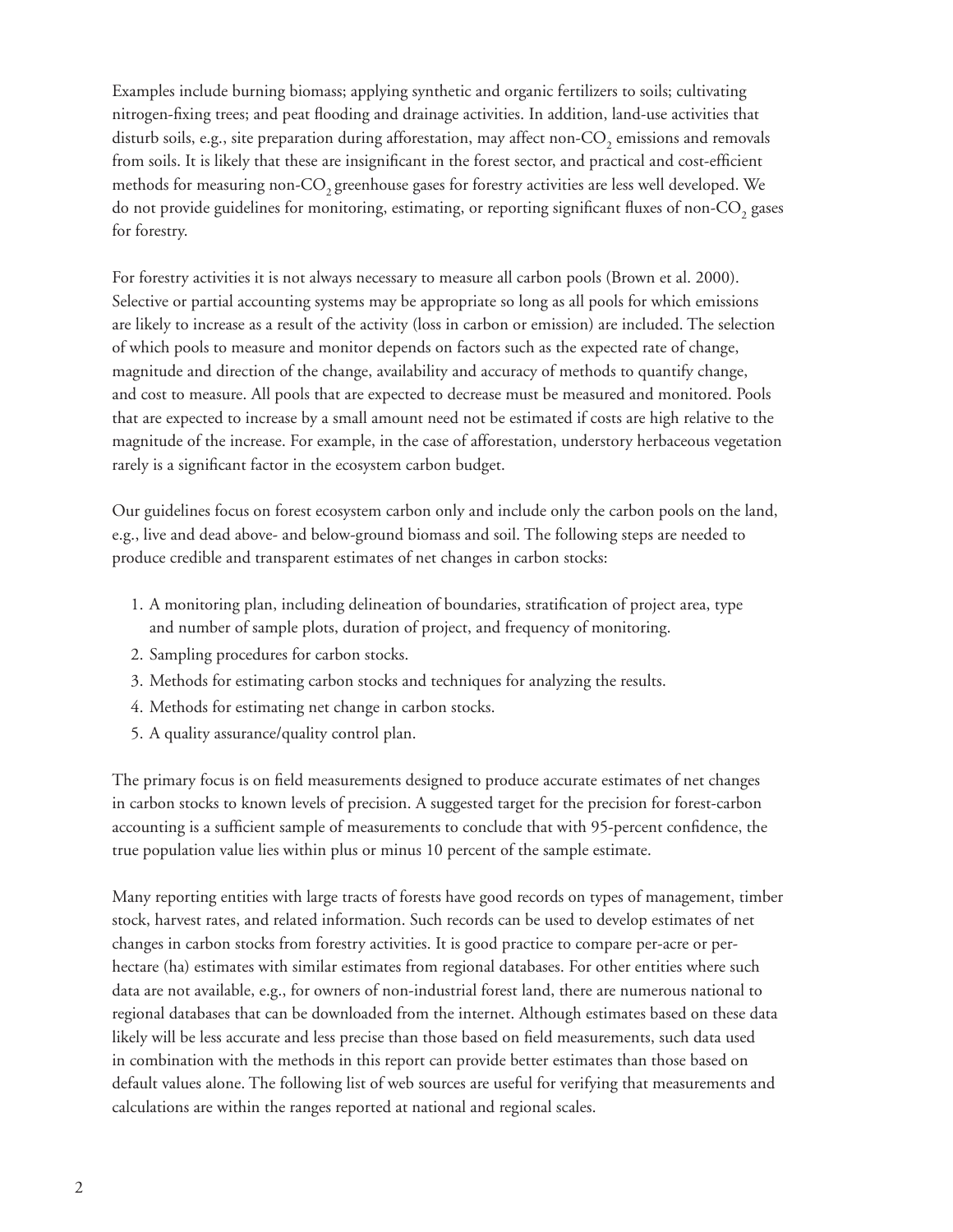| Internet site:                                            | Organization                                                                              | <b>Relevant content</b>                                                                                                                         |
|-----------------------------------------------------------|-------------------------------------------------------------------------------------------|-------------------------------------------------------------------------------------------------------------------------------------------------|
| http://fia.fs.fed.us/                                     | <b>USDA Forest Service</b><br><b>Forest Inventory and</b><br><b>Analysis</b>              | Forest statistics of the U.S.<br>Forest statistics by state<br>Sample plot and tree data<br>Forest inventory methods and<br>basic definitions   |
| http://www.fhm.fs.fed.us/                                 | <b>USDA Forest Service</b><br><b>Forest Health Monitoring</b>                             | <b>Forest health status</b><br>Regional data on soils, dead<br>wood stocks<br>Forest health monitoring methods                                  |
| http://www.usda.gov/oce/global<br>change/gg_inventory.htm | <b>USDA Greenhouse Gas</b><br>Inventory                                                   | State-by-state forest carbon<br>estimates                                                                                                       |
| http://www.fs.fed.us/ne/<br>durham/4104/index.shtml       | <b>USDA Forest Service, U.S.</b><br>carbon budget project                                 | On-line carbon estimation<br><b>Forest carbon estimation</b><br>methods<br>U.S. and regional forest carbon<br>statistics                        |
| http://www.fs.fed.us/pnw/<br>sev/rpa/                     | <b>USDA Forest Service</b><br>resources planning act                                      | Timber resource statistics and<br>projections                                                                                                   |
| http://unfccc.int/<br>http://www.ipcc.ch/                 | <b>United Nations Framework</b><br><b>Convention on Climate</b><br><b>Change and IPCC</b> | International guidance on carbon<br>accounting and estimation                                                                                   |
| http://www.wri.org/                                       | <b>World Resources Institute</b>                                                          | Greenhouse gas mitigation<br>projects<br>Accounting, measuring, and<br>reporting procedures                                                     |
| http://nature.org/initiatives/<br>climatechange/          | The Nature Conservancy                                                                    | Greenhouse gas mitigation<br>projects<br><b>Accounting and reporting</b><br>procedures                                                          |
| http://www.winrock.org/<br>Ecosystems/                    | <b>Winrock International</b>                                                              | Greenhouse gas mitigation<br>projects<br>Developments in baseline and<br>leakage analyses<br>Accounting, measuring, and<br>reporting procedures |

## **Internet Sites Available for Carbon Estimation**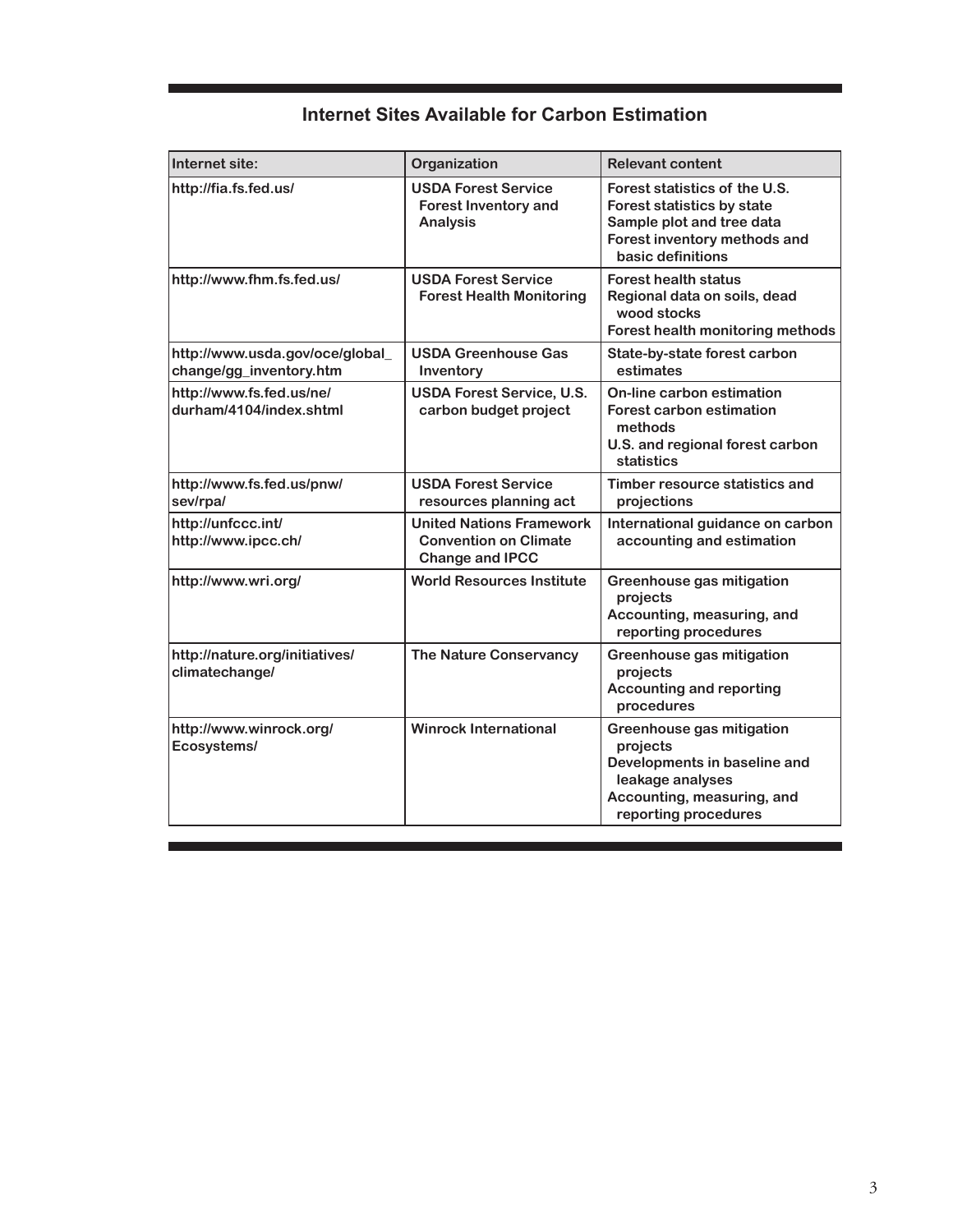## **MONITORING DESIGN**

## **Boundaries**

Forestry activities and the land base for an entity can vary in size (from tens to hundreds of thousands of ha) and can be confined to a single or several geographic areas. The area may be one contiguous block of land with a single owner or many small blocks of land spread over a wide area with numerous small or several large landowners. The spatial boundaries of the land need to be clearly defined to facilitate accurate measuring, monitoring, accounting, and verification. The spatial boundaries can be in the form of permanent boundary markers, e.g., fences; clearly defined topographic descriptions, e.g., rivers/creeks, mountain ridges; spatially explicit boundaries (identified with a Global Positioning System, GPS); and/or other methods. Ground-based surveys that delineate property boundaries are an accurate means of documenting land boundaries. Many methods and tools are available for identifying and delineating land boundaries, including remote sensing, e.g., satellite images from optical or radar sensor systems, aerial photos, GPS, topographic maps, and land records. Larger areas across the landscape can be defined by specific boundary descriptions using GPS-based coordinates on topographic maps or other suitable means.

Boundaries must be documented properly from the start (mapped and described) and preferably not subject to changes for the duration of the estimation period. Boundary changes must be noted and inclusions and/or exclusions of physical land area must be surveyed using the methods described. This would require adjusting the estimated net emissions or removals of greenhouse gases attributable to the activity or entity.

## **Stratification of Land Area**

#### **Stratification Before Activities Begin**

Once the land area has been delineated, it is useful to collect basic information such as landuse history as well as maps of soil, vegetation, and topography. The land for the project can be georeferenced and mapped onto a base map. A geographic information system (GIS) is useful for such an activity. Maps can then be used to stratify the area into more or less homogeneous units (relative to carbon stocks and rates of change in carbon) to increase sampling efficiency.

To facilitate field work and increase the accuracy and precision of measuring and monitoring, divide the area (population of interest) into subpopulations or strata that form relatively homogenous units. Useful tools for defining strata include ground-truthed maps from satellite imagery, aerial photos, and maps of vegetation, soils, or topography. Many of these products are available as GIS data layers, e.g., STATSGO soil maps, USGS Digital Elevation Model, 1992 National Land Cover map, that can be overlain in a GIS to identify possible strata. The key to stratification is to ensure that measurements are more alike within each stratum than in the sample frame as a whole. A GIS can automatically determine stratum size and the size of exclusions or buffer zones.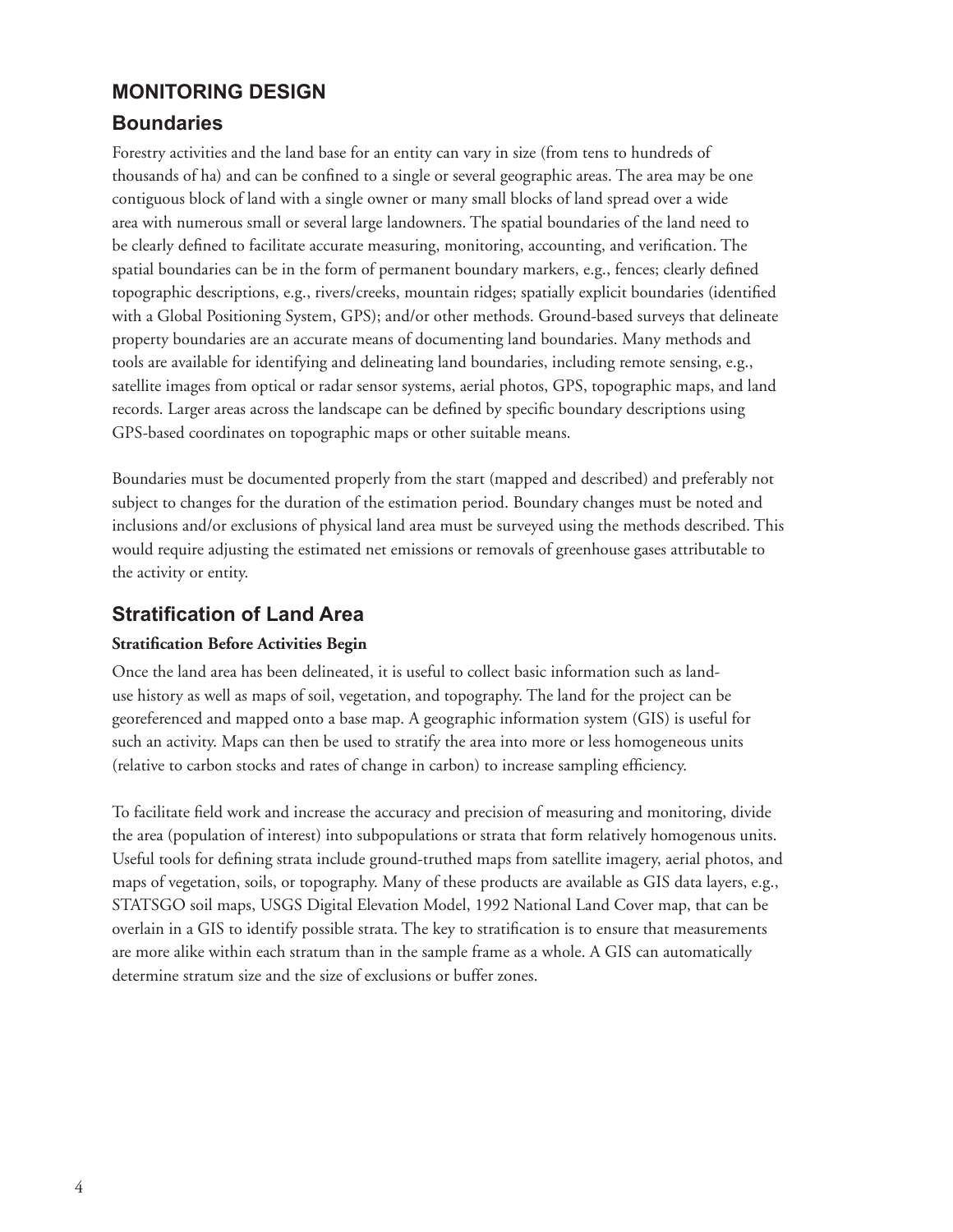#### **Remote Sensing Data**

**Data on remote sensing are useful in designing and implementing measuring and monitoring plans for forest-based carbon activities, for example a land-use map for the area, stratification of the area, landuse history, monitoring of overall performance, and verification that the carbon pool exists.**

| Sensor/        | Spatial         | Spectral         |              |                     |                                 |
|----------------|-----------------|------------------|--------------|---------------------|---------------------------------|
| satellite      | resolution      | resolution       | Revisit time | Owner               | Data                            |
| Landsat 5 TM   | 30 <sub>m</sub> | <b>VNIR/SWIR</b> | 16 days      | NASA/USGS           | http://edc.usgs.gov             |
| Landsat 7 ETM+ | 30 <sub>m</sub> | <b>VNIR/SWIR</b> | 17 days      | NASA/USGS           | http://edc.usgs.gov             |
| EO-1 ALI       | 30 <sub>m</sub> | <b>VNIR/SWIR</b> | 18 days      | <b>NASA</b>         | http://edc.usgs.gov             |
| EO-1 Hyperion  | 30 <sub>m</sub> | <b>VNIR/SWIR</b> | 19 days      | <b>NASA</b>         | http://edc.usgs.gov             |
| <b>IKONOS</b>  | $1 - 4 m$       | <b>VNIR/SWIR</b> | $2 - 5$ days | Space Imaging       | http://www.spaceimaging.<br>com |
| Quickbird      | $0.6 - 3 m$     | <b>VNIR/SWIR</b> | $-4$ days    | <b>DigitalGlobe</b> | http://www.digitalglobe.<br>com |

**Selected High Resolution Data Sources for Monitoring Carbon Sequestration Projects**

TM = Thematic Mapper; ETM+ = Enhanced Thematic Mapper Plus; ALI = Advanced Land Imager; VNIR = Visible to Near Infrared; SWIR = Shortwave Infrared

The size and spatial distribution of the land area does not influence site stratification. One large, contiguous block of land or many small parcels can be considered the population of interest and are stratified in the same manner. When an area is not homogeneous, stratification generally reduces monitoring costs, e.g., the amount of sampling required is reduced due to the smaller variation in carbon stocks in each stratum. Stratification should be carried out using criteria that are directly related to the variables to be measured and monitored, for example, the carbon pools in trees for afforestation. For afforestation, the strata can be defined on the basis of variables such as the tree species (if several), age class (as generated by delay in practical planting schedules), initial vegetation (totally cleared versus cleared with patches or scattered trees), and site factors (soil type, elevation, slope, etc.). However, there is a tradeoff between the number of strata and sampling intensity. Strata should be sufficiently large to enable adequate sampling within each stratum but not so large as to incur higher costs.

Site visits to the project area and nearby areas with existing vegetation that will be the target of the activity will aid in stratifying the area. Field assessments and measurements of key variables such as general soil type, topography, and nearby existing vegetation aid in stratifi cation and contribute to cost-effective monitoring.

#### **Post-Stratification**

For some areas, it may not be possible to prestratify because the site appears to be homogeneous. However, it is possible that after the first monitoring period, the estimated change in carbon stocks is highly variable within a stratum, and that the original stratum can be subdivided into homogeneous areas (post-stratification).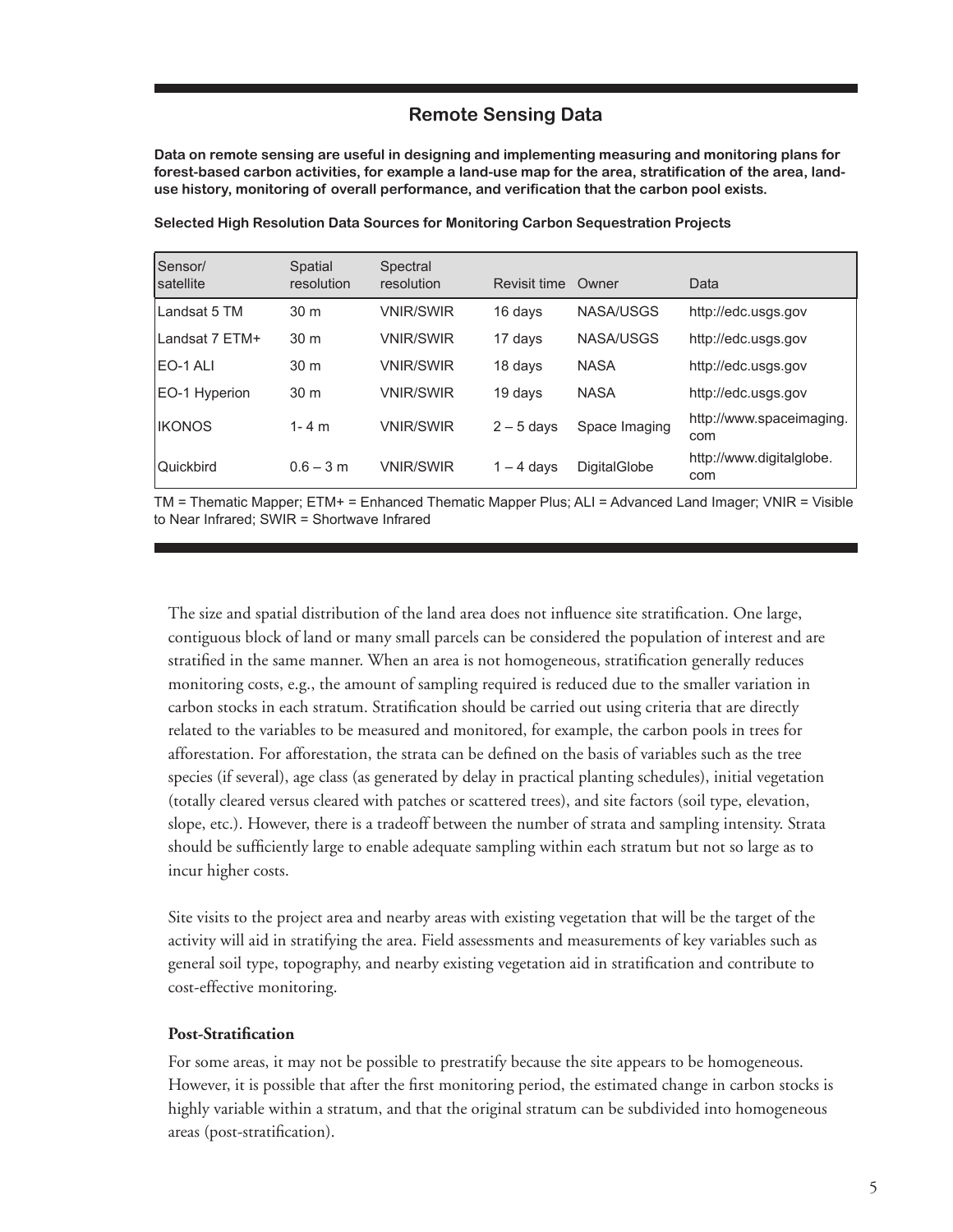## **Type and Number of Sampling Plots**

#### **Plot type**

For forestry activities, permanent or temporary sampling plots can be used for sampling over time to estimate changes in the relevant carbon pools. Permanent plots are applicable only where both the trees and the plots are permanently marked. For all other pools, temporary plots are used. For trees, both methods have advantages and disadvantages. Permanent sample plots in which trees are tagged generally are regarded as statistically more efficient for estimating changes in forest-carbon stocks than temporary plots because there is high covariance between observations at successive sampling events (Avery and Burkhart 1983). Moreover, the use of permanent plots allows efficient verification at relatively low cost. A verifying organization can find and measure permanent plots at random to verify the design and implementation of the carbon monitoring plan in quantitative terms. Disadvantages of permanent plots are that their location might be known and they might be treated differently, e.g., fertilized or irrigated to enhance the carbon stocks, tags can become dislocated from trees, or they can be destroyed or lost by disturbances over the measurement interval. Advantages of temporary plots are that they can be established more cost-effectively to estimate the carbon stocks of the relevant pools, their location changes at each sampling interval, and they would not be lost to disturbances. The primary disadvantage of temporary plots is related to the precision in estimating the change in forest-carbon stocks. Because individual trees are not tracked (see Clark et al. 2001), the covariance term is nonexistent so it will be more difficult to attain the targeted precision level without measuring more plots. Thus, any time advantage gained by using temporary versus permanent forest plots may be lost by the need to install additional temporary plots to attain the targeted precision.

If permanent sample plots are used it is necessary to mark or map the trees to measure the growth of individuals at each time interval so that growth of survivors, mortality, and ingrowth of new trees can be tracked. Changes in carbon stocks for each tree are then estimated and summed per plot. Statistical analyses are performed on net carbon accumulation per plot, including ingrowth and losses due to mortality. Because permanent plots also track mortality, they can be used to track the major changes in dead wood (both on the ground and standing) after the initial inventory of this component.

#### **Tagging Trees in Permanent Plots**

When estimating change in carbon stocks, an important consideration is accounting for ingrowth and mortality. Not understanding where, when, and how to include these components can result in erroneous estimates of changes in the carbon stocks of trees. Here we emphasize why it is important to tag and track individual surviving trees as well as new ingrown trees. For measuring the live-tree pool, there is no requirement to track mortality (measured as part of dead wood pool) but there must be an estimate of trees growing into the plots, i.e., exceeding the minimum measurement size only at time 2.

Figure 1 shows the same trees being measured in a plot that tags and tracks individual trees and in a plot that does not tag or track trees. The change in biomass stock for ingrowth trees is the biomass of the new tree at time 2 minus the minimum biomass required for a tree to be measured (assume four units of biomass in Figure 1).

It is clear that the two methods produce widely different results. Although in this example the untagged plot gives a negative change in stock, it could just as readily give a larger positive change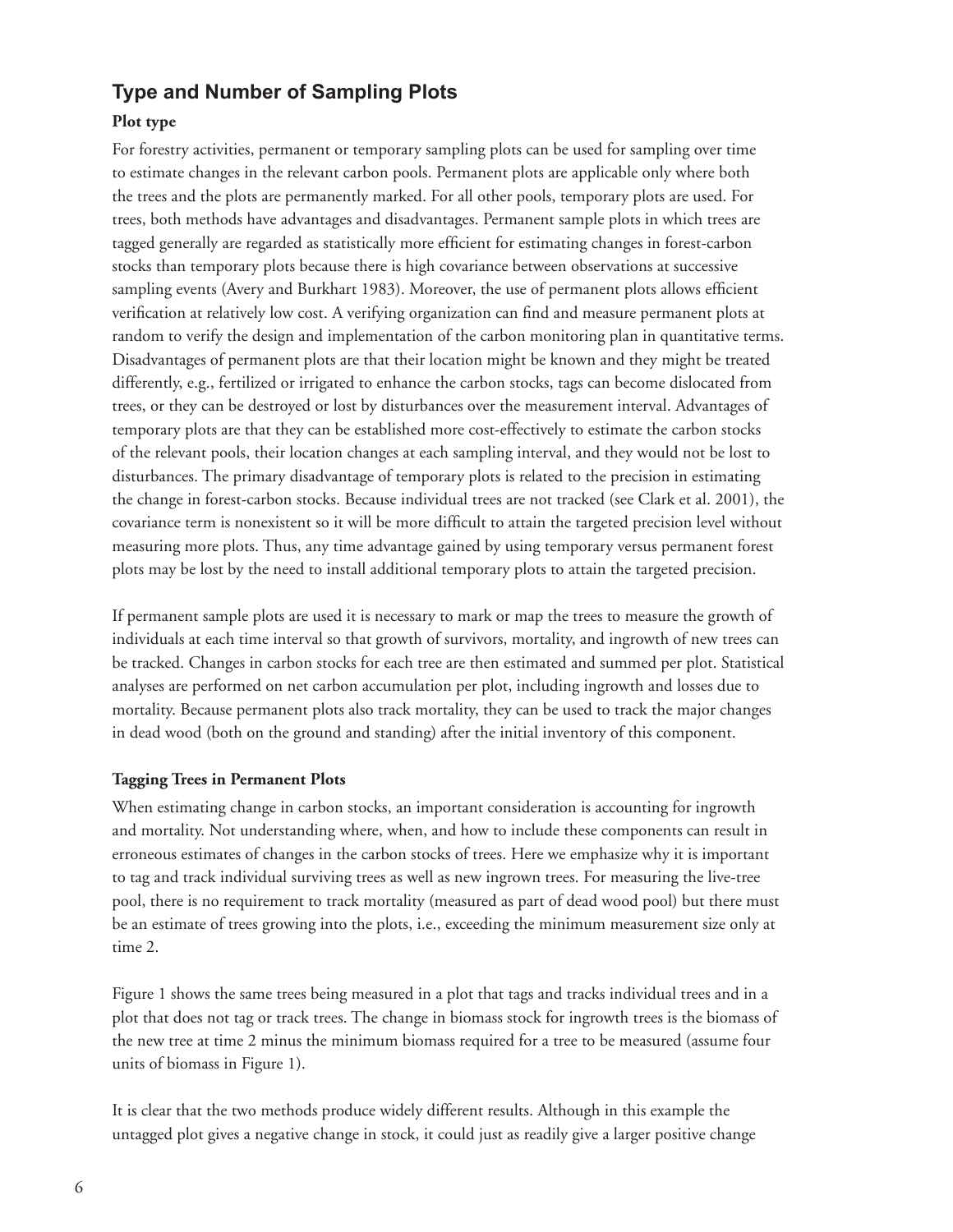

Figure 1.—Illustration of the methods for calculating change in above-ground biomass stocks for trees that are or are not tagged and tracked in permanent plots. AGB = above-ground biomass of live trees; AGB of a minimum-size tree is set arbitrarily to 4 units (based on Clark et al. 2001).

than the tagged plots. Because individual trees are not tracked in the untagged plots, there is no way of knowing that the 7-unit tree at  $\mathsf{t}_2$  was ingrowth or that the 13-unit tree at  $\mathsf{t}_1$  died during the interval.

#### **Prism Plots**

The alternative to fixed-area plots is point sampling using basal area prisms (point sampling). When a prism from a fixed point is used, trees are tallied according to size. Tree stems at diameter at breast height (d.b.h.) that are close enough to completely fill the sighting angle are tallied. Stems that are too small or too distant are ignored.

The primary advantage of point sampling is the speed with which data are collected, i.e., no fixedplot boundary is involved. However, errors in the tallies arising from point sampling are more serious than those arising from fixed-area plots. Because point sampling preferentially samples large trees, it is well suited to commercial forestry and to rapid reconnaissance sampling, though sampling with fixedarea plots generally is more precise (Avery and Burkhart 1994) and representative of the full range of trees that contribute to carbon estimation.

#### **Number of Plots, Precision, and Sample Size**

Because the level of precision required for a carbon inventory has a direct effect on inventory costs, it must be carefully chosen by users of inventory results. A reasonable estimate of the net change in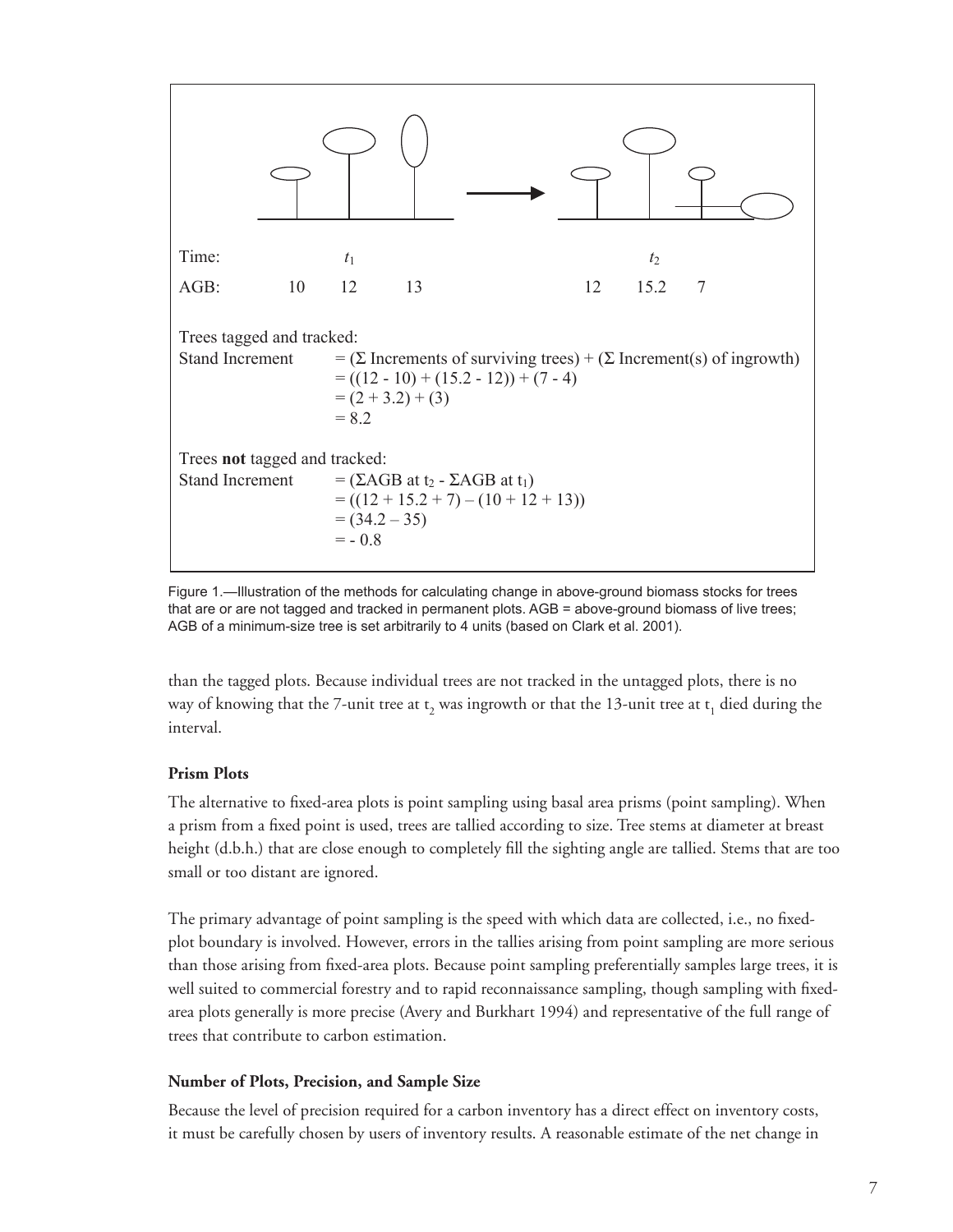carbon stocks that can be achieved at a reasonable cost is to target within 10 percent of the true value of the mean at the 95-percent confidence level (see Brown 2002).

When the level of precision has been chosen, sample sizes must be determined for each stratum in the project area. Each carbon pool will have a different variance (amount of variation around the mean). However, focusing on the variance of the tree component for forestry activities captures most of the total variance. Although the variance in other pools may be high, it often contributes little to the net change in carbon stocks or it can reduce the total variance when the net change in all pools is estimated. For example, the understory in forests can be highly variable but it usually is a negligible component of the net change. By contrast, dead wood, though highly variable, often reduces the overall variability of the net change in carbon. Soils often are the exception. Soil-carbon stocks are highly variable and are less closely associated with tree carbon stocks than the other measurement pools. It is advisable to have a sampling scheme specifically for soils if they are an important component of the anticipated carbon benefits.

The sample size for monitoring in each stratum must be calculated on the basis of the estimated variance of the carbon stock (between separate measurement plots) in each stratum, and the proportional area of the stratum. Typically, to estimate the number of plots needed for monitoring at a given confidence level, one must first obtain an estimate of the expected variance of the carbon stock in each stratum. This can be accomplished from existing data of the type of activity to be implemented, e.g., a forest inventory in an area representative of the proposed activity, or by taking measurements on an existing area that represents the proposed activity. For example, if the activity is to afforest agricultural lands and it will last for 20 years, a measure of the carbon stocks of approximately 15 plots of an existing 20-year forest would suffice. If the project area comprises more than one stratum, repeat this procedure for each one. Such measurements will provide estimates of the variance in each stratum and, along with the area of the stratum, the total number of plots per stratum can be estimated by standard statistical methods.

As sampling plots cannot always be relocated or reoccupied for a variety of reasons, for example, if plot markers are overgrown or removed by people, plots are burned, or records are lost, it is prudent to increase the number of plots beyond the minimum in the initial sampling design. Increasing the number of plots to some percentage over the calculated minimum number of samples provides a cushion that helps meet minimum precision requirements despite missing plots in subsequent inventories. The minimum sample size should be increased by at least 10 percent to allow for plots that cannot be relocated or are lost due to unforeseen circumstances.

Managers who contemplate progressive plantings over time must develop an open-ended monitoring framework that can accommodate the progressive addition of plantings to the area over time. This can be done by predicting the eventual size of the area at year X and progressively assigning distinct stand-age cohorts to separate strata within the overall population, anticipating that a full contingent of permanent sample plots would be installed by year X. No more than two or three age classes should be combined into one cohort class.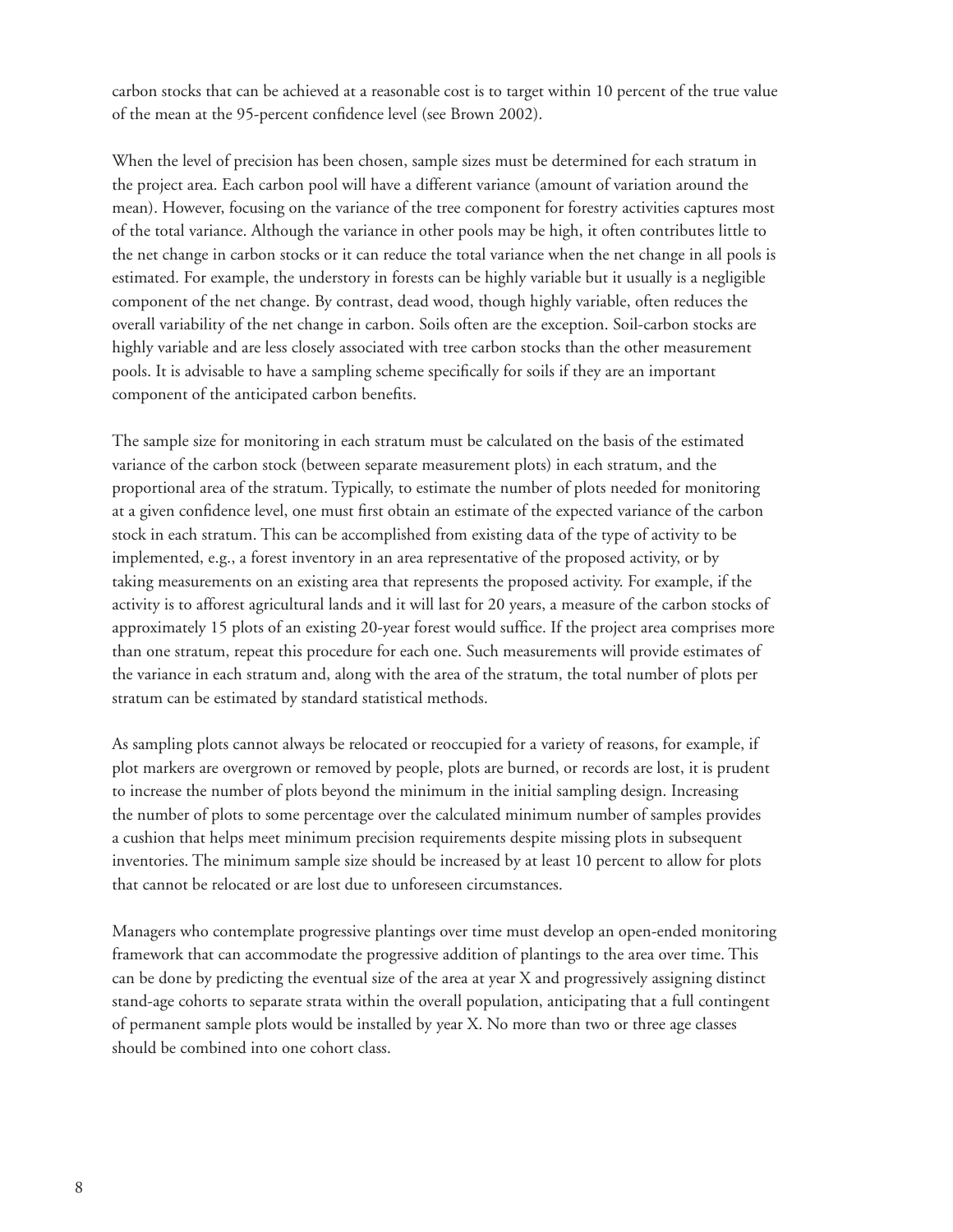#### **Using Forest Inventory and Analysis Data to Estimate Coefficient of Variation and Number of Sampling Plots**

- **Download data (http://ncrs2.fs.fed.us/4801/fiadb/) and apply biomass equations • and expansion factors (see section 4.1) for the specific area and forest type of interest. Sum to obtain plot level results.**
- **Calculate mean carbon stocks across the dataset or optionally across strata of • interest, then calculate standard deviation and the coefficient of variation.**
- **The minimum number of plots required for monitoring is calculated by solving • for n in the formula for the confidence interval (CI). Target ± 7 to 8 percent of the mean as a reasonable level of precision (this accounts for the sampling error only; sources of error such as measurement error and model error likely will account for 10 to 20 percent of total error thus, a target of ± 7 to 8 percent CI of the mean for sampling will result in a total error for the confidence interval of about 10 percent of the mean).**

 $n = (s \times 2.1)/(mean \times 0.08)^2$  (where s = standard deviation)

**The 95 percent CI becomes the ±8 percent precision chosen—i.e. we can be 95 percent confident that the true mean is covered by the determined sampling precision.**

- **If the activity is planned to run for 50 to 70 years, use the large FIA size class (one method of sorting FIA data) where variation and consequently minimum number of plots is low. Variation is highest in young or small size-class plots regardless of whether regeneration was natural or artificial. •**
- **The minimum number of plots can be decreased by stratification of study area, •for example, by slope, soil type, or site index.**

**Coefficients of variation ([standard deviation \* 100] / mean) and minimum number of sampling plots at 95 percent confidence level calculated for specific forest types in three regions using FIA data.**

|                   |                    |                   |                 | Number of plots |
|-------------------|--------------------|-------------------|-----------------|-----------------|
| Region            | Forest type        | FIA size<br>class | Percent<br>C.V. | (95 percent)    |
| Ohio              | Oak-hickory        | Large             | 27              | 45              |
|                   |                    | Medium            | 33              | 65              |
|                   |                    | Small             | 63              | 237             |
| <b>Illinois</b>   | Oak-hickory        | Large             | 41              | 99              |
|                   |                    | Medium            | 35              | 74              |
|                   |                    | Small             | 74              | 325             |
| Lower Mississippi | <b>Bottomlands</b> | Large             | 29              | 50              |
| Valley            |                    | Medium            | 33              | 66              |
|                   |                    | Small             | 80              | 384             |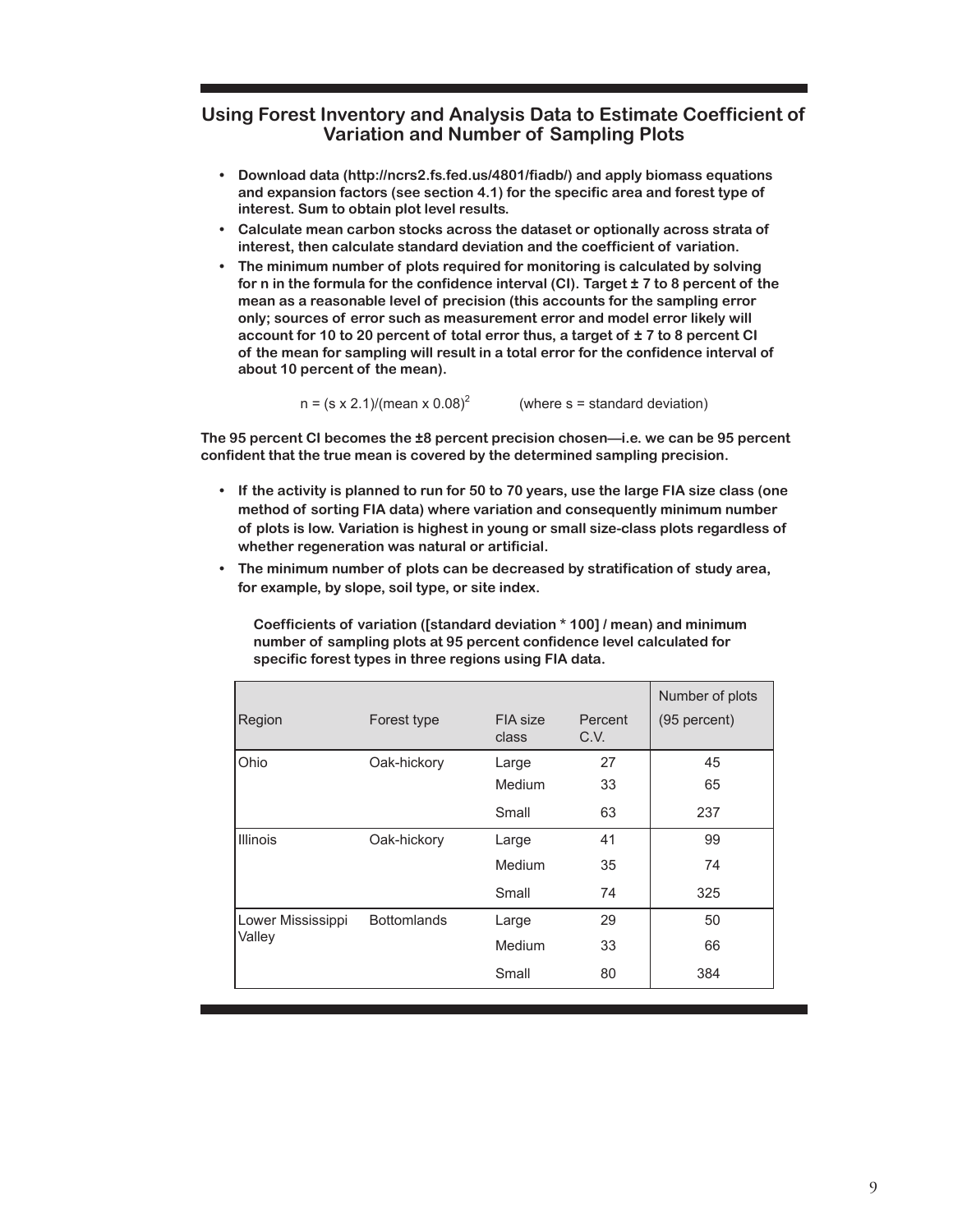At the simplest level, the number of plots required should be calculated using the following equation:

$$
n = \left(\frac{ts}{E}\right)^2
$$

#### Where

 $E =$  allowable error or the desired half width of the confidence interval. Calculated by multiplying the mean carbon stock by the desired precision, i.e., mean carbon stock \* 0.1 (for 10-percent precision) or 0.2 (for 20-percent precision),

 $t =$  the sample statistic from the t-distribution for the 95-percent confidence level; t usually is set at 2 as sample size is unknown at this stage,

s = standard deviation of stratum

Where the project is composed of strata, a more complex equation should be used:

For *L* strata, the number of plots needed (*n*) =

$$
n = \frac{\left(\sum_{h=1}^{L} N_h * s_h\right)^2}{\frac{N^2 * E^2}{t^2} + \left(\sum_{h=1}^{L} N_h * s_h^2\right)}
$$

This equation can be simplified as:

For a single stratum: For two strata:

$$
n = \frac{(N^*s)^2}{\frac{N^2 * E^2}{t^2} + N * s^2}
$$
\n
$$
n = \frac{\left\langle \left(N_1 * s_1\right) + \left(N_2 * s_2\right)\right\rangle^2}{\frac{N^2 * E^2}{t^2} + N_1 * s_1^2 + N_2 * s_2^2}
$$

Where

 $E =$  allowable error or the desired half width of the confidence interval. Calculated by multiplying the mean carbon stock by the desired precision, i.e., mean carbon stock \* 0.1 (for 10-percent precision) or 0.2 (for 20-percent precision),

 $t =$  the sample statistic from the t-distribution for the 95-percent confidence level; t usually is set at 2 as sample size is unknown at this stage,

 $N<sub>h</sub>$  = number of sampling units for stratum h (= area of the stratum, in ha/area of the plot, in ha),

N = number of sampling units in the population  $(N = \sum N_h)$ ,

 $s_{\rm h}$  = standard deviation of stratum h

## **Frequency of monitoring**

The frequency of monitoring is related to the rate and magnitude of change. The smaller the expected change, the greater the potential that frequent monitoring will not detect a significant change. This becomes a cost-benefit analysis so that the frequency of monitoring should be determined by the magnitude of expected change. Less frequent monitoring is applicable only if small changes are expected.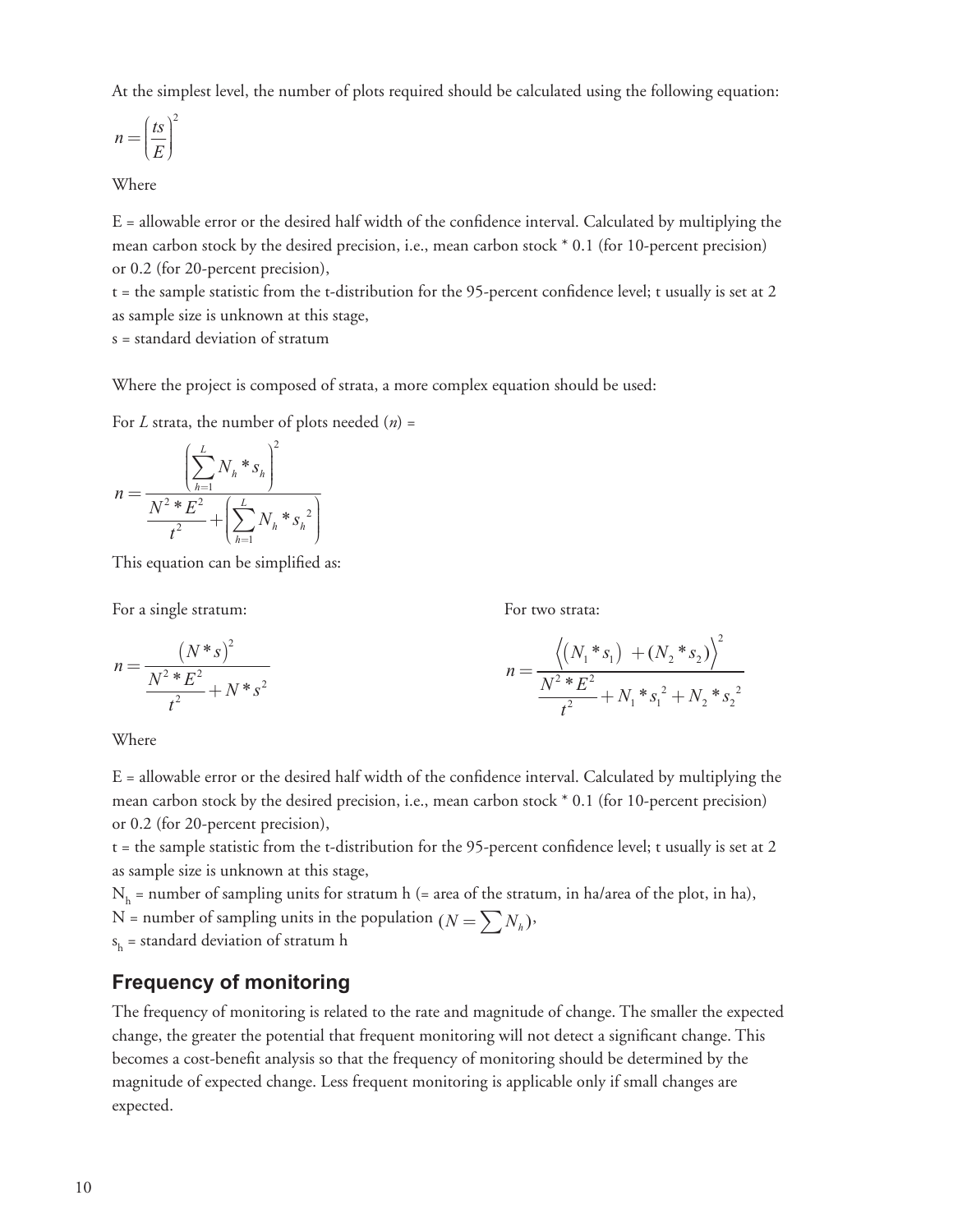

Figure 2.—Example of how percent absolute change in the mean (with 95 percent confidence) soil carbon for afforestation activities varies in relation to the sampling interval and sample size (n), assuming constant coefficient of variation (30 percent), constant rate of soil carbon accumulation of 0.5 t C/ha/ yr, and initial soil carbon 50 t/ha.

Increasing the interval between sampling events should increase the magnitude of the change that takes place which, where variance around the means is constant, increases the percentage and magnitude of the change resolved (Fig. 2). This is an important consideration because small changes expected with short sampling intervals may be undetectable, even with high sampling intensity.

Frequency of monitoring should consider the carbon dynamics of the activity and costs involved. Given the dynamics of forest processes, they generally are measured at intervals of 5 years. For carbon pools that respond more slowly, e.g., soil, even longer periods can be used -- perhaps even 20 years between sampling events. Thus for carbon accumulating in the trees, the frequency of measuring and monitoring should be defined in accordance with the rate of change of the carbon stock, or in accordance with the rotation length in the case of plantations.

A disadvantage of long periods between sample events is the risk of natural or anthropogenic disturbance, the effects of which will not be captured with widely spaced monitoring intervals. This needs to be taken into account when deciding on the frequency of monitoring.

Independent checks of the monitoring system are recommended to ensure data quality. Monitoring changes in carbon stocks in the permanent sampling plots does not always provide information that the changes in carbon stocks are the same across the entire area and/or that the purpose of the activity is accomplished, e.g., to establish several thousand hectares of trees. Repeated visits to the carbon-monitoring plots reveal that the carbon in those plots, which were located randomly and purportedly represent the population, is accumulating with known accuracy and precision. To determine that the plots are representative of the entire project area, periodic checks should be made to ensure that the overall activity is performing in the same way as the plots. This is done by field checking indicators of carbon stock changes, e.g., tree height for afforestation activities. Thus, indicators can be produced that can readily be field-checked across the area. High-resolution satellite imagery also can be used to accomplish this task, at least with respect to the area treated. Periodic acquisition of such imagery or even aerial imagery might be a relatively inexpensive way to monitor overall performance.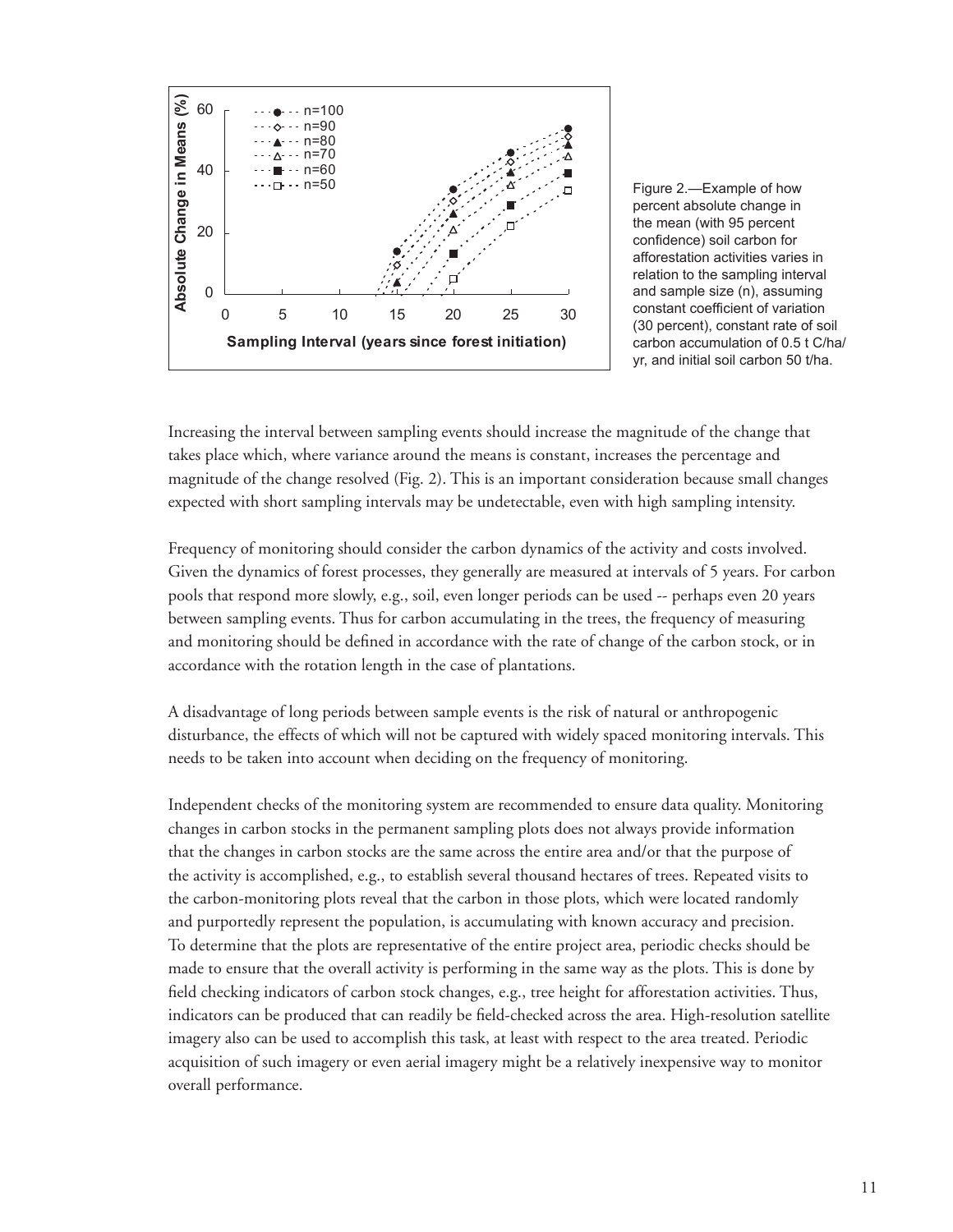

Figure 3.—Schematic of nested, fixed area circular sample plots. The radius and diameter limits for each circular plot would be a function of local conditions and expected size of the trees through time.

## **SAMPLING DESIGN**

## **Plot Layout**

Permanent plot locations can be selected randomly or systematically (plot grid). If plot values are distributed irregularly in a random pattern, both approaches are about equally precise. If some parts of the strata have a higher carbon content than others, systematic selection usually results in greater precision than random selection. Systematic sampling also may appear more credible. The risk is that a map of random sample locations might seem like the plots were selected to monitor only highcarbon areas. Systematic samples are incontrovertible. Sample locations can be readily defined by GIS for either approach.

## **Size and Shape of Sample Plots**

The size and shape of the sample plots is a tradeoff among accuracy, precision, and time (cost) of measurement. Sample plots containing smaller subunits of various shapes and sizes are cost effective depending on the variables to be measured. For example, for afforestation, all trees are measured in the entire sample plot, whereas data on nontree vegetation, litter, and soil are collected in a smaller sub-plot. The FIA standard plot consists of a cluster of four subplots, each containing smaller nested plots for sampling understory vegetation and soils, of relatively small radius.

Unlike fixed-area plots (Fig. 3), nested plots are better suited to stands with a wide range of tree diameters or to stands with changing diameters and stem densities. The optimum area for nested plots can be anticipated by predicting changes in stem density and mean stem diameter over time, or by direct measurements of proxy stands of known age. A nested plot design is efficient when it it likely that individual trees will grow at different rates resulting in *uneven size* distribution. However, if the forest is likely to remain *even-sized*, a single-size plot would suffice. For example, limited-duration afforestation or highly managed short rotation plantations require only a single-size plot.

Nested plots are composed of several full circular or rectangular plots; each nested plot should be viewed separately. The number of nested circles or rectangles depends on forest structure and the length of the activity. Where the activity is to plant trees but to track only for 20 years, a single-size plot likely would suffice. However, additional nested circles or rectangles should be added beyond this duration; a diverse mature forest might require four plot sizes. When trees attain the minimum size for one of the nested circles, they are measured and included. When they exceed the maximum size, measurement of the tree in that nest stops and begins in the next larger nest. If ingrowth into a new nest occurs between censuses, the growth up to the maximum size is included with the smaller nest. Growth in excess of this size is accounted for in the larger nest.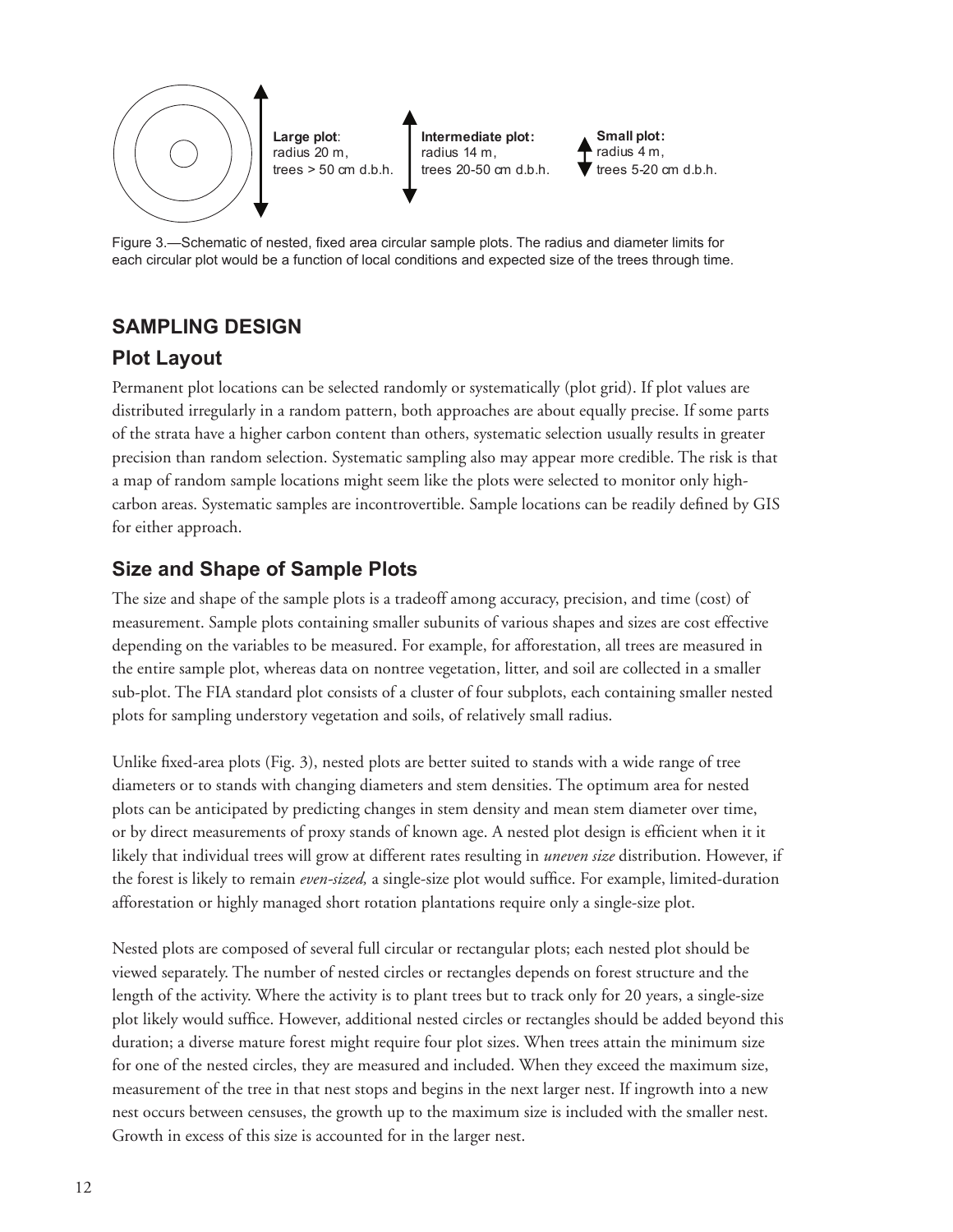#### **Plot Size**

**Time and effort spent on field measurements depends on sample size (number of plots) and plot area. Although increasing sample size increases precision, increasing plot area reduces variability between plots roughly following the relationship derived and discussed by Freese (1962). By increasing plot area, variation between plots is reduced, allowing for a smaller sample size while achieving the same precision level. For example, pilot studies can provide an estimate of the CV and plot area (e.g., from FIA plots). Then a plot size can be selected to achieve the desired precision and cost considerations. However, calculating a new plot size for each strata is an added cost and introduces a complexity that can result in additional measurement errors. It is common to select a standard constant plot size (see Figure 3), which balances measurement effort and variability of plot-level results.**

Plots are extrapolated to the full-hectare area to produce carbon-stock estimates. Extrapolation by use of expansion factors occurs by calculating the proportion of a hectare that is occupied by a given plot. For example, if a series of nested circles measuring 4, 14, and 20 m in radius were used, their areas equal 50, 616 and 1,257  $\text{m}^{2}$  respectively. The expansion factors for converting the plot data to a hectare basis are 198.9 for the smallest, 16.2 for the intermediate, and 8.0 for the largest nested circular plot (1 ha =  $10,000 \text{ m}^2$ ).

#### **Selecting Carbon Pools to Measure and Monitor**

The key pools included in forestry activities are defined in Table 1. Selecting which pool to measure and monitor depends on several factors, including expected rate of change, magnitude and direction of the change, availability and accuracy of methods to quantify change, and cost to measure. All pools that are expected to decrease significantly due to activities must be measured and monitored. The 1605(b) process includes a *de minimis* criterion whereby any emission that is equal to or less than 3 percent of the total need not be monitored. Moreover, it generally is not cost effective to monitor pools that are expected to change by a small amount relative to the overall rate of change, e.g., understory herbaceous vegetation in the case of an afforestation project. The decision matrix in

| <b>Carbon Pool</b>           | <b>Definition</b>                                                      |
|------------------------------|------------------------------------------------------------------------|
| Live trees                   | Live trees: above ground<br>Live trees: below ground                   |
| Understory vegetation        | Tree seedlings<br>Shrubs, herbs, forbs, grasses                        |
| Standing dead trees          | Standing dead trees: above ground<br>Standing dead trees: below ground |
| Down dead wood               | Down dead wood<br>Stumps and dead roots                                |
| Forest floor                 | Fine woody debris<br>Litter<br>Humus                                   |
| Soil carbon<br>Wood products | Soil carbon<br>Harvested wood mass                                     |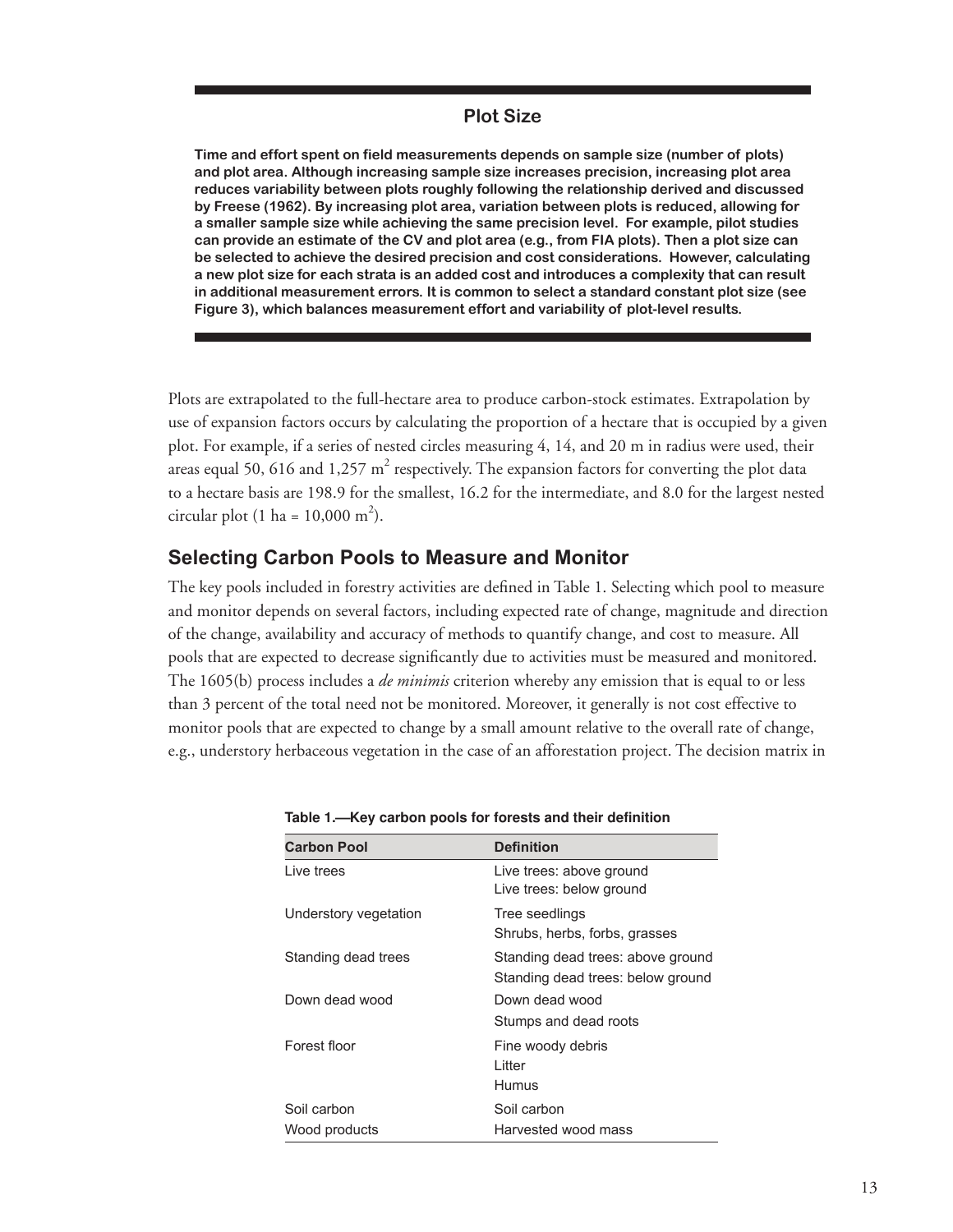|                                                    |                      | Living biomass          |                  | matter          | Dead organic   |                |                               |
|----------------------------------------------------|----------------------|-------------------------|------------------|-----------------|----------------|----------------|-------------------------------|
| Activity                                           | Above-ground<br>tree | Above-ground<br>nontree | Below-<br>ground | Forest<br>floor | Dead<br>wood   | Soil           | Wood<br>products <sup>a</sup> |
| Afforestation                                      | Y1                   | M <sub>2</sub>          | Y <sub>3</sub>   | M4              | M <sub>5</sub> | Y <sub>6</sub> | M                             |
| Forest<br>restoration                              | Y1                   | M <sub>2</sub>          | Y3               | M4              | M <sub>5</sub> | Y <sub>6</sub> | N                             |
| Forest<br>management                               | Y1                   | N                       | Y3               | M4              | Y <sub>5</sub> | N              | Y                             |
| Agroforestry                                       | Y1                   | M <sub>2</sub>          | Y3               | M4              | N              | Y6             | M                             |
| Short-rotation<br>biomass<br>energy<br>plantations | Y1                   | N                       | Y3               | M4              | N              | Y <sub>6</sub> | Y                             |
| Mine-land<br>reclamation                           | Y1                   | M <sub>2</sub>          | Y3               | M4              | M <sub>5</sub> | Y6             | M                             |
| Forest<br>preservation                             | Y1                   | M <sub>2</sub>          | Y3               | M4              | M <sub>5</sub> | M <sub>6</sub> | Y                             |

**Table 2.—Decision matrix illustrates selection of pools to measure and monitor in forestry projects that can be implemented in the United States (modified from Brown et al. 2000)**

<sup>a</sup> No methods are provided for measuring this pool as the focus of this report is on ecosystem carbon;

see http://treesearch.fs.fed.us/pubs/22954 for methods for estimating change in stocks of wood products.

Letters in table refer to the need for measuring and monitoring carbon pools

- Y = Yes: the change in this pool likely will be large and should be measured.
- N = No: the change likely will be small to none so it is not necessary to measure this pool.
- M = Maybe: the change in this pool might require measuring depending on the forest type and/or management intensity of the project.

Numbers in table refer to different methods for measuring and monitoring carbon pools:

- 1 = See methods of carbon-stock measurement for above-ground biomass of trees.
- 2 = See methods described for above-ground biomass of nontree vegetation.
- 3 = See methods for measuring/estimating the carbon stock in below-ground biomass.
- 4 = See methods for measuring carbon stock in forest floor.
- 5 = See methods for measuring dead wood.
- 6 = See methods for measuring carbon pool in soils.

Table 2 shows the primary carbon pools for forests and which ones should be (Y), might be (M), or should not be (N) measured for each type of forestry activity.

Clearly, it makes sense to measure and monitor the carbon pool in live trees and their roots for all activity types. Above-ground nontree biomass or understory vegetation might require measuring if this is a significant component, e.g., where shrubs are dominant or codominant with other forms of vegetation. Measuring might not be required if the understory is dominated by herbaceous material as this likely would account for negligible changes over the duration of the activity (less than 3 percent). The forest floor should be measured for most activity types, particularly where the forest likely will be dominated by conifers, as this can be a significant component of the total carbon pool.

Dead wood consists of standing dead trees and downed dead wood. For changes in management for timber, this must be measured as this pool often decreases as a result of a project. For example, the change from more intensive to less intensive harvesting causes the dead-wood pool to decrease (less timber is removed and less slash is left behind).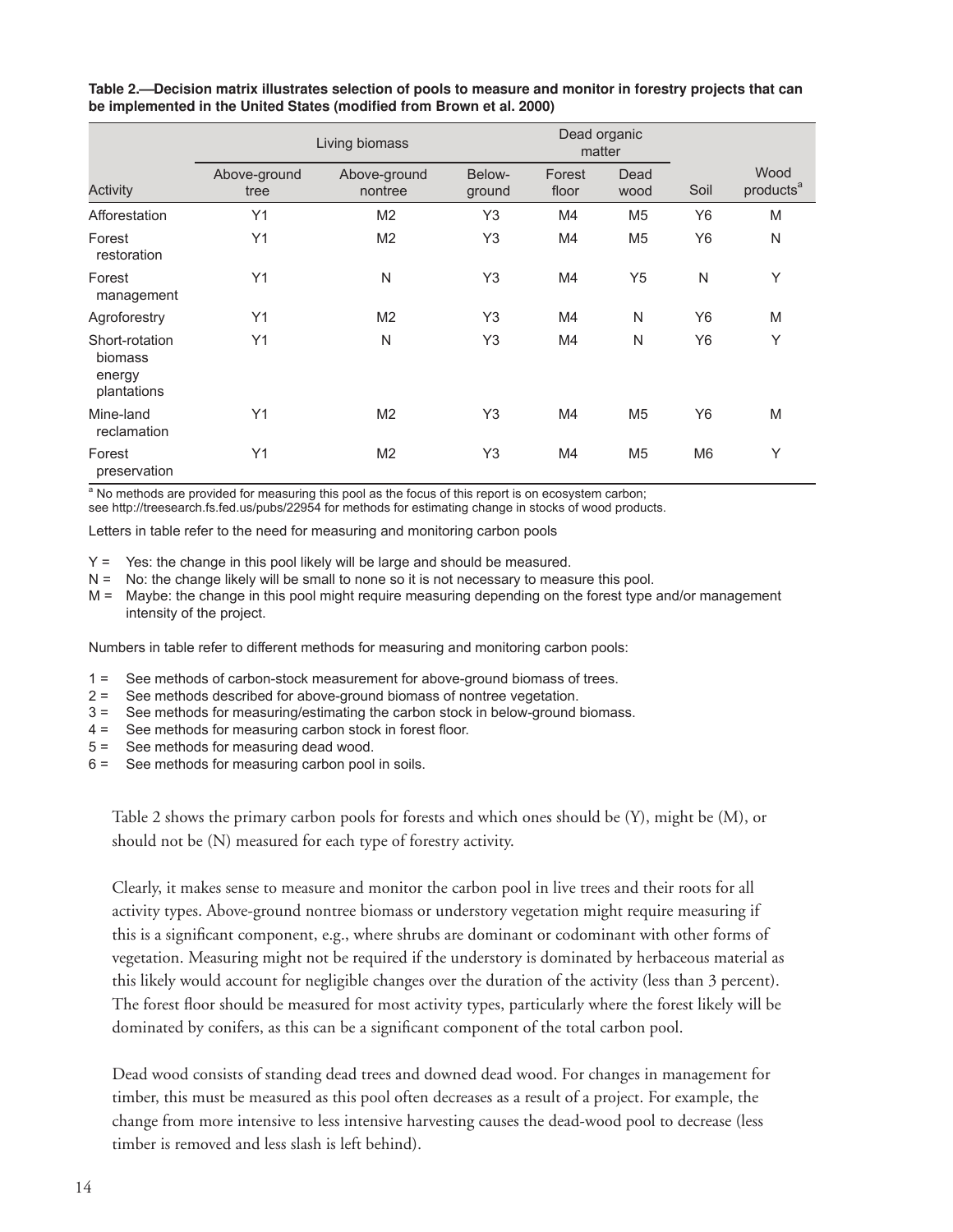For the preservation of mature forests, it can be expected that substantial emissions will result in the baseline. Soil organic carbon likely will change significantly for afforestation, forest restoration, and mine-land reclamation as the initial amount of soil carbon likely will be low. However, changes in forest management or even forest preservation (from harvesting to preservation) likely will produce very small or undetectable changes in soil carbon, and the cost to measure this pool might exceed the value of the carbon.

The decision to monitor wood products depends on whether the project will be harvested. For shortrotation biomass energy plantations, monitoring would be required as the product is the primary purpose of the activity. Activities related to changes in forest management also require monitoring of wood products as harvesting often changes the live carbon pool. The same is true for forest preservation if the original activity was timber production. In other words, all of the live biomass that is "protected" by the activity (as preservation or reduced logging intensity) cannot be claimed as a savings for the atmosphere because some biomass went into long-term wood products.

## **MEASUREMENT AND DATA ANALYSIS TECHNIQUES**

Measurements of net carbon flows for forests generally lend themselves to the stock-change method, that is, the amount of carbon sequestered is estimated as the net change in carbon stocks over time. Much of the previous discussion focused on the design required to estimate changes in carbon stocks precisely. Although the stock change method is applicable for most components, the flow method may be appropriate for some components. For example, changes in the dead wood pool often are estimated from the difference between inputs from slash (estimated from the difference between total tree biomass and mass of timber removed) and outputs from decomposition of the dead wood. In the sections that follow, both the stock and flow approaches are described where applicable.

These methods are based on measurements and models resulting in estimates of biomass except for soil, which can be measured directly in units of carbon. Biomass always is oven dried and generally is converted to units of carbon by multiplying biomass by 0.5 (the 1605b and Intergovernmental Panel on Climate Change default), unless more specific data are available.

## **Living Above-ground Biomass**

#### **Trees**

The carbon stocks of trees are estimated most accurately and precisely by direct methods, e.g., through a field inventory, where all the trees in the sample plots above a minimum diameter are measured. The minimum diameter often is 5 cm in d.b.h., but it can vary depending on the expected size of trees. For arid environments in which trees grow slowly, the minimum d.b.h. may be as small as 2.5 cm; for humid environments in which trees grow rapidly, the minimum d.b.h. may be up to 10 cm. Biomass and carbon stock are estimated using appropriate allometric equations applied to the tree measurements. Tree biomass often is estimated from equations that relate biomass to d.b.h. only. Although the combination of d.b.h. and height as the independent variables is often superior to d.b.h. alone, measuring tree height can be time consuming and will increase the cost of a monitoring program. Further, the empirical database of trees in the United States shows that highly significant biomass regression equations can be developed using d.b.h. only (Tables 3 - 4).

Biomass equations often are reported for individual species or groups of species, but the literature is inconsistent and/or incomplete for all U.S. tree species. However, recent analyses have shown that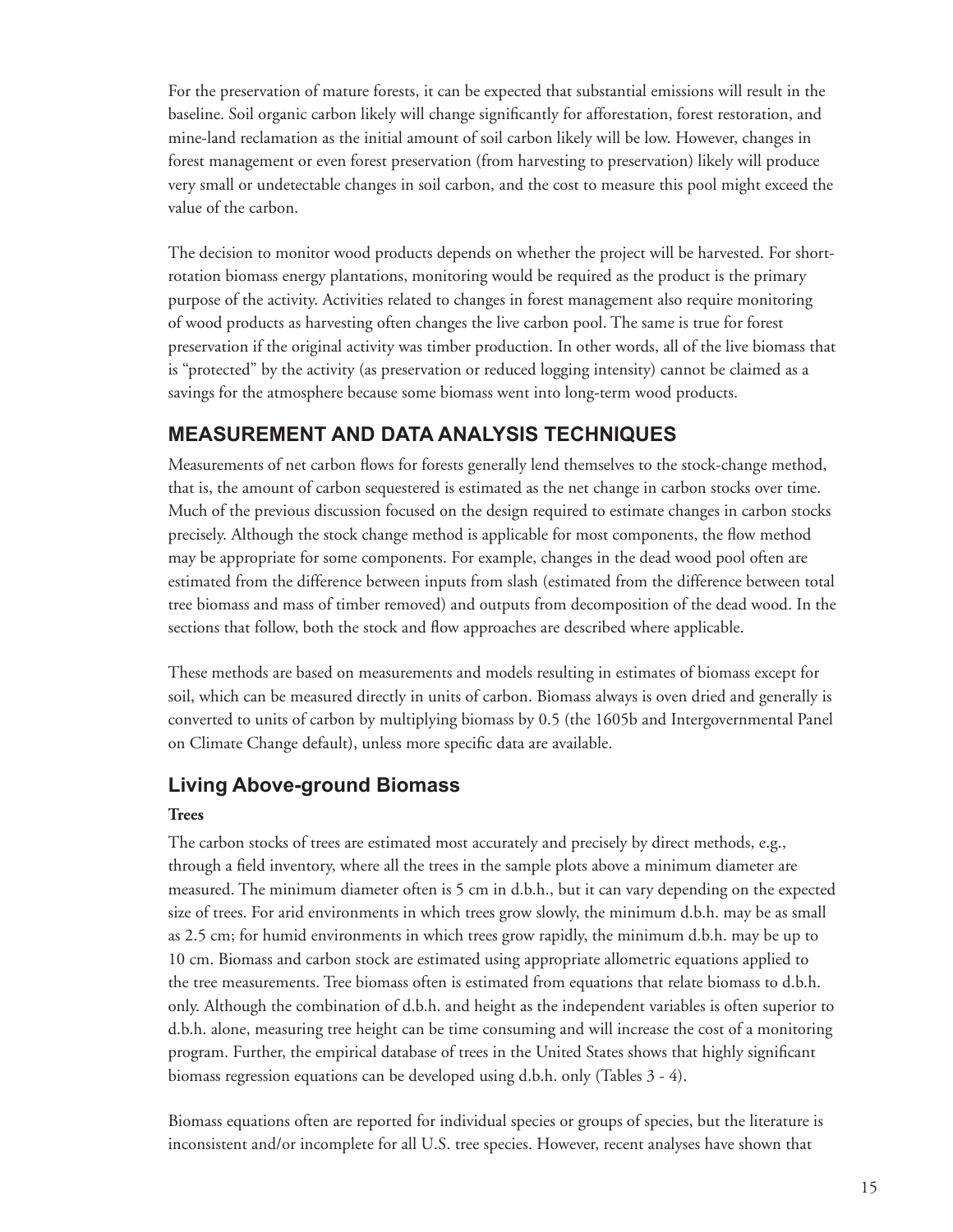|                      | Parameter   |           | Data                  | Max <sup>c</sup> |                   |       |
|----------------------|-------------|-----------|-----------------------|------------------|-------------------|-------|
| Species group        | $\beta_{0}$ | $\beta_1$ | points <sup>b</sup>   | d.b.h.           | RMSE <sup>d</sup> | $R^2$ |
|                      |             |           | Hardwood              | cm               | log units         |       |
| Aspen/alder/         | $-2.2094$   | 2.3867    | 230                   | 70               | 0.507441          | 0.953 |
| Cottonwood/willow    |             |           |                       |                  |                   |       |
| Soft maple/birch     | $-1.9123$   | 2.3651    | 316                   | 66               | 0.491685          | 0.958 |
| Mixed hardwood       | $-2.4800$   | 2.4835    | 289                   | 56               | 0.360458          | 0.980 |
| Hard maple/oak/      | $-2.0127$   | 2.4342    | 485                   | 73               | 0.236483          | 0.988 |
| Hickory/ beech       |             |           |                       |                  |                   |       |
|                      |             |           | Softwood              |                  |                   |       |
| Cedar/larch          | $-2.0336$   | 2.2592    | 196                   | 250              | 0.294574          | 0.981 |
| Douglas-fir          | $-2.2304$   | 2.4435    | 165                   | 210              | 0.218712          | 0.992 |
| True fir/hemlock     | $-2.5384$   | 2.4814    | 395                   | 230              | 0.182329          | 0.992 |
| Pine                 | $-2.5356$   | 2.4349    | 331                   | 180              | 0.253781          | 0.987 |
| Spruce               | $-2.0773$   | 2.3323    | 212                   | 250              | 0.250424          | 0.988 |
|                      |             |           | Woodland <sup>e</sup> |                  |                   |       |
| Juniper/oak/mesquite | $-0.7152$   | 1.7029    | 61                    | 78               | 0.384331          | 0.938 |

Table 3.—Parameters and equations<sup>a</sup> for estimating total above-ground biomass for hardwood **and softwood species grouped in 10 classes in the United States. (Jenkins et al. 2004.)**

<sup>a</sup>Biomass equation:

 $y = Exp (\beta_0 + \beta_1 Ln x)$ 

Where

*y* = total aboveground biomass (kg) for trees 2.5 cm and larger in d.b.h.,

 $x = d.b.h.$  (cm),

 $Exp = "e"$  to the power of,

*Ln* = *natural log base "e"* (2.718282).

<sup>b</sup>Number of data points generated from published equations (generally at intervals of 5-cm d.b.h.) for parameter estimation.

<sup>c</sup>Maximum d.b.h. of trees measured in published equations; beyond this maximum diameter equations should only be used with caution.

<sup>d</sup>Root mean squared error or estimate of the standard deviation of the regression error term in natural log units. e Woodland group includes both hardwood and softwood species from dry-land forests.

| <b>YOUGHIG GIUD INCIDES DUIT HATUWOUG AND SULWOUG SPECIES HUIT OF FRIM TUFSIS.</b> |  |  |  |
|------------------------------------------------------------------------------------|--|--|--|
|                                                                                    |  |  |  |

| Table 4.—Parameters and equations <sup>a</sup> for estimating above-ground biomass for southern and |
|-----------------------------------------------------------------------------------------------------|
| eastern hardwood and softwood species in the United States (from Brown and Schroeder 1999)          |

|               |           |         | Parameter | Number of   | Max         |        |       |
|---------------|-----------|---------|-----------|-------------|-------------|--------|-------|
| Species class | $\beta_o$ | $\beta$ | $\beta$   | $\beta_{3}$ | data points | d.b.h. | $R^2$ |
|               |           |         |           |             |             | cm     |       |
| Hardwood      | 0.5       | 25000   | 2.5       | 246872      | 454         | 85.1   | 0.990 |
| Pine          | 0.887     | 10486   | 2.84      | 376907      | 137         | 56.1   | 0.980 |
| Fir-spruce    | 0.357     | 34185   | 2.47      | 425676      | 83          | 71.6   | 0.980 |

<sup>a</sup>Biomass equation:

$$
y = \beta_0 + \frac{\beta_1 x^{\beta_2}}{x^{\beta_2} + \beta_3}
$$

Where

 y = above-ground biomass (kg),  $x = d.b.h.$  (cm).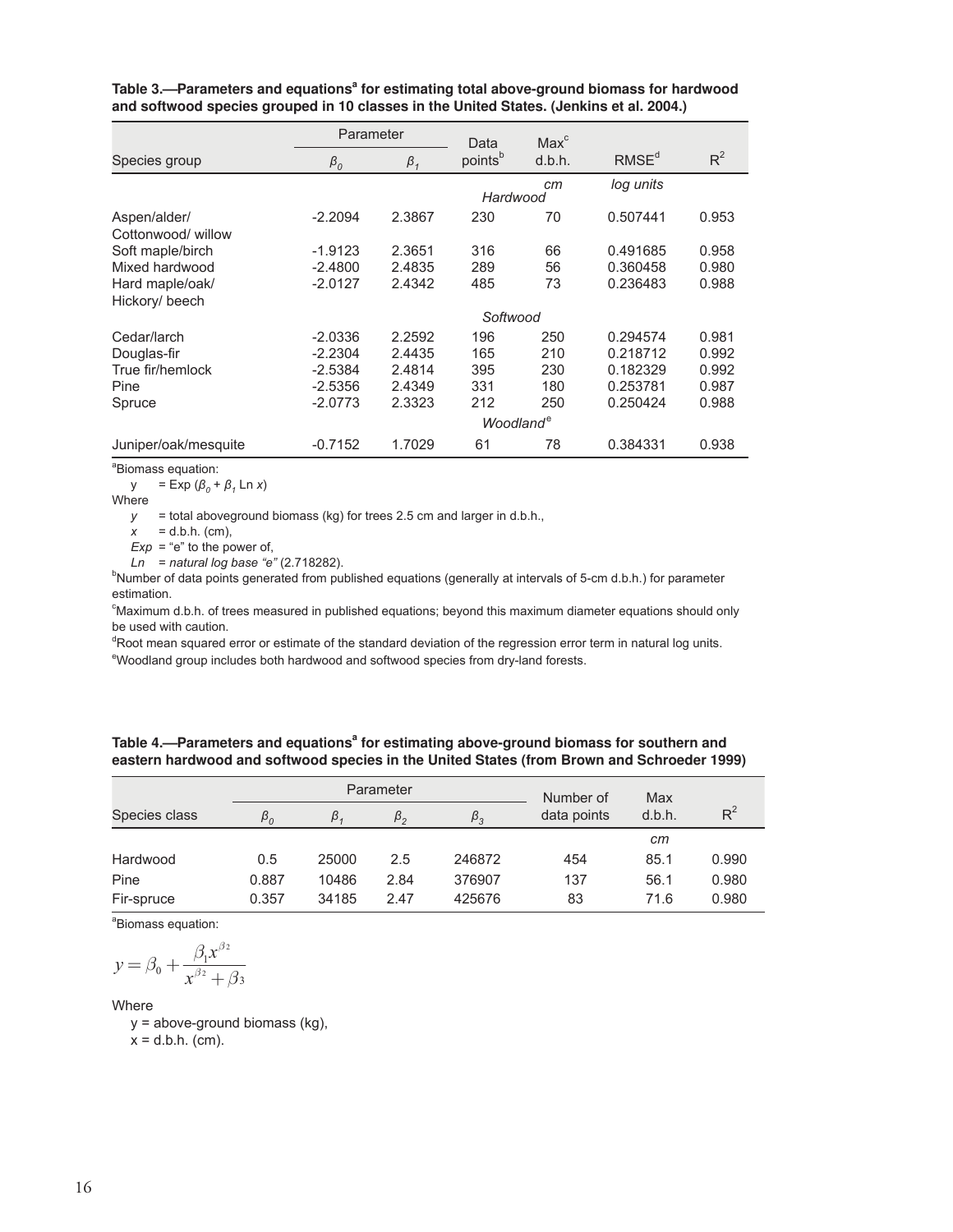

Figure 4.—Comparison of the relative treatment of large trees by equations with an exponential form, e.g., the hard maple/oak/ hickory/beech equation; Table 3, and those with a limiting function, e.g., the eastern hardwoods equation; Table 4.

equations based on multi-species groupings can work well for U.S. forests (Schroeder et al. 1997; Jenkins et al. 2004).

Jenkins et al. (2004) compiled all available diameter-based allometric regression equations for estimating total above-ground and component biomass, defined in terms of dry mass, for U.S. trees. More than 1,700 biomass equations were assembled for more than 100 species from 177 sources. Using a subset of 318 equations from 104 sources, Jenkins et al. (2003) developed generalized equations appropriate for estimating tree biomass from d.b.h. at large scales. This approach for generalized equations included a method for generating "pseudodata" (Pastor et al. 1984) by calculating biomass values for a range of diameters within bounds of raw data for each equation. These pseudodata were used to refit new equations for 10 broad species groups (Table 3). See Jenkins et al. (2003) for details on species in each group.

When using allometric equations, note carefully the given maximum diameter used in the regression. The equations for trees that exceed the maximum diameters should be used only after considering the functional form of the equation. In particular, caution should be used for equations based on an exponential function beyond the range of diameters used to develop the equation, e.g., the equations in Table 3. Equations with more sigmoidal form, where biomass is constrained at large diameters, can be used with confidence, even beyond the given maximum bounds (Brown et al. 1989). The general equations of Schroeder et al. (1997) and Brown and Schroeder (1999) with this sigmoidal/ constrained form are shown in Table 3. The estimated biomass per tree for a given diameter based on the exponential and sigmoidal models is compared in Figure 4. Up to about 75 cm in diameter, the models give the same estimated biomass per tree. Beyond this size, the exponential models show an increasingly larger estimated biomass while the sigmoidal model is more conservative. The maximum diameter used by the authors to create the exponential curve is 73 cm; this is approximately where the two curves diverge significantly.

The equations of Jenkins et al. (2003) exhaustively cover U.S. tree flora, but they are dominated by western species in the softwood category. Western softwoods are unique in stature and thus do not adequately represent southern pines or eastern fir-spruce species. By contrast, the equations of Brown and Schroeder (1999) for pines and fir-spruce (Table 4) are calculated specifically for these species groups. In the following example, above-ground tree biomass is calculated for a plot using allometric regression equations.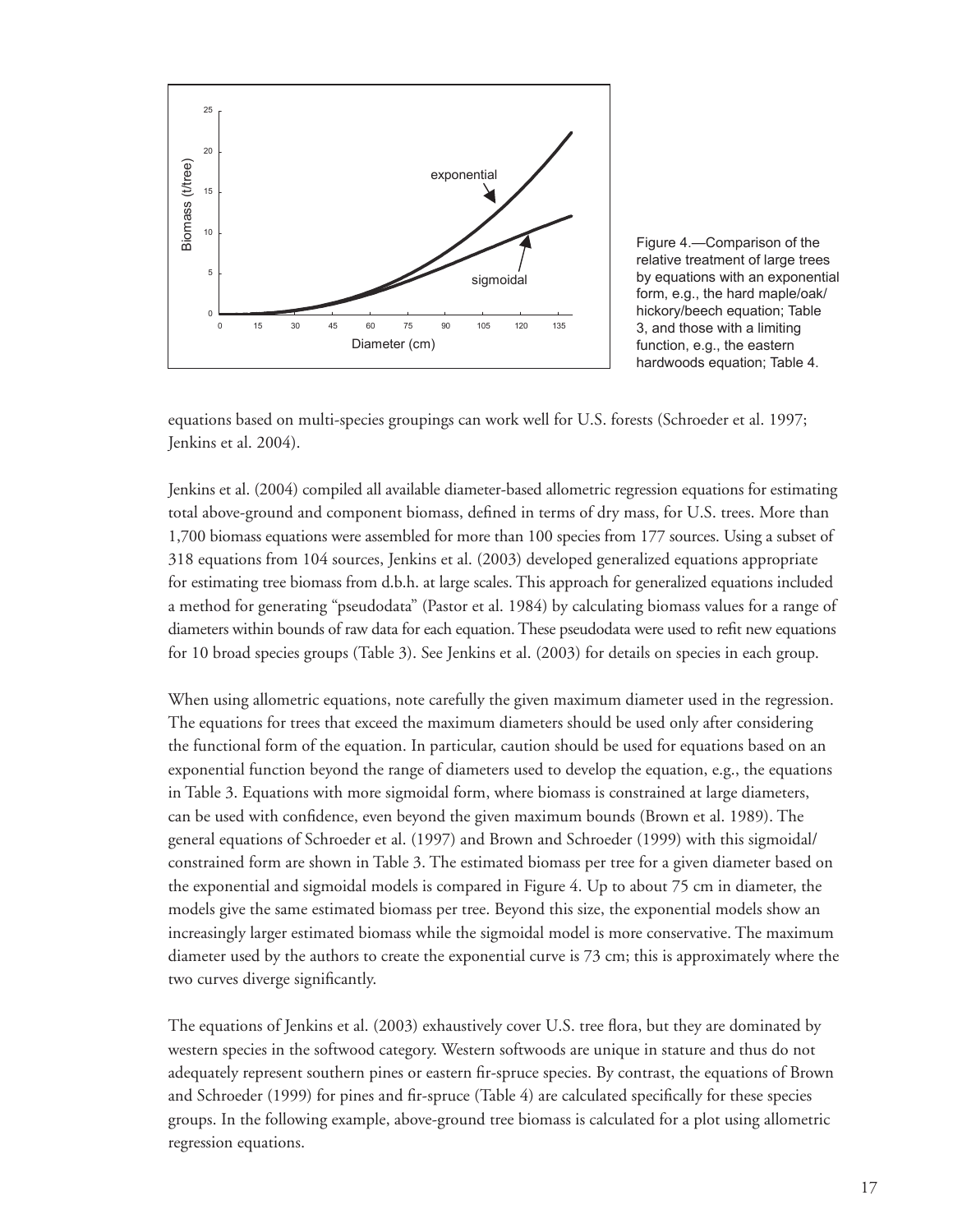#### **Calculating Carbon Stock and its Change in Above-ground Trees from Allometric Regression Equations**

**In this example, a single plot from an oak-hickory forest is examined. The plot consists of three nested subplots:**

- **5-m radius for trees 2.5 to < 10 cm d.b.h. expansion factor: 198.9 •**
- **14-m radius for trees** ≥ **10 to < 50 cm d.b.h. expansion factor: 16.2 •**
- 
- **20-m radius for trees** ≥ **50 cm d.b.h. expansion factor: 8.0 •**

**The allometric regression equation of Jenkins et al. (2003) is used for hard maple/oak/hickory/ beech to convert from d.b.h. to biomass.**

**The following shows measurements over two periods using permanent plots in which all trees are tagged. At time 2, note the ingrowth of trees too small to be measured at time 1 (trees 101 and 102 in the small nest and 103 in the intermediate nest) and the outgrowth from one plot size and ingrowth into the next size when the max/min thresholds are passed (trees 004, 005 small to intermediate, tree 009 intermediate to large). That is, a tree's growth during a given period can be split as follows: outgrowth is accounted for in the plot in which it is growing to the point where its diameter moves it to the larger nested plot, —i.e. where the tree's remaining growth is accounted for as ingrowth for the large plot into which it moved.**



**In the figure above the three nested plots are shown at time 1 and time 2. The numbers/stars indicate the position of trees. At time 2, numbers in dark circles indicate trees that remained in the same size class as at time 1. Numbers in other circles indicate trees that have grown into the next class. Stars are trees that have exceeded the measurement minimum for that plot for the first time. The number indicates the tag number in the following table.**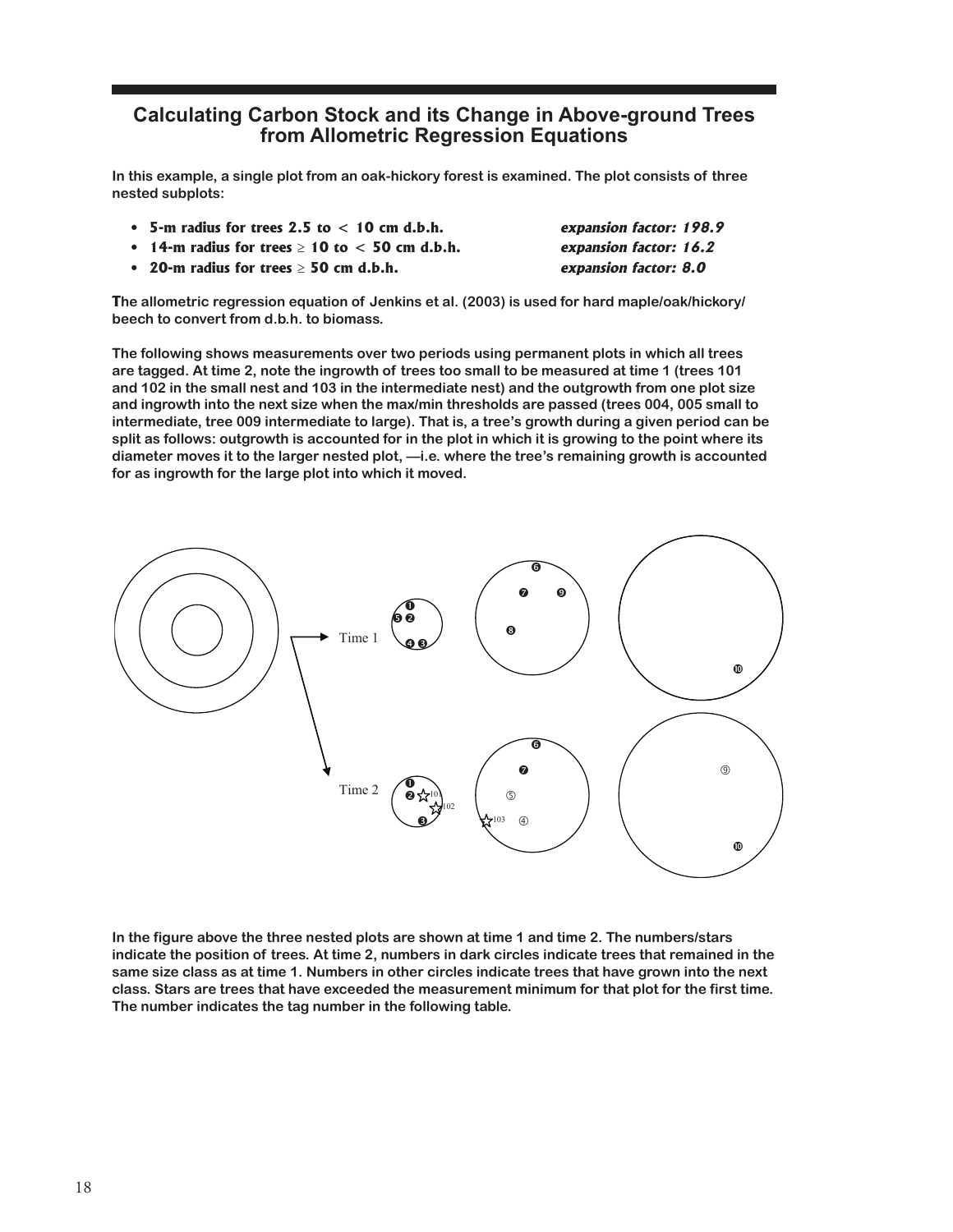| Time 1 |              |        |                | Time 2 |              |             |                |
|--------|--------------|--------|----------------|--------|--------------|-------------|----------------|
| tag    | <b>Nest</b>  | D.b.h. | <b>Biomass</b> | tag    | <b>Nest</b>  | D.b.h.      | <b>Biomass</b> |
|        |              | cm     | kg             |        |              | cm          | kg             |
| 001    | Small        | 2.6    | 1.37           | 001    | Small        | 3.1         | 2.10           |
| 002    | Small        | 5.3    | 7.74           | 002    | Small        | 5.8         | 9.64           |
| 003    | Small        | 6.1    | 10.90          | 003    | Small        | 6.8         | 14.20          |
| 004    | Small        | 6.2    | 11.34          | 004    | Intermediate | 10          | 36.32          |
| 005    | Small        | 8.1    | 21.74          | 005    | Intermediate | 12.1        | 57.76          |
| 006    | Intermediate | 10.2   | 38.11          | 006    | Intermediate | 10.9        | 44.79          |
| 007    | Intermediate | 12.3   | 60.11          | 007    | Intermediate | 13.3        | 72.71          |
| 008    | Intermediate | 38.6   | 972.67         | 008    | <b>DEAD</b>  | <b>DEAD</b> | 972.67         |
| 009    | Intermediate | 48.2   | 1670.20        | 009    | Large        | 51          | 1916.30        |
| 010    | Large        | 57.0   | 2512.15        | 010    | Large        | 58          | 2620.79        |
|        |              |        |                | 101    | Small        | 2.5         | 1.24           |
|        |              |        |                | 102    | Small        | 2.8         | 1.64           |
|        |              |        |                | 103    | Intermediate | 10.3        | 39.03          |

Change in biomass stocks in each subplot =  $(\Sigma$  biom. increments of trees remaining in subplot size class) +  $(\Sigma$  biom. increments for outgrowth trees  $[=\Sigma \text{ max}$  biomass for size class – biomass at time 1]) + ( $\Sigma$  biom. increments for ingrowth trees  $[=\Sigma$  biomass at time 2 – min biomass for size class]).

**(The numbers in dark circles and squares indicate the tree tag numbers for each increment)**

| <b>Small subplot</b> | $= [\mathbf{0} (2.1 - 1.37) + \mathbf{0} (9.64 - 7.74) + (\mathbf{0} 14.20 - 10.9)] +$<br>$[① (36.32-11.34) + ③ (36.32-21.74)] + [① 1 (1.24-1.24) + ② 2 (1.64-1.24)]$ |
|----------------------|-----------------------------------------------------------------------------------------------------------------------------------------------------------------------|
|                      | $= (0.73 + 1.90 + 3.30) + (24.98 + 14.58) + (0 + 0.49) = 45.89$ kg                                                                                                    |
| Intermediate subplot | $=$ [O (44.79-38.11) + O (72.71-60.11)] + [O (1826.12-1670.20)]<br>$+$ [ $\bullet$ (36.32-36.32) + $\bullet$ (57.76-36.32) + [08] (39.03-36.32)]                      |
|                      | $= (6.68 + 12.60) + (155.92) + (0 + 21.44 + 2.71) = 199.35$ kg                                                                                                        |
| Large subplot        | $=$ ( $\Phi$ (2620.79-2512.15)) + ((0)) + ( $\Theta$ (1916.30-1826.12))                                                                                               |
|                      | $= (108.64) + (0) + (90.18) = 198.82$ kg                                                                                                                              |

**Change in biomass =** Σ Δ**biomass in each subplot x expansion factor for that subplot**

| Small | $=$ | $45.89 \times 127.32 = 5,842.71$ kg/ha |
|-------|-----|----------------------------------------|
| Int.  | =   | 199.35 x 16.24 = 3,237.44 kg/ha        |
| Large | $=$ | $198.82 \times 7.96 = 1,582.13$ kg/ha  |

**Sum = 10,662.28 kg/ha = 10.7 t/ha or 5.35 t C/ha (biomass \* 0.5) for the time interval**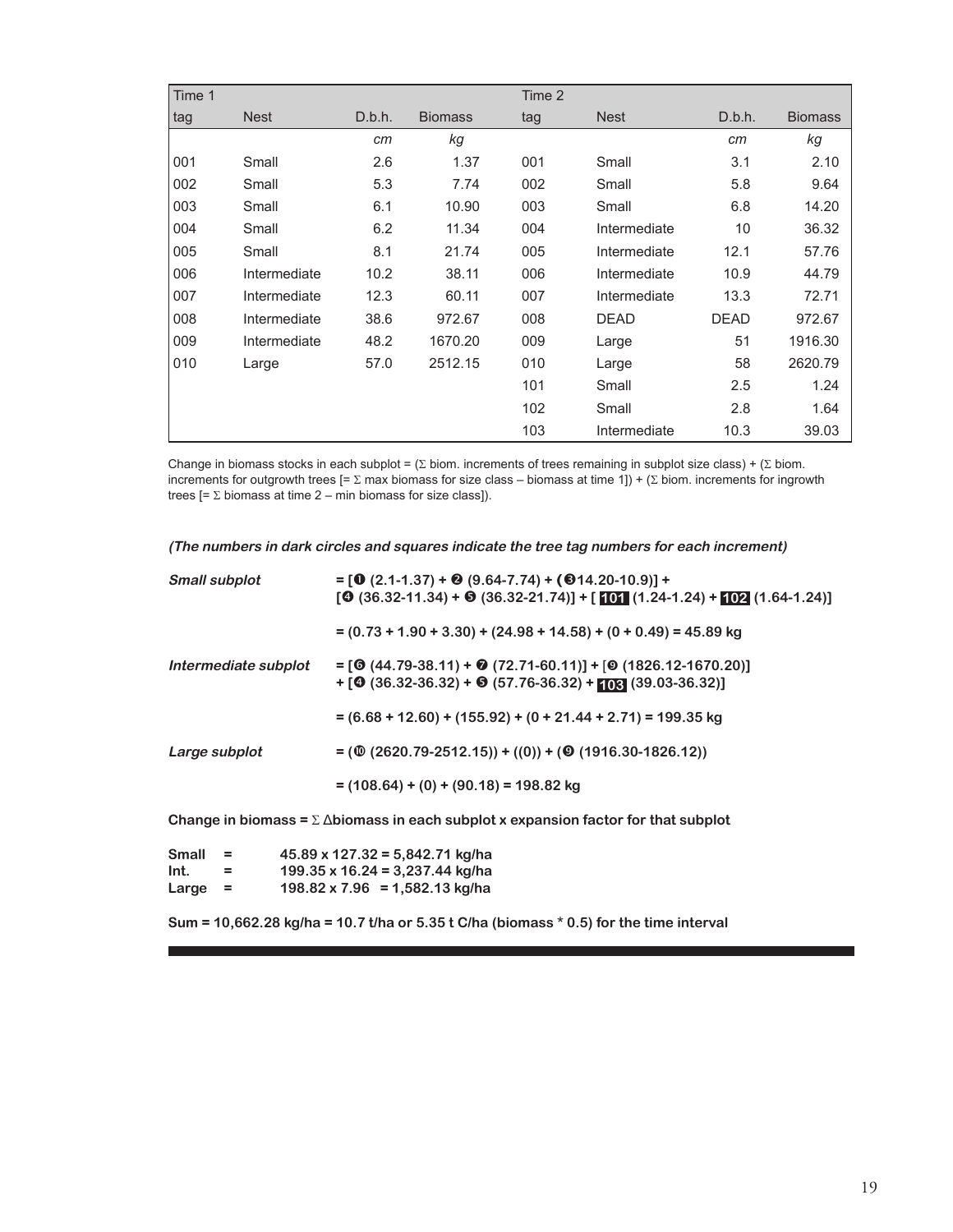All allometric equations are estimating biomass and as such will have an uncertainty associated with them. The broader the equation in geographic scope and species included, the greater the uncertainty. The uncertainty is indicated by the  $r^2$  value and can be included in the total uncertainty using the root mean square error.

To ensure that there is no systematic bias from the use of regional equations at a local scale, it is good practice to roughly estimate the volume of approximately 10 trees and apply a wood density to obtain biomass, which in turn, should be compared with biomass calculated using an allometric equation. Volume can be estimated by calculating the volume of the trunk of the tree (volume =  $1/3\pi$  x h x  $[r_1^2 + r_2^2 + r_1 \times r_2]$  where h is the height of the tree,  $r_1$  is the radius at the base of the tree, and  $r_2$  is the estimated radius at the top of the tree), and multiplying this by 1.2 to approximately account for branches and leaves. Biomass is determined by multiplying volume by density.

An alternative approach for estimating the biomass of forests is using the volume of the commercial component of the tree. This volume is estimated with standard forestry techniques. This method is commonly used with temporary plots. The estimated volume must be converted to total aboveground biomass, which includes the other tree components, e.g., branches, twigs, and leaves. The volume method is based on factors developed at the stand level for closed canopy forests. It cannot be used for estimating biomass of individual trees.

There are two potential methods. The first calculates biomass directly from stand volume for different vegetation types in different regions. The second includes the additional step of calculating a biomass expansion factor (BEF). Neither method has a statistical advantage with respect to end results. In both methods, growing-stock volume (GSV) is defined as the net outside bark volume of growingstock trees at least 12.5 cm in d.b.h. to a minimum of 10 cm in diameter at treetop or the point at which the central stem breaks into limbs (definition used by FIA). Other definitions of volume could be used but the BEFs reported here *could not* be applied—new ones would have to be developed for local conditions.

#### **Direct Method**

Smith et al. (2003) used FIA data on growing-stock volume and the biomass equations of Jenkins et al. (2003) to develop regression equations of the form:

Above-ground biomass (t/ha) = F x (G + (1-exp(-GSV (m<sup>3</sup>/ha) /H))

Where

GSV = growing-stock volume,  $F, G, H$  = regression coefficients

Fifty-seven variants of this equation were developed for a variety of forest types across 10 regions in the continental United States. See Smith et al. (2003) for details on the coefficients for each of the variants of the equation (http://www.fs.fed.us/ne/newtown\_square/publications/technical\_reports/ index.shtml ). Schroeder et al. (1997) also used this approach for eastern U.S. hardwood and softwood forests, but developed equations of a different form based on a smaller subset of the FIA database.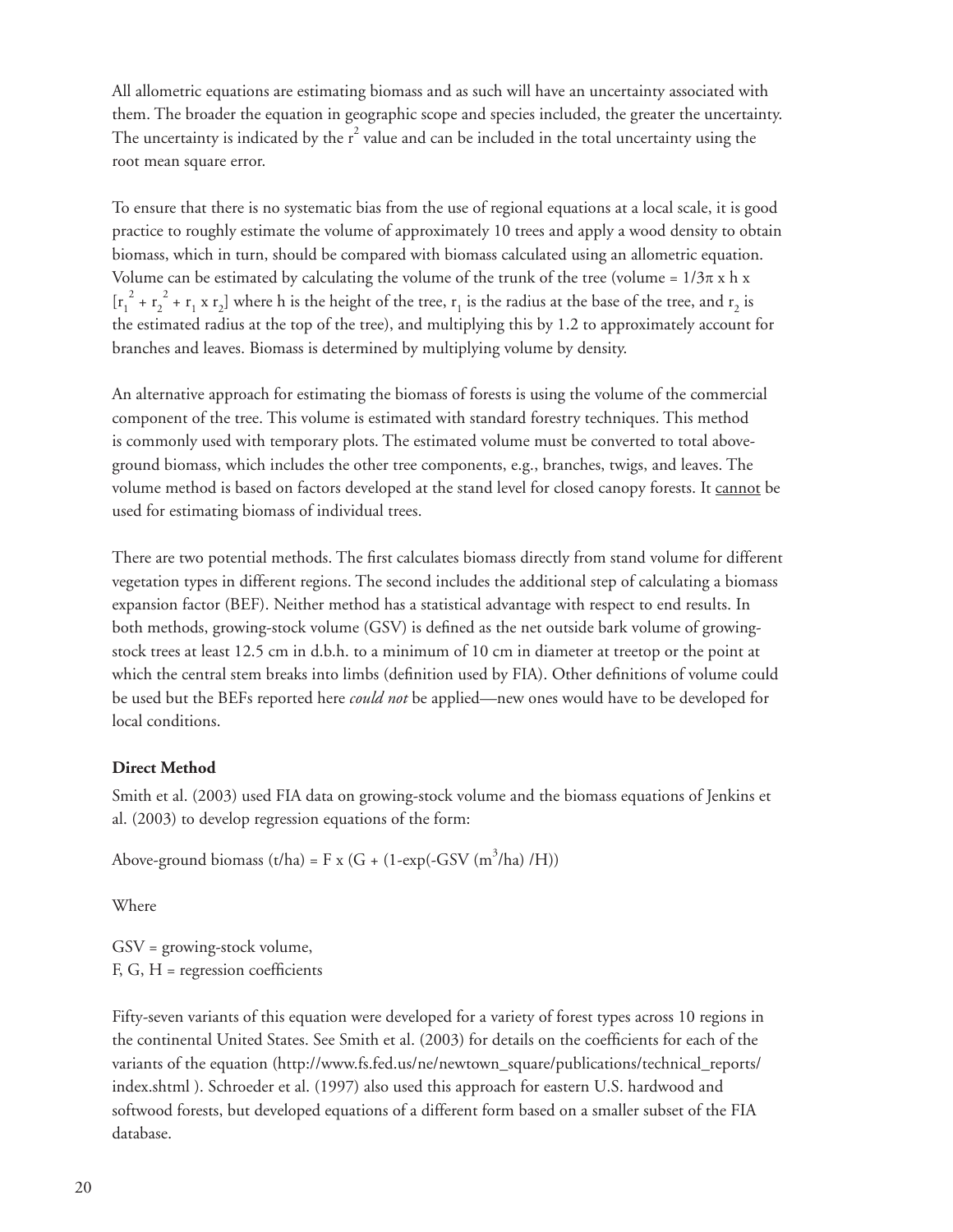#### **Biomass Expansion Factor Method**

This method is expressed as (Brown and Schroeder 1999):

Above-ground biomass (t/ha) = GSV (m<sup>3</sup>/ha) x BEF (t/m<sup>3</sup>)

Where

GSV = growing-stock volume,

 $BEF = [total above-ground biomass of all living trees above a minimum d.b.h. of 2.5 cm]/[growing$ stock volume]

The BEF is significantly related to the GSV for most forest types, generally starting high at low volumes and then declining at an exponential rate to a constant low value at high volumes. Thus, using one value for the BEF for all values of GSV is incorrect. This general relationship applies to many of the world's forests, including tropical forests (Brown 1997) and forests in China (Fang et al. 1998).

Schroeder et al. (1997) and Brown and Schroeder (1999) provided methods for calculating the BEF  $(t/m<sup>3</sup>)$  for all hardwood and softwood forest types and regions across the Eastern United States.

| Hardwoods:  | $BEF = \exp(1.912 - (0.344 \times \ln GSV))$<br>If GSV > 200 m <sup>3</sup> /ha use a constant BEF of 1.0 |                                                                                                 |
|-------------|-----------------------------------------------------------------------------------------------------------|-------------------------------------------------------------------------------------------------|
| Spruce-Fir: | $BEF = exp(1.771 - (0.339 \times \ln GSV))$<br>If GSV > 160 m <sup>3</sup> /ha use a constant BEF of 1.0. |                                                                                                 |
| Pines:      | $GSV < 10 \text{ m}^3/\text{ha}$<br>GSV 10 - 100 m <sup>3</sup> /ha<br>$GSV > 100 \text{ m}^3/\text{ha}$  | $BEF = 1.68$ t/m <sup>3</sup><br>$BEF = 0.95$ t/m <sup>3</sup><br>$BEF = 0.81$ t/m <sup>3</sup> |

where GSV = growing stock volume in  $m^3/ha$ 

In the following example, both the direct and the BEF methods are used to calculate biomass for two forest types. The two methods differ by less than 5 percent for both forest types and thus can be considered as giving equivalent results.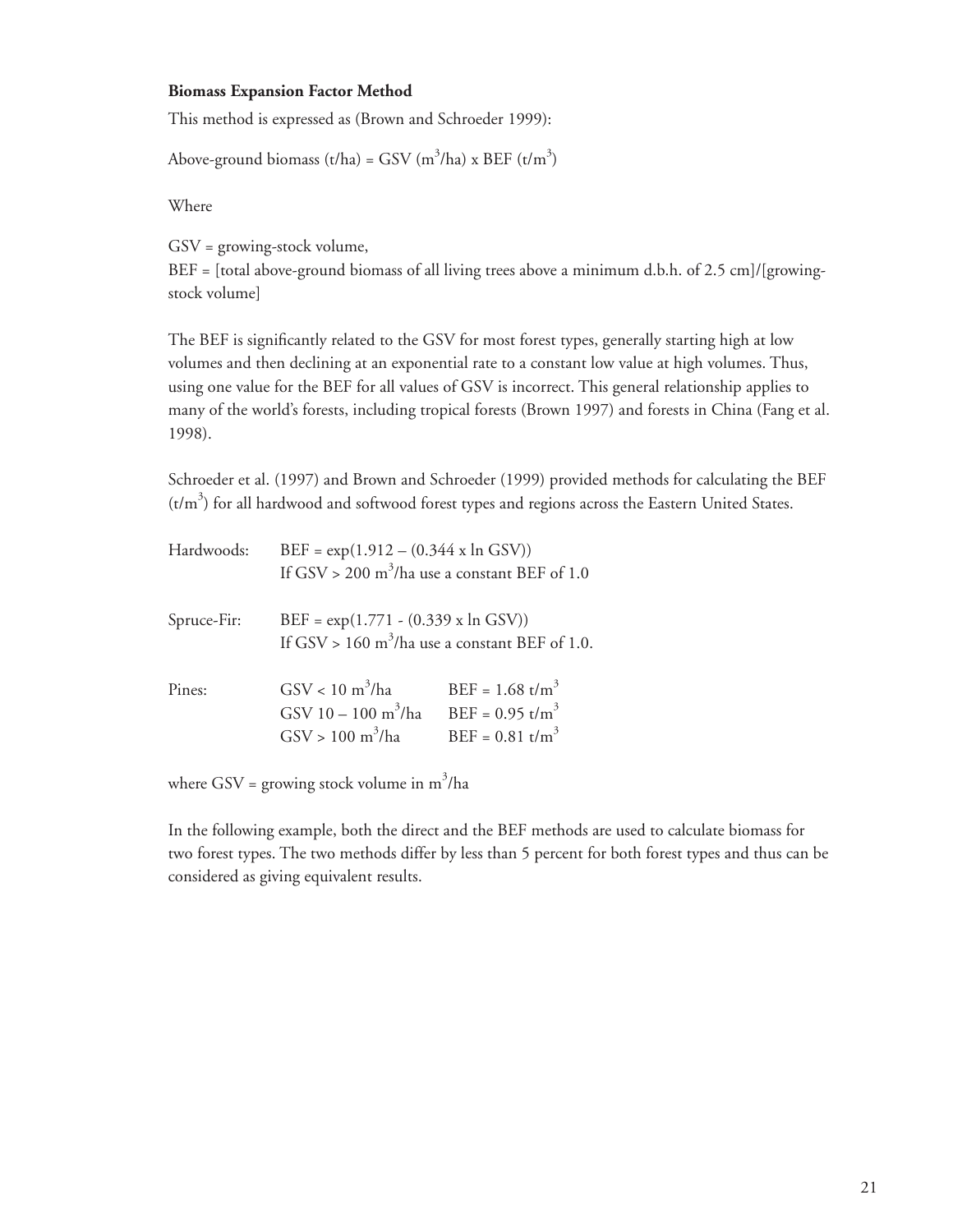#### **Calculating Biomass from Stand Volume Data**

**Example 1: An oak-hickory forest in Wisconsin with a growing-stock volume of 180 m<sup>3</sup> /ha.**

**A. Direct Method**

**Smith et al. (2003) listed the following coefficients for calculating above-ground biomass (AGB) of oak-hickory in the Northern Lake States: F = 307.5 G = 0.0748 H = 186.9** Therefore,  $AGB = F \times (G + (1 - exp(-volume/H))))$  **= 307.5 x (0.0748 + (1 – exp(-180/186.9))) = 213.1 t/ha B. BEF Method**

**As growing-stock volume is < 200 m<sup>3</sup> /ha, we must calculate the BEF. Oak-hickory is a hardwood forest type.**

```
Therefore, BEF = exp(1.912 – (0.344 x ln GSV))
                 = exp(1.912 – (0.344 x ln(180)))
                 = 1.134
Therefore, AGB = GSV x BEF
                 = 180 x 1.134
                 = 204.1 t/ha
```

```
Example 2: A loblolly pine plantation in Georgia with a growing stock volume of 120 m3
/ha.
```
**A. Direct Method**

**Smith et al. (2003) listed the following coefficients for calculating above-ground biomass (AGB) of planted pine in the Southeastern States: F = 187.3 G = 0.0662 H = 184.9**

Therefore  $AGB = F \times (G + (1 - exp(-volume/H)))$  **= 187.3 x (0.0662 + (1 – exp(-120/184.9))) = 101.8 t/ha**

**B. BEF Method**

Growing stock volume is > 100 m<sup>3</sup>/ha and the forest type is pine the BEF is 0.81 t/m<sup>3</sup>.

**Therefore, AGB = GSV x BEF = 120 x 0.81 = 97.2 t/ha**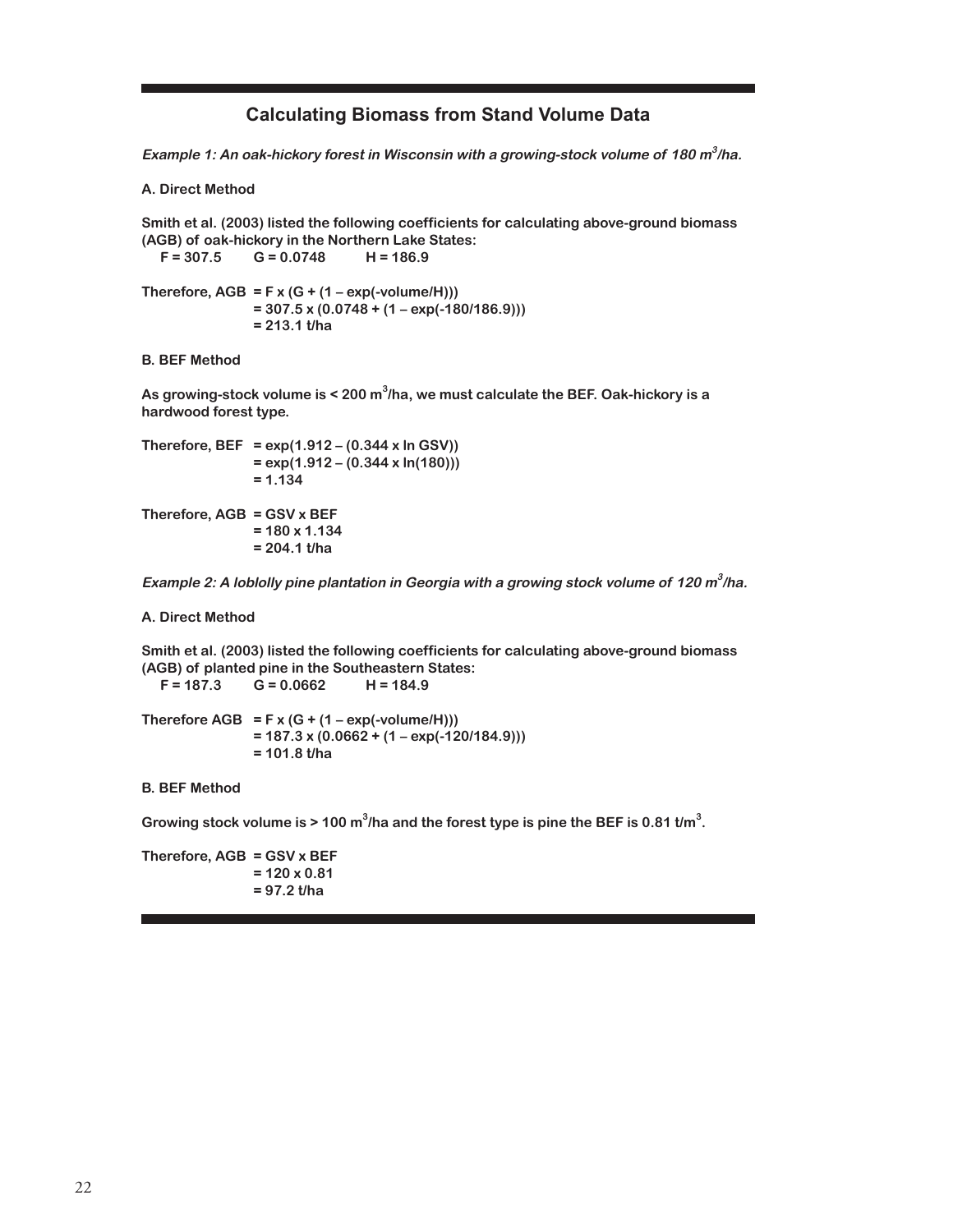#### **Nontree Vegetation**

Herbaceous plants in the forest understory can be measured by simple harvesting techniques in small subplots (about two per tree plot are recommended) for each sample plot. A small frame (circular or square), usually encompassing about 0.25  $\text{m}^2$ , can be used. The material inside the frame is cut to ground level, pooled by plot to give a composite sample, and weighed. Well-mixed subsamples are oven-dried to determine dry-to-wet mass ratios. These ratios are used to convert the entire sample to oven-dry mass.

For shrubs and other large nontree vegetation, it is desirable to measure the biomass by destructive harvesting techniques. A small subplot (0.25-4  $\text{m}^2$  depending on the size of the vegetation) is established and all the shrub vegetation is harvested and weighed

If the shrubs are large, an alternative approach is to develop biomass regression equations for local shrubs based on variables such as crown area and height or diameter at base of plant, or another relevant variable, e.g., number of stems in multistemmed shrubs. The equations would then be based on regressions of biomass of the shrub versus a logical combination of the independent variables. This approach is more ambitious and may not be practical for the average inventory.

#### **Below-ground Biomass**

Measuring above-ground biomass is relatively established and simple. Measuring below-ground biomass (coarse and fine roots) is time consuming so it is more efficient to apply a regression model to estimate below-ground biomass (living and dead) as a function of above-ground biomass. The following regression models can be used to estimate below-ground biomass (Cairns et al. 1997):

#### **Boreal:**

BGB = exp(-1.0587 + 0.8836 x ln *ABD* + 0.1874)

#### **Temperate:**

BGB = exp(-1.0587 + 0.8836 x ln *AGB* + 0.2840)

#### **Tropical:**

BGB = exp(-1.0587 + 0.8836 x ln *AGB*)

where  $BGB =$  below-ground biomass density in tons/hectare (t/ha) and  $AGB =$  above-ground biomass density (t/ha)

 $n = 151$ ;  $r^2 = 0.84$ 

#### **Estimating Change in Below-ground Biomass**

The correct use of these equations is important when calculating the increase in carbon in belowground biomass. For tagged trees in permanent plots, it is not possible to simply calculate the total above-ground biomass at time 1 and time 2, apply the equations, and then divide by the number of years. This approach does not account for ingrowth or mortality trees. Instead, change in belowground biomass carbon stocks should be calculated by the following method: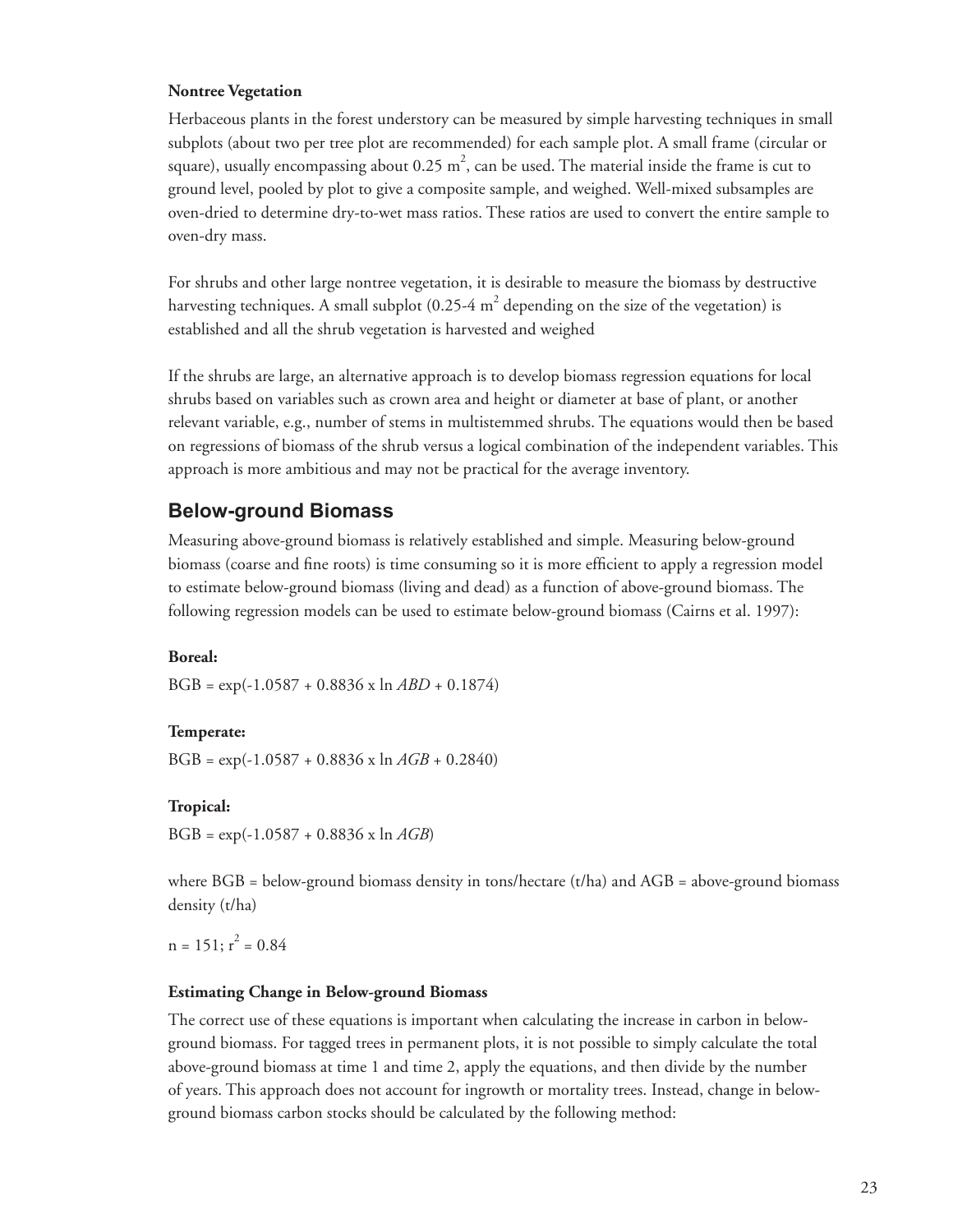- Calculate above-ground biomass at time 1 using allometric equations and appropriate 1. expansion factors.
- Calculate increment of biomass accumulation above ground between time 1 and time 2 and 2. add to time 1 to estimate the biomass stock at time 2.
- Apply the appropriate equation to estimate below-ground biomass at each time interval. 3.
- Calculate the annual change in stock of biomass below ground as (time 2 below ground 4.- time 1 below ground)/number of years).

## **Dead Organic Matter**

## **Forest Floor**

The forest floor (Table 2) can be sampled directly by simple harvesting techniques in small subplots within each permanent plot (Fig. 3). A circular or square frame, usually encompassing an area of about 0.25  $\text{m}^2$ , can be used. If the forest floor is particularly deep as often is the case in western U.S. forests, a smaller frame  $(0.06 \text{ m}^2)$  can be used. If herbaceous material is collected, the forest floor can be collected from the same frames at the same locations. All live vegetation from the sample area is removed carefully with a pair of clippers. Living mosses should be clipped at the base of the green, photosynthetic material. The forest floor along the inner surface of the frame is cut through to separate it from the frame and surrounding soil. The entire volume of the forest floor must be removed carefully from within the confines of the sampling frame down to the top of the mineral soil layer (to distinguish the bottom of the forest floor from the top of the mineral soil, see section on soil organic carbon). All litter within the frame is collected and all samples from the subplots are pooled and weighed. A well-mixed subsample is then collected and placed in a marked bag. The subsample is used to determine oven-dry-to-wet mass ratios to convert the total wet mass to oven-dry mass. Forestfloor samples can be sent to a professional laboratory for drying and weighing.

For the forest floor, amounts of biomass per unit area are given by:

*(forest-fl oor oven-dry weight (g) / sampling frame area (cm<sup>2</sup> )) x 100*

Where multiplying by 100 converts the units to metric t/ha. Multiplying by 0.5 gives the amount of carbon.

## **Dead Wood**

Dead wood, both standing and on the ground, correlates poorly with any index of stand structure (Harmon et al. 1993). Methods developed for measuring biomass of dead wood and tested in many forest types generally require no more effort than measuring live trees (Harmon and Sexton 1996; Delaney et al. 1998).

A time-efficient method for sampling down dead wood is the line intersect. At least 100 m length of line per plot must be used (Harmon and Sexton 1996). Placing two 50-m sections of line at right angles across the plot center also is a time-efficient approach, though the line can be established as readily as one 100-m length through the plot center. To allow remeasurement of the same "dead wood plot", it is important to accurately record where the line was placed. The diameters of all pieces of wood that intersect the line are measured and the density class noted. A minimum diameter for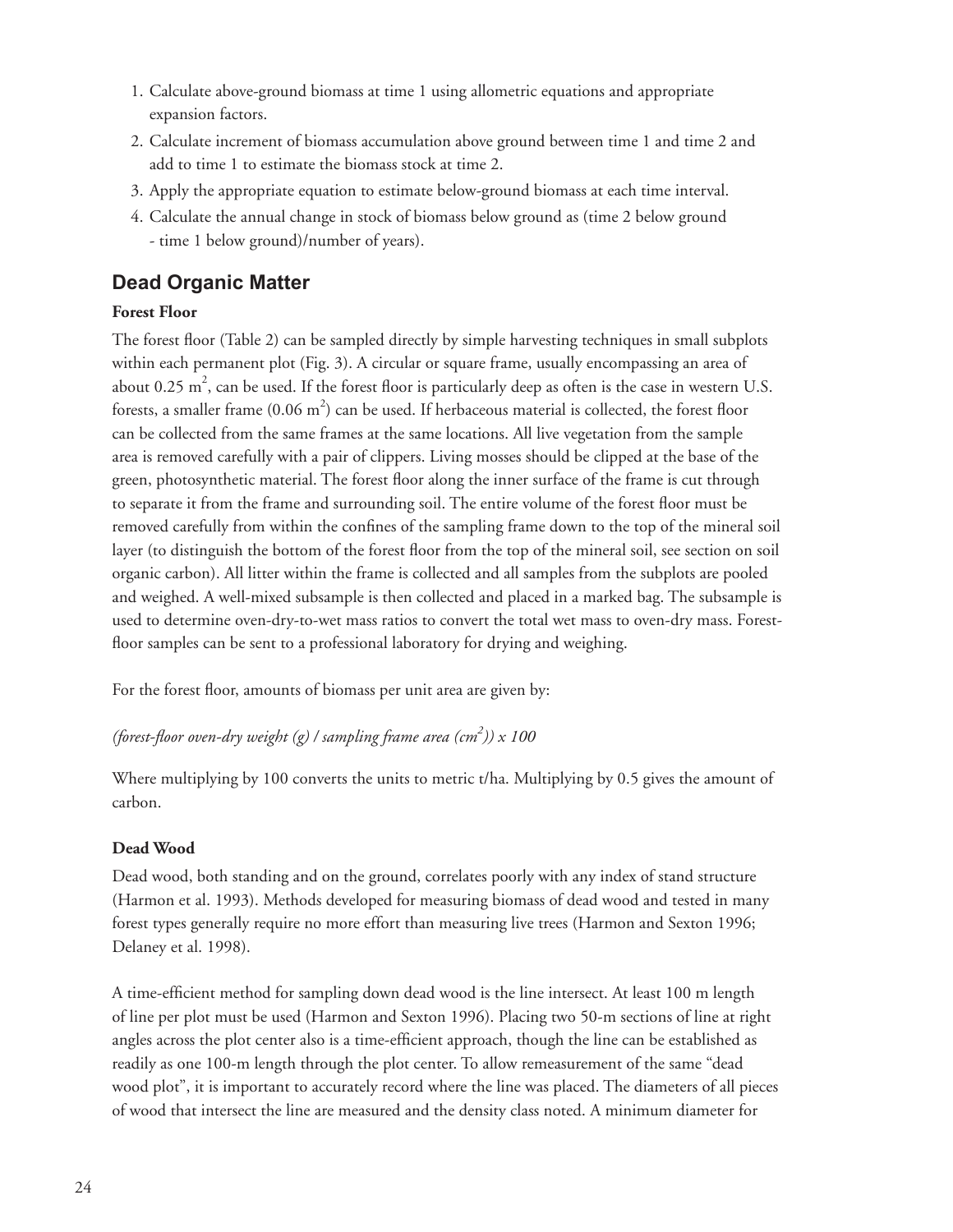measurement must be defined—typically 10 cm (Harmon and Sexton 1996). Each piece of dead wood is assigned one of several density classes. The volume per unit area calculated for each density class is:

Volume  $(m^3/ha) = \pi^2 * [(d1^2 + d2^2........dn^2)/8L]$ 

Where d1, d2, dn = diameter (cm) of each of the n pieces intersecting the line, and  $L =$  the length of the line (100 m recommended; Harmon and Sexton 1996).

*Density measurements*. Three density classes—sound, intermediate, and rotten—are sufficient. Common practice in the field is to strike the wood with a strong sharp blade. If the blade bounces off, it is sound, if it enters slightly, it is intermediate, if the wood falls apart, it is rotten. Samples of dead wood in each class are then collected to determine their density. Mass of dead wood is then the product of volume per density class (from previous equation) and the wood density for that class. Thus, a key step in this method is classifying the dead wood into its correct class and then sampling a sufficient number of logs in each class to represent the wood densities present. It is advisable to sample at least 10 logs for each density class. In forests with unique plant forms, e.g., early successional species and palms as in tropical forests, it is advisable to treat these as separate groups and sample them in the same way.

The simplest method for estimating the density of dead wood is to obtain a value for the proportion of undecomposed density that each density classes represents. Undecomposed wood densities are widely available in the literature (e.g., U.S. Forest Products Laboratory 1974). Biomass is calculated by multiplying the initial density value by the decomposed proportion by the volume. Heath and Chojnacky (2001) calculated the proportions as 90 percent (sound), 70 percent (intermediate), and 40 percent (rotten) for forests in the Northeast. These proportions can be used, but several samples must be collected to test their validity.

For forest areas with few species and where the rate of decomposition of wood is well known for a given species or forest type, simple decomposition models can be developed locally for estimating the density of the dead wood at different stages of decomposition (Beets et al. 1999). The volume of wood still must be estimated, but density can be estimated based on the model of decomposition. In the following example, the biomass density of dead wood is calculated.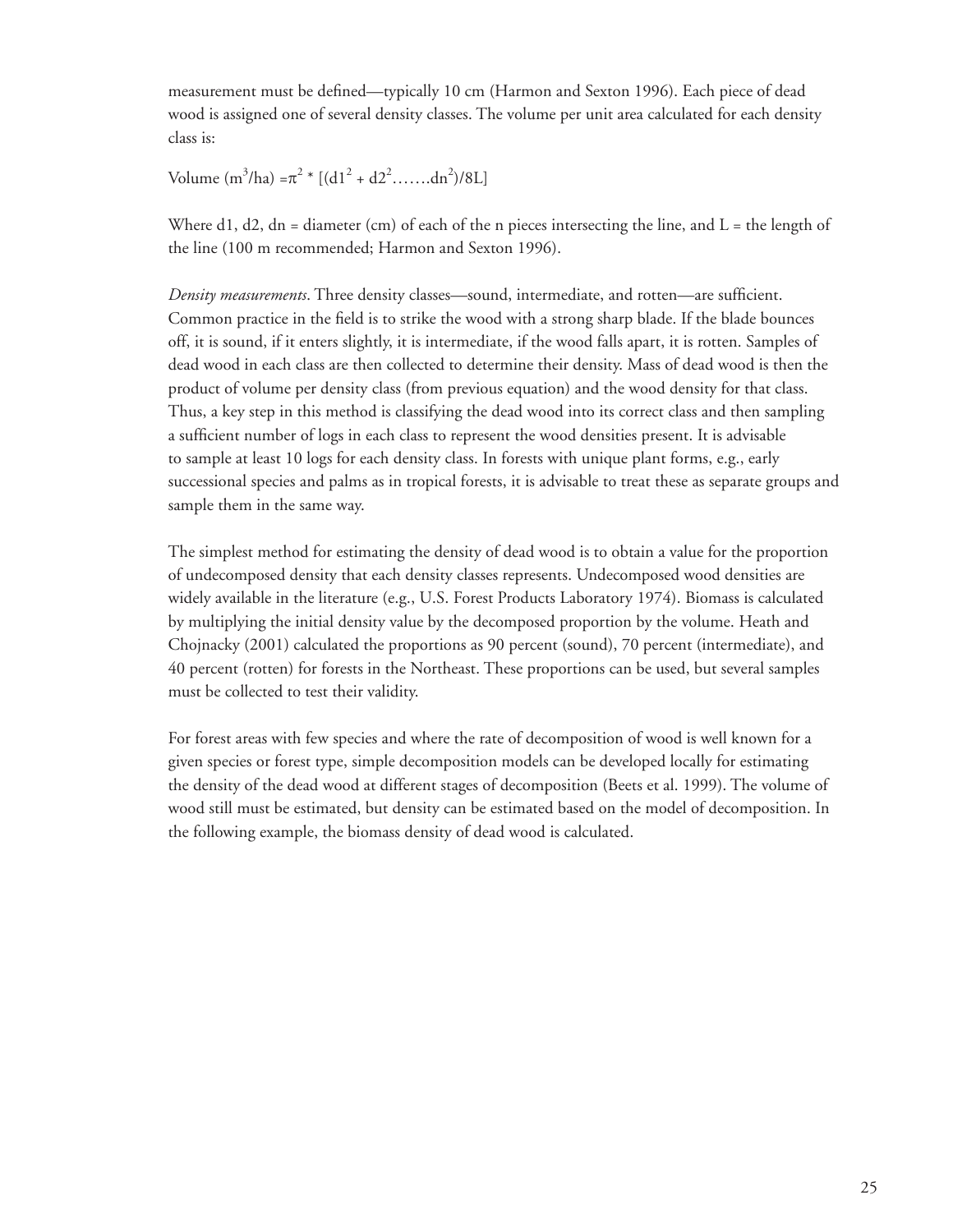#### **Calculating Biomass Density of Dead Wood**

**In this example, dead wood is sampled along a 100-m line (line-intersect method) to determine the biomass stock. Diameters and density classes are recorded and a subsample collected to determine density in each of the three density classes (sound, intermediate, and rotten). The following numbers represent the hypothetical results:**

| 13.8 cm: sound<br>$10.7$ cm: sound<br>18.2 cm: sound<br>10.2 cm: intermediate<br>11.9 cm: intermediate<br>56.0 cm: rotten |                                                                                                                                                                           |                                                                       |
|---------------------------------------------------------------------------------------------------------------------------|---------------------------------------------------------------------------------------------------------------------------------------------------------------------------|-----------------------------------------------------------------------|
| Densities of subsamples:                                                                                                  | Sound:<br>Intermediate:<br>Rotten:                                                                                                                                        | 0.43 t/m <sup>3</sup><br>$0.34 \text{ t/m}^3$<br>$0.19 \text{ t/m}^3$ |
| Volume of sound wood:                                                                                                     | $\pi^2$ x [d1 <sup>2</sup> + d2 <sup>2</sup> dn <sup>2</sup> /8L]<br>$\pi^2$ x [13.8 <sup>2</sup> + 10.7 <sup>2</sup> + 18.2 <sup>2</sup> /800]<br>$7.85 \text{ m}^3$ /ha |                                                                       |
| Volume of intermediate wood:                                                                                              | $\pi^2$ x [10.2 <sup>2</sup> + 11.9 <sup>2</sup> /800]<br>$3.03 \text{ m}^3/\text{ha}$                                                                                    |                                                                       |
| Volume of rotten wood:                                                                                                    | $\pi^2$ x [56.0 <sup>2</sup> /800]<br>$38.7 \text{ m}^3$ /ha                                                                                                              |                                                                       |
| Biomass stock = $(7.85 \times 0.43) + (3.03 + 0.34) + (38.7 \times 0.19) = 11.8$ t/ha                                     |                                                                                                                                                                           |                                                                       |
| <b>Carbon stock</b><br>$= 11.8 * 0.5 = 5.9$ t C/ha                                                                        |                                                                                                                                                                           |                                                                       |

Standing dead wood can be measured as part of the tree inventory. Standing dead trees should be measured by the same criteria used for live trees. However, measurements that are taken and data that are recorded differ slightly from those for live trees. For example, if the standing dead tree contains branches and twigs and resembles a live tree (except for leaves), this would be indicated on fielddata records. From the measurement of its d.b.h., the amount of biomass can be estimated using the appropriate biomass regression equation and subtracting the biomass of leaves (2 to 3 percent of above-ground biomass). However, a dead tree can contain only small and large branches, or only large branches, or no branches. These conditions must be recorded in the field measurements. Branches must be classified in proportion to the size of the standing dead tree so that the total biomass can be reduced accordingly to account for less of the dead tree remaining. When a tree has no branches and is only the bole, its volume can be estimated from measurements of its basal diameter and height and an estimate of its top diameter. The tree's biomass can be estimated using the appropriate density class. In the following examples, the biomass of standing dead wood is calculated.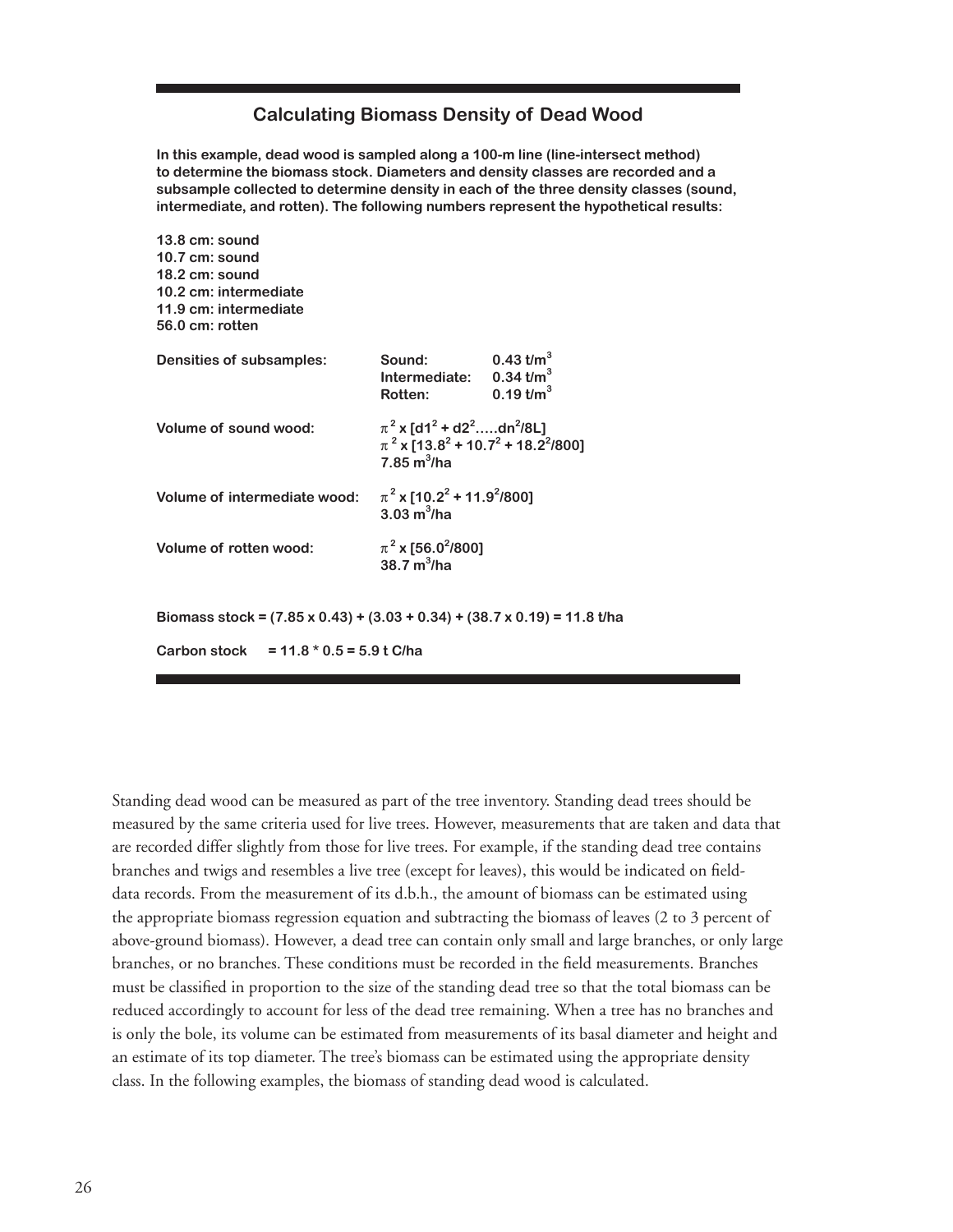#### **Calculating Biomass of Standing Dead Wood**

**1. A tree with no leaves in a mixed hardwood forest with a d.b.h. of 25 cm in sound density class**

**Use the equation of Jenkins et al. (2003) for mixed hardwood forests with a 3 percent deduction due to the absence of leaves.**

**y = exp (–2.4800 + 2.4835 x ln(25)) = 248.16 kg x 0.97 = 240.72 kg**

**As this is the only dead tree measured in a 14-m plot, the mass is multiplied by an expansion factor of 16.24 plots/ha, giving a biomass of 3.91 t/ha (1.96 t C/ha).**

**2. A sugar maple tree with missing branches (estimated as 15 percent of above-ground biomass). The d.b.h. is 51 cm and the tree is sound.**

**Use the equation of Jenkins et al. (2003) for hard maple/oak/hickory/beech with a 15 percent deduction for the lack of biomass.**

**y = exp (–2.0127 + 2.4342 x ln(51)) = 1,916.3 \* 0.85 = 1,628.9 kg**

**As this is the only dead tree measured in a 20-m plot, the mass is multiplied by an expansion factor of 7.96 plots/ha, giving a biomass density of 12.97 t/ha (6.49 t C/ha).**

**3. A bole with no branches, the height is 15 m, basal diameter is 40 cm, and top diameter is 25 cm. Analysis of a cored sample reveals a wood density of 0.49 g/cm<sup>3</sup> .**

| The volume of a truncated cone = $1/3\pi$ x h x ( $r_1^2$ + $r_2^2$ + $r_1$ x $r_2$ ) |                                                                       |
|---------------------------------------------------------------------------------------|-----------------------------------------------------------------------|
|                                                                                       | $= 1/3\pi$ x 1500 x (20 <sup>2</sup> + 12.5 <sup>2</sup> + 20 x 12.5) |
| <b>Biomass density</b>                                                                | = 1,266,455 cm <sup>3</sup> x 0.49 g/cm <sup>3</sup>                  |
|                                                                                       | $= 620,563$ g = 0.62 tons                                             |

**As this is the only dead tree measured in a 14-m plot the mass is multiplied by an expansion factor of 16.24 plots/ha, giving a biomass density of 10.08 t/ha (5.04 t C/ha).**

#### **Soil Organic Carbon**

To obtain an accurate inventory of organic carbon stocks in the mineral soil $^{\rm l}$  or organic soil, $^{\rm 2}$  three types of variables must be measured: soil depth, soil bulk density (calculated from the oven-dry weight of soil from a known volume of sampled material), and concentrations of organic carbon within the sample. General guidance on sampling and analyzing forest and agricultural soils for estimating carbon stocks are found in Lal et al. (2001) and Robertson et al. (1999).

<sup>&</sup>lt;sup>1</sup>Mineral soil: soil consisting predominantly of and having its properties determined predominantly by mineral matter. Usually contains less than 200 g/kg organic carbon (less than 120-180 g/kg if saturated with water), but may contain an organic surface layer up to 30 cm thick.

 $^2$ Organic soil: soil material that is saturated with water and has 174 or more g/kg organic carbon if the mineral fraction has 500 g/kg or more clay, 116 g/kg organic carbon if the mineral fraction has no clay, or has proportional intermediate contents. If these materials never were saturated with water, they would have 203 or more g/kg organic carbon. Definitions from Technical Guidelines for Voluntary Reporting of Greenhouse Gases 1605(b) Program: http://www.pi.energy.gov/pdf/library/TechnicalGuidelines\_March2006.pdf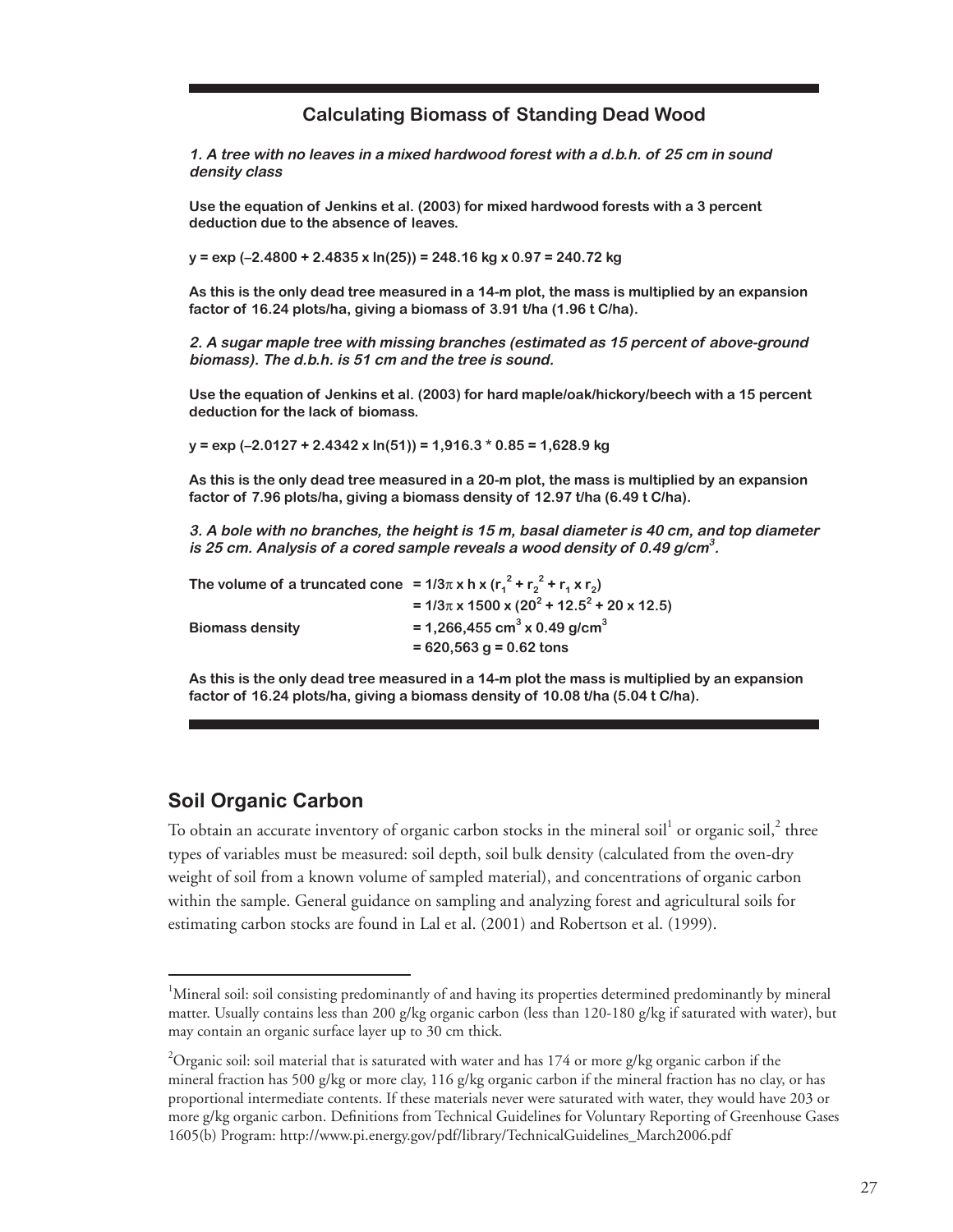



Tracking changes in soil carbon over time requires that the same *equivalent* mass of soil is measured from one monitoring event to another. Sampling to a fixed depth (equal volumes) can underestimate carbon gains via forestation. As the bulk density generally decreases over time, the same sampled volume contains less of the original soil-mass equivalent. Therefore, rates of accrual estimated from sampling to a fixed depth should be considered *conservative* estimates of soil-carbon accretion.

Where there are no additions of new carbon at greater depth, sampling to greater depth reduces the detectability of change by diluting additions that occur in the upper layers of the soil column. For example, after monitoring 35 years of forest regrowth of loblolly pine in the Calhoun Experimental Forest in South Carolina, Richter et al. (1999) found no significant increase in soil carbon below 7.5 cm. Likewise, in contrasting formerly cultivated and never tilled sites under longleaf pine, Markewitz et al. (2002) found the most notable carbon difference in the upper 10 cm of soil. As hardwood leaf litter is likely to break down and become incorporated into the soil more quickly, and hardwood trees typically produce more roots than pines, inputs of soil carbon are expected to a greater depth—to 40 or 50 centimeters (MacDonald 1999; unpublished data) (Fig. 5).

The forest floor is sampled as described earlier, i.e., exposing the top of the mineral or organic soil. For some soils, it is difficult to distinguish between the bottom of the forest floor and the top of the mineral soil. In such cases, one can refer to standard soil sampling methods, e.g., in Robertson et al. (1999), for tips on how to distinguish the top of mineral soil. Coring tools and liners are available to hold the soil cores of varying lengths, but it often is impractical to use a manually operated, impactdriven, soil-coring tool below about 30 cm. Simple soil corers are effective in many soils, particularly in the deeper soils of the central and southern regions of the United States. Shallow soil pits to about 30 cm also work well and are cost effective. The impact-driven soil coring tool is impractical for collecting deep cores, nor is the use of a truck or trailer-mounted, hydraulically driven soil coring tool practical or cost effective in most forest areas.

Composite sampling is effective in reducing intersample variability. This is done by aggregating a predetermined number of samples (often four) from each collection site in the field, from which one sample is derived for analysis. The resulting *composite* sample captures more of the range of intermicrosite variability in soil carbon.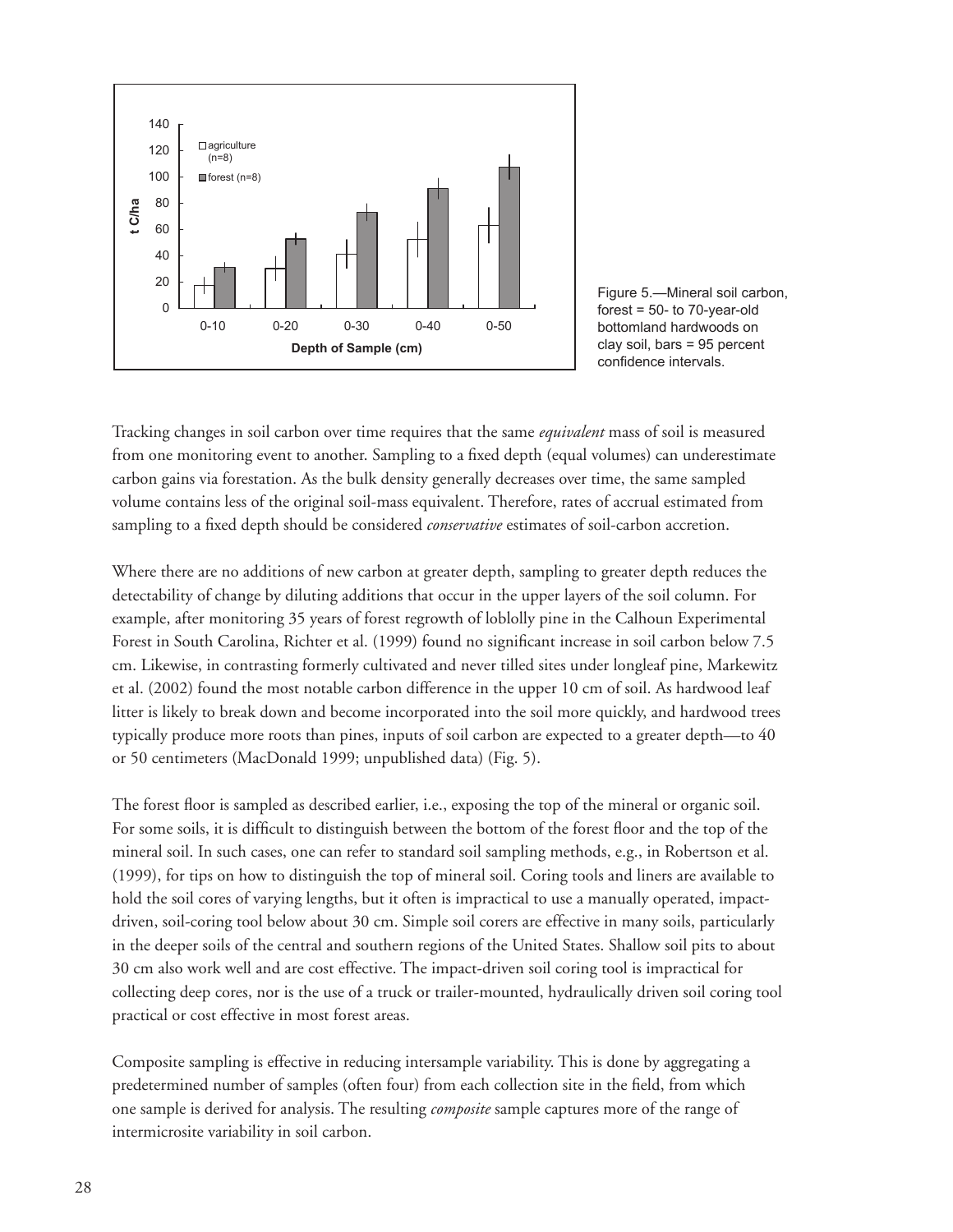#### **Sampling Mineral Soil**

Concentrations of soil chemicals generally are measured in air-dried soils, while bulk density must be measured in oven-dried soils (to  $105^{\circ}$ C). It often is easier to take separate sets of cores when determining bulk density and carbon because the sample preparation differs for each. Fewer cores may be required to accurately estimate bulk density, which generally is less variable than soil-chemical properties.

Using the core sampler method, mineral soil samples are collected from within the area of the sampling frame after the forest floor has been removed. Because the carbon concentration of forestfloor materials is much higher than that of the mineral soil, including even a small amount of surface organic material can result in a serious overestimation of mineral-soil carbon stocks.

Once the soil corer has been inserted into the soil to the desired depth, it is removed from the ground by pulling upward in a smooth vertical motion. The top and bottom (or bottom only depending on the coring tool used) of the core should be trimmed even with the rims. When taking cores for measurements of bulk density, care should be taken to avoid any loss of soil from the cores; if any material is lost, a second sample is needed. All material in the corer should be placed into appropriately labeled sample bags.

The excavation method entails digging a pit that is wide enough to collect the soil to the depth desired. A hand shovel can be used to collect material. The volume of soil from the sides of the pit must approximately equal the volume of a soil corer. It is important to collect material from the entire depth to avoid biasing the sample. Uniform rings can be used to sample the sides of the pit for bulk density, taking care not to compress the soil.

As with forest-floor samples, soil samples can also be sent to a professional lab for analysis. It is important that the selected laboratory follows standard procedures with respect to sample preparation (sieving at 2-mm mesh, grinding, etc.), drying temperatures, method for carbon analysis (dry combustion) and machine calibration and duplicate samples.

In determining bulk density, samples are dried in an oven at  $105\,^{\circ}\mathrm{C}$  for a minimum of 48 hr. If the soil contains coarse, rocky fragments, the fragments should be retained and weighed and the weights recorded.

In determining soil carbon, the material is sieved (2-mm sieve) and then mixed thoroughly. In the dry combustion method, a controlled-temperature furnace, e.g., LECO CHN-2000 or equivalent, is used<sup>3</sup>. This method is recommended for determining total carbon in the soil (Nelson and Sommers 1996). Where carbonate minerals may be present, a dry-combustion method that includes use of a LECO RC-412 multicarbon analyzer is preferred (Amacher et al. 2003). Both organic and inorganic forms of carbon can be measured on the same mineral soil sample in one analytical run. An alternative is to remove any carbonates through acid treatment beforehand.

 $3$ The use of trade, firm, or corporation names in this report is for the information and convenience of the reader. Such use does not constitute an official endorsement or approval by the U.S. Department of Agriculture or Forest Service of any product or service to the exclusion of others that may be suitable.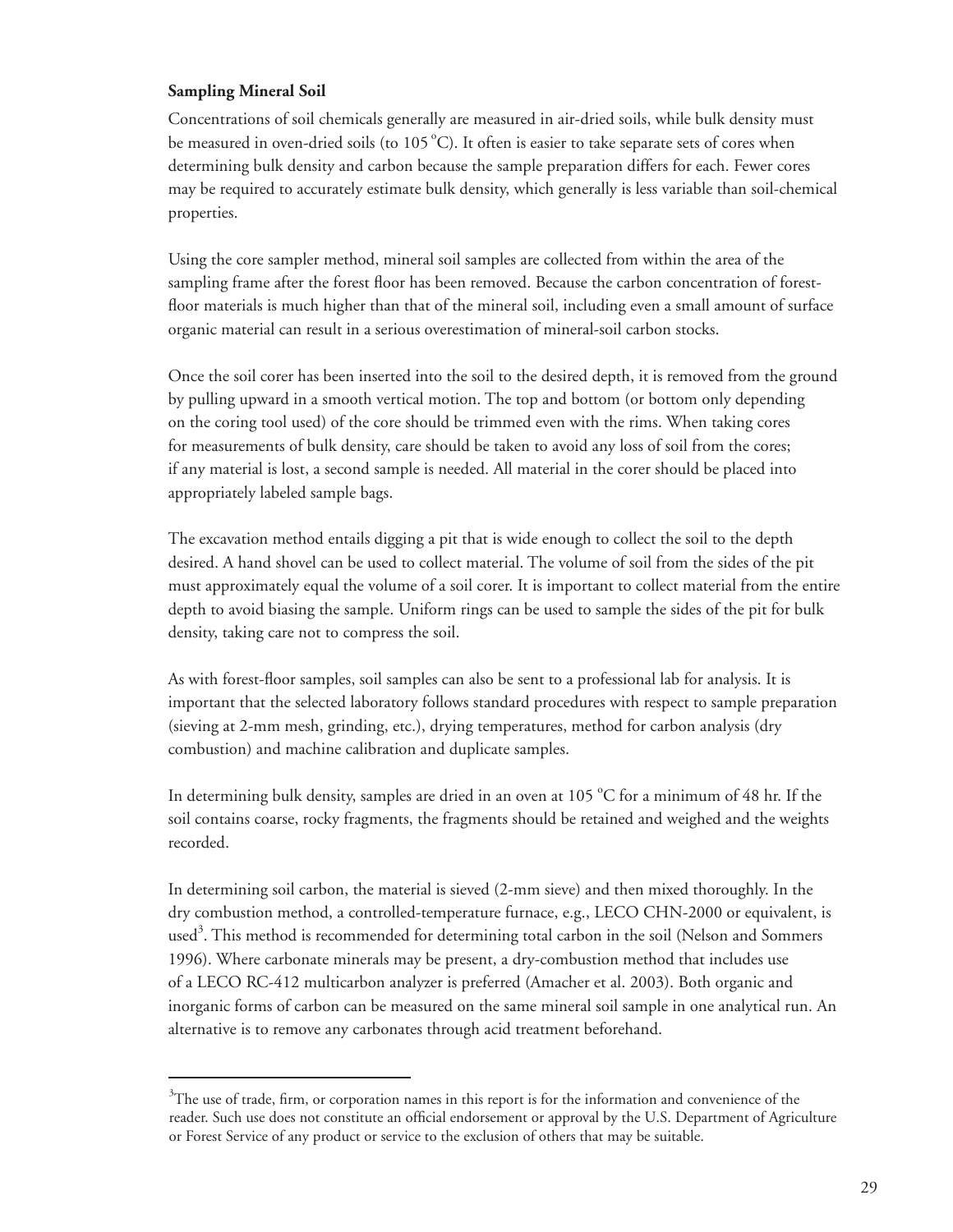As an alternative to the multicarbon analyzer, the dichromate oxidation method with heating, is acceptable for measuring organic carbon (Nelson and Sommers 1996). The pressure calcimeter method is effective in determining soil carbonates (Sherrod et al. 2002). The classic Walkley-Black method is unacceptable for determining organic carbon in soil due to incomplete wet combustion and other inaccuracies.

The bulk density of the mineral soil core is calculated by:

$$
\rho_b = ODW
$$
  
 
$$
\frac{CV - (RF/PD)}{}
$$

Where

| $\rho_{h}$ | $=$      | Bulk density of the < 2mm fraction, $(g/cm^3)$                                                  |
|------------|----------|-------------------------------------------------------------------------------------------------|
| $ODW =$    |          | Oven-dry mass of fine fraction $\left($ <2 mm) in g                                             |
| CV         | $=$      | Core volume $\text{cm}^3$ )                                                                     |
| RF         | $=$ $-$  | Mass of coarse fragments $(> 2$ mm) in g                                                        |
| PD.        | $\equiv$ | Density of rock fragments ( $g/cm3$ ). This often is given as 2.65 $g/cm3$ , though the         |
|            |          | actual value can be determined by submerging a known mass of coarse fragments in a known volume |

of water; the displacement gives an estimate of rock volume, which can be used to calculate density.

Data on bulk density and carbon concentrations are used to compute amounts of carbon per unit area.

For the mineral soil, amounts of carbon per unit area are given by:

 $C(t/ha) = [(soil \text{ bulk density}, (g/cm^3) \times soil \text{ depth} (cm) \times \% C) ] \times 100$ 

In this equation %C must be expressed as a decimal fraction; for example, 2.2 %C is expressed as 0.022. In the following example, the mass of soil carbon per unit area is calculated.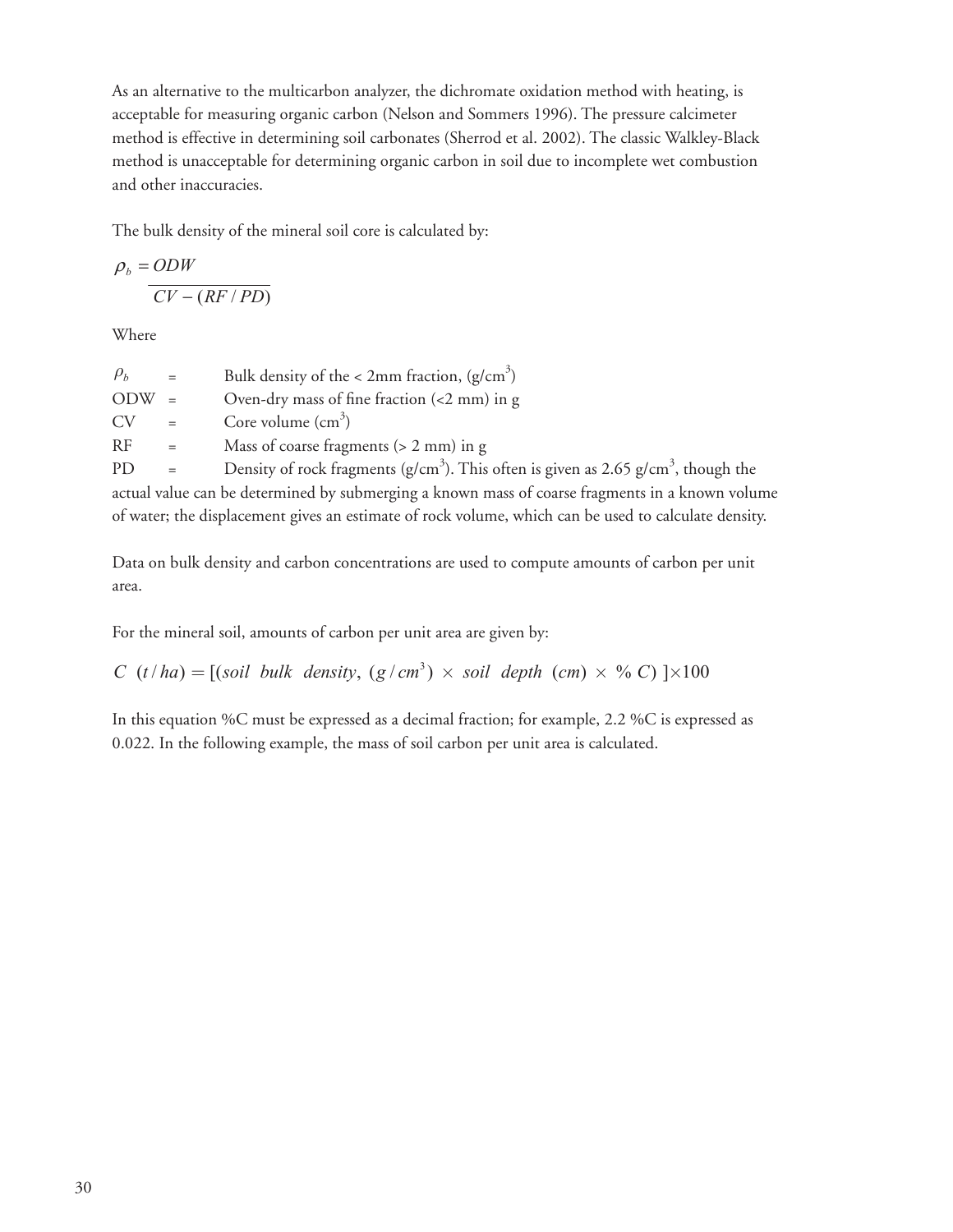#### **Calculating Mass of Soil Carbon per Unit Area**

**Mass of carbon per unit volume is calculated by multiplying carbon concentration (reported as percent mass) times bulk density (g/cm<sup>3</sup> ). Bulk density equals the oven-dry weight of the soil core divided by the core volume. For example, a core of volume 94.2 cm<sup>3</sup> (1-cm radius x 30-cm length cylinder) with a dry weight 144.06 yields a bulk density of 1.53 g/cm3 . Referencing the sample depth, mass per unit area is calculated, which represents a corresponding volume of soil. Thus,** 

 **Volume/ha = 100 m x 100 m x 0.3 m (sample depth) = 3 x 10<sup>9</sup> cm<sup>3</sup> = 3,000 m<sup>3</sup>** 

 **M**ass/ha = 3 x 10 $^9$  cm $^3$  x 1.53 g/cm $^3$  (bulk density) = 4.586 x 10 $^9$  g = 4,586 tons

**A portion of this volume is occupied by tree roots, which are accounted for separately. However, this fraction tends to be insignificant and is ignored here.**

**From within the same plot, the corresponding aggregate core analyzed for carbon concentration yields 0.8 percent mass carbon. Mass per unit area, 4,586 t/ha, calculated previously, multiplied by 0.8 percent yields equivalent 36.7 tons of soil carbon/ha. A series of sample calculations of mass soil carbon is tabulated as follows:**

| Sample weight | Volume          | <b>Bulk density</b> | Volume/ha       | Mass/ha | Carbon conc. | Mass soil C |
|---------------|-----------------|---------------------|-----------------|---------|--------------|-------------|
| g             | cm <sup>3</sup> | g/cm <sup>3</sup>   | cm <sup>3</sup> | tons    | $%$ mass     | t/ha        |
| 144.06        | 94.2            | 1.53                | $3.E+09$        | 4586    | 0.80         | 36.7        |
| 126.48        | 94.2            | 1.34                | $3.E+09$        | 4026    | 0.82         | 33.0        |
| 146.95        | 94.2            | 1.56                | $3.E+09$        | 4678    | 0.72         | 33.7        |
| 132.20        | 94.2            | 1.40                | $3.E+09$        | 4208    | 0.90         | 37.9        |
| 147.39        | 94.2            | 1.56                | $3.E+09$        | 4692    | 0.53         | 24.9        |
| 131.96        | 94.2            | 1.40                | $3.E+09$        | 4200    | 1.39         | 58.4        |
| 115.95        | 94.2            | 1.23                | $3.E+09$        | 3691    | 1.22         | 45.0        |
| 133.96        | 94.2            | 1.42                | $3.E+09$        | 4264    | 1.09         | 46.5        |
| 115.59        | 94.2            | 1.23                | $3.E+09$        | 3679    | 1.20         | 44.2        |
| 139.03        | 94.2            | 1.48                | $3.E+09$        | 4425    | 0.76         | 33.6        |
|               |                 |                     |                 |         | Mean         | 39.4        |
|               |                 |                     |                 |         | 95% CI       | 6.7         |

#### **Estimating Net Change and Uncertainty**

The type of activity influences how each carbon-stock component (Table 1) is integrated into an estimate of the net change in carbon stock at each monitoring interval. The activities listed in Table 2 can be grouped into two classes. The first class includes those that typically would be implemented on nonforested lands (afforestation, forest restoration, agroforestry, short-rotation biomass energy plantations, and mine-land reclamations). The other class includes activities implemented on existing forested land (forest management and forest preservation). This grouping has implications with respect to how measurements and estimations are integrated to obtain an estimate of the net change in total carbon stocks in the time interval.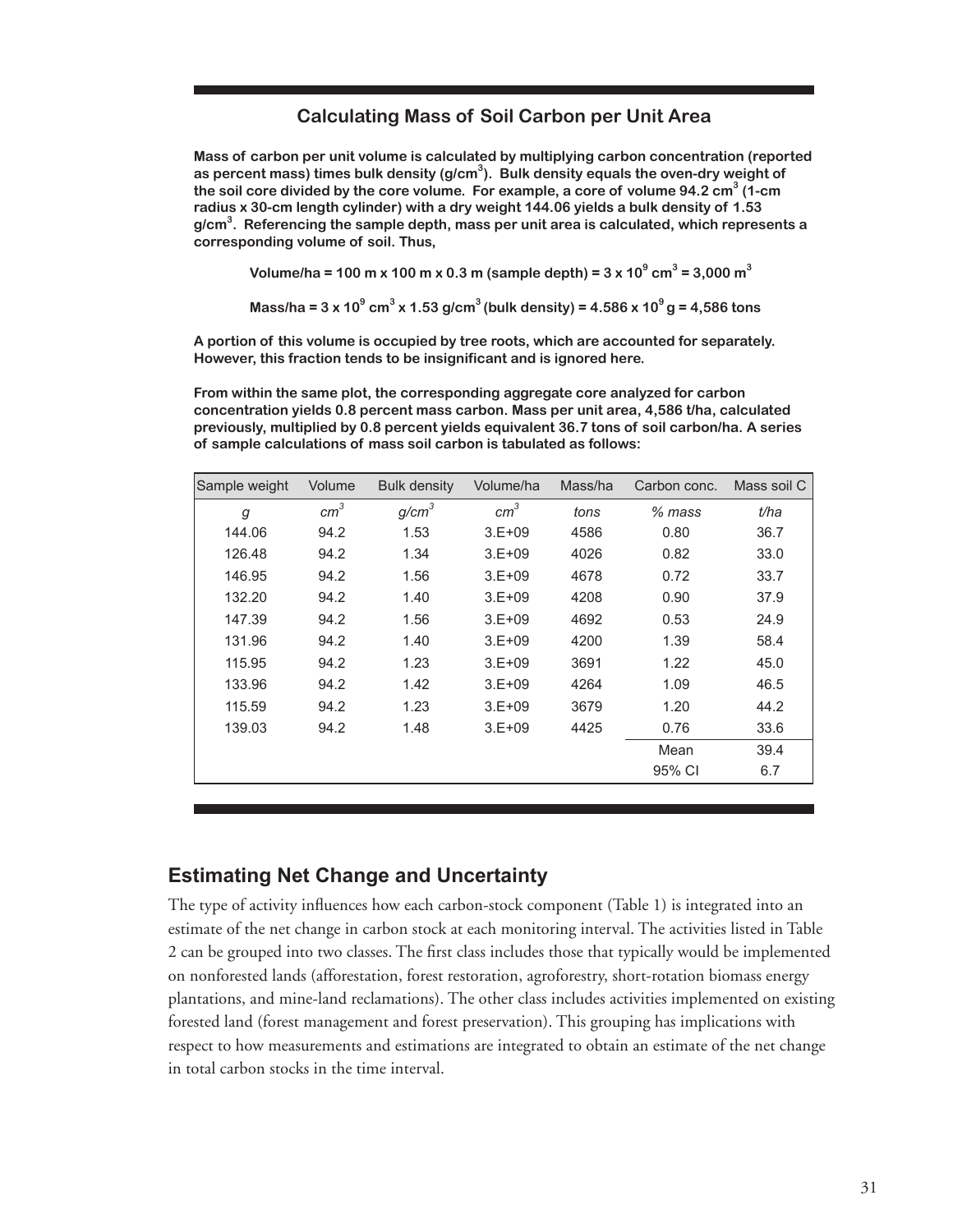## **Activities on Nonforested Lands**

All activities on nonforested lands typically begin on land that initially has low carbon stocks in vegetation (generally less than 2 tons/ha) and variable amounts in the soil. In each case, a sampling regime would be implemented that monitors each carbon-stock component. The task is then combining all the estimates of the carbon stock for each component to obtain an estimate of the net change in total carbon.

Using permanent plots, the carbon stock for living and standing dead trees above and below ground and downed dead wood of individual plots can be monitored through time. Therefore, the change in carbon stocks can be estimated directly at the plot level. In this case, the change in carbon stocks for the different components should be summed within plots to give a per-plot change in carbon stock (t C/ha). Plot-level results are then averaged to obtain the mean and 95-percent confidence intervals. The mean change in carbon stocks per unit area is then multiplied by the area of the project activity to produce an estimate of the total change in carbon. If stratification is used, this approach is repeated for each stratum and then all strata are summed to estimate the total. This total is converted to t  $\mathrm{CO}_2$ equivalent by multiplying by 3.67 (the value of 3.67 reflects the ratio of molecular weights between carbon [12] and carbon dioxide [44]).

Soils, forest-floor and nontree vegetation are calculated separately as the statistics, number of sampling plots, and even the sampling interval may differ from the other components. The results from these measurements are analyzed to produce an estimate of the mean and the 95-percent confidence interval. This estimate is added to create a system level mean and 95-percent confidence interval. The total confidence interval is calculated as:

Total 95% CI =  $\sqrt{(95\%CI_{veg}^2)^2 + [95\%CI_{soil}]^2 + [95\%CI_{forest\,floor}^2]^2 + [95\%CI_{non-tree\,vegetation}]^2})$ 

Where

 $[95\%CI_{\text{vec}}] = 95$ -percent confidence interval for vegetation,  $[95\%CI_{\text{vec}}] = 95$ -percent confidence interval for soil, etc.

If part of the afforested area is harvested, the sampling plots theoretically would monitor the change in live and dead biomass, but they would not monitor the amount going into wood products. As mentioned previously, wood products must be considered because the decrease in live biomass from harvesting does not mean that the equivalent amount of carbon went into the atmosphere—some of it could go into long-lived wood products. To correctly estimate the effects of harvesting on the net change in carbon stocks, the amount of wood biomass going into long-term wood products must be determined. This quantity and its estimated 95-percent confidence interval would then be added to the total change. In the following example, the integration of all the components from permanent plots is given where the initial carbon stocks are of former cropland.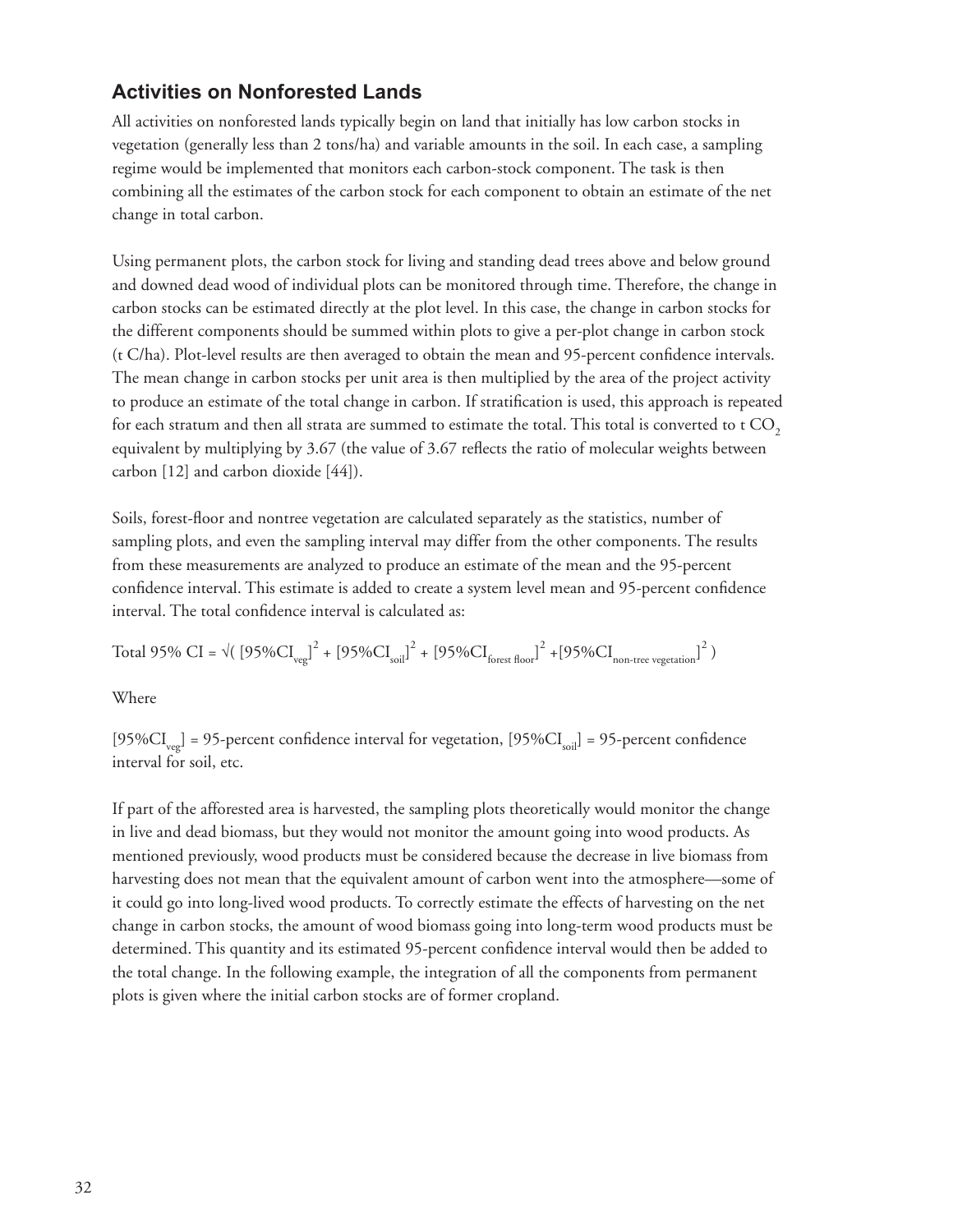## **Calculating Net Change for the System**

|                | Change in carbon stocks |                     |                              |          |
|----------------|-------------------------|---------------------|------------------------------|----------|
| Plot<br>number | Living biomass          | Dead organic matter | <b>SUM</b>                   |          |
|                | Above-ground: trees     | Below-ground        | Dead wood                    |          |
|                | t C/ha                  | t C/ha              | t C/ha                       | t C/ha   |
| Plot 1         | 12.1                    | 2.4                 | 0.1                          | 14.6     |
| Plot 2         | 11.5                    | 2.3                 | 0.0                          | 13.8     |
| .              | $\cdots$                | $\cdots$            | $\cdots$                     | .        |
| .              | .                       | $\cdots$            | $\cdots$                     | $\cdots$ |
| Plot 31        | 12.6                    | 2.5                 | 0.1                          | 15.1     |
| Plot 32        | 10.9                    | 2.2                 | 0.1                          | 13.2     |
|                |                         |                     | Mean                         | 13.9     |
|                |                         |                     | 95% CI                       | 2.4      |
|                |                         |                     | + Nontree Vegetation         | 1.8      |
| N-T V 95% CI   |                         | 0.1                 |                              |          |
|                |                         |                     | + Forest Floor               | 0.2      |
|                |                         |                     | F.F. 95% CI                  | 0.1      |
|                |                         |                     | + Soil                       | 0.5      |
|                |                         |                     | Soil 95% CI                  | 0.1      |
|                |                         |                     | - Baseline Stock on Cropland | 0.9      |
|                |                         |                     | Baseline 95% CI              | 0.1      |
|                |                         |                     | NET Change in Carbon Stock   | 15.5     |

**In this example of afforestation activity on 500 ha of former cropland, the baseline for carbon stocks is cropland with an average carbon stock in vegetation of 0.9 t C/ha. The following shows the change in carbon stock between years 1 and 10.**

If temporary plots are used to measure changes in carbon stocks, the mean and 95-percent confidence interval of the carbon stock in each component across all plots is calculated at time 1 and time 2. The total carbon stock at each time interval is then estimated by summing the means for each component and the total error is estimated as:

Total 95% CI = 
$$
\sqrt{(95\%CI_{c1})^2 + [95\%CI_{c2}]^2 + \dots \dots \dots [95\%CI_{cn}]^2}
$$

Where

 $[95\%CI_{c1}] = 95$ -percent confidence interval for component 1, e.g., above-ground biomass, component 2, and so on for all components measured in the plots.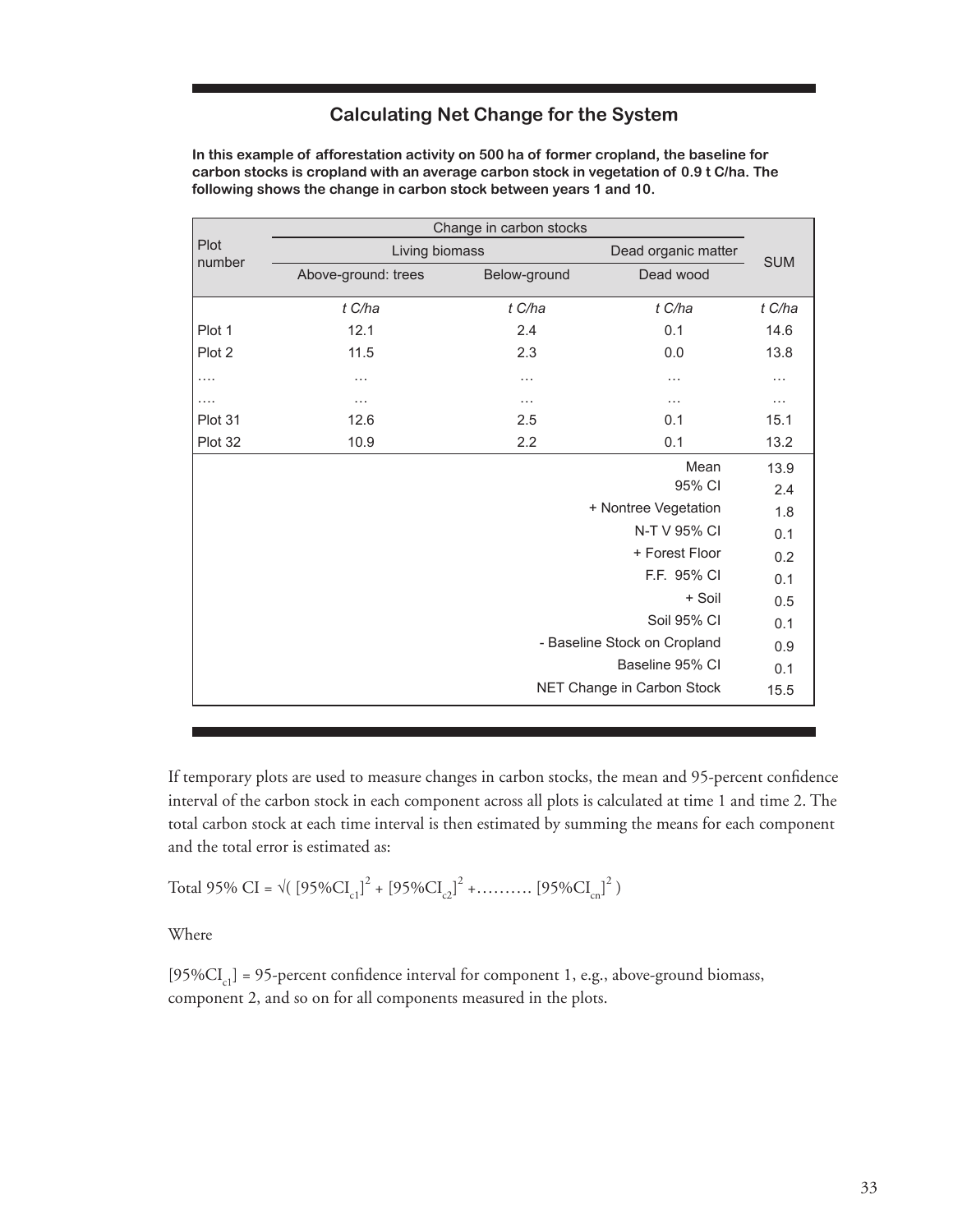The change in carbon stock is calculated by subtracting the mean carbon stock at time 2 from that at time 1. The confidence interval is calculated as:

Total 95% CI =  $\sqrt{(95\%CI_{time1}^2)^2 + (95\%CI_{time2}^2)^2})$ 

Where

 $[95\%CI_{time1}] = 95$ -percent confidence interval for time 1 and  $[95\%CI_{time2}] = 95$ -percent confidence interval for time 2.

The net change is calculated similarly for permanent plots by subtracting the initial carbon stocks (nearly zero if afforestation occurs on former cropland) from the carbon stocks that accrued at the time of measurement. Finally, the total carbon-stock change per unit area is multiplied by the total area to produce the estimated total change in carbon and confidence interval for the area.

In this section we have focused on an activity with a single stratum. If the activity contained multiple strata, each would be calculated separately as described. Once the area-based carbon dioxide equivalents and confidence levels are calculated for each stratum, the values can be combined to obtain total carbon stock or stock change for all carbon pools in all strata. The new confidence interval for the combined strata would be estimated as:

Total 95% CI = 
$$
\sqrt{(95\%CI_{s1})^2 + [95\%CI_{s2}]^2 + \dots \dots \dots [95\%CI_{sn}]^2}
$$
)

Where

 $[95\%CI_{s1}] = 95$ -percent confidence interval for strata 1, strata 2, and so on for all strata measured in the project).

The methods presented here for calculating uncertainty in reported values are known as "error propagation." Error propagation is simple and robust. However, these methods should be used with caution where there are:

- Strong correlations between datasets (there is a significant covariance), or
- Uncertainties exceed 100 percent •

In such cases it is statistically more appropriate to use a Monte Carlo analysis . 4 In practice the difference in results attained through the two methods are small unless correlations and/or uncertainties are very high.

Guidance on analyzing uncertainty and propagating errors is found in Annex 1 of the "IPCC Good Practice Guidance and Uncertainty Management in National Greenhouse Gas Inventories" (2000; http://www.ipcc-nggip.iges.or.jp/public/gp/english/).

 $\rm ^4$ The principle of Monte Carlo analyses is to perform the summing of uncertainties many times each time with the uncertain stocks or increments chosen randomly by Monte Carlo software from within the distribution of uncertainties input initially by the user. Examples of Monte Carlo software include Simetar, @Risk, and Crystal Ball (www.simetar.com, www.palisade.com/html/risk.asp, www.crystalball.com).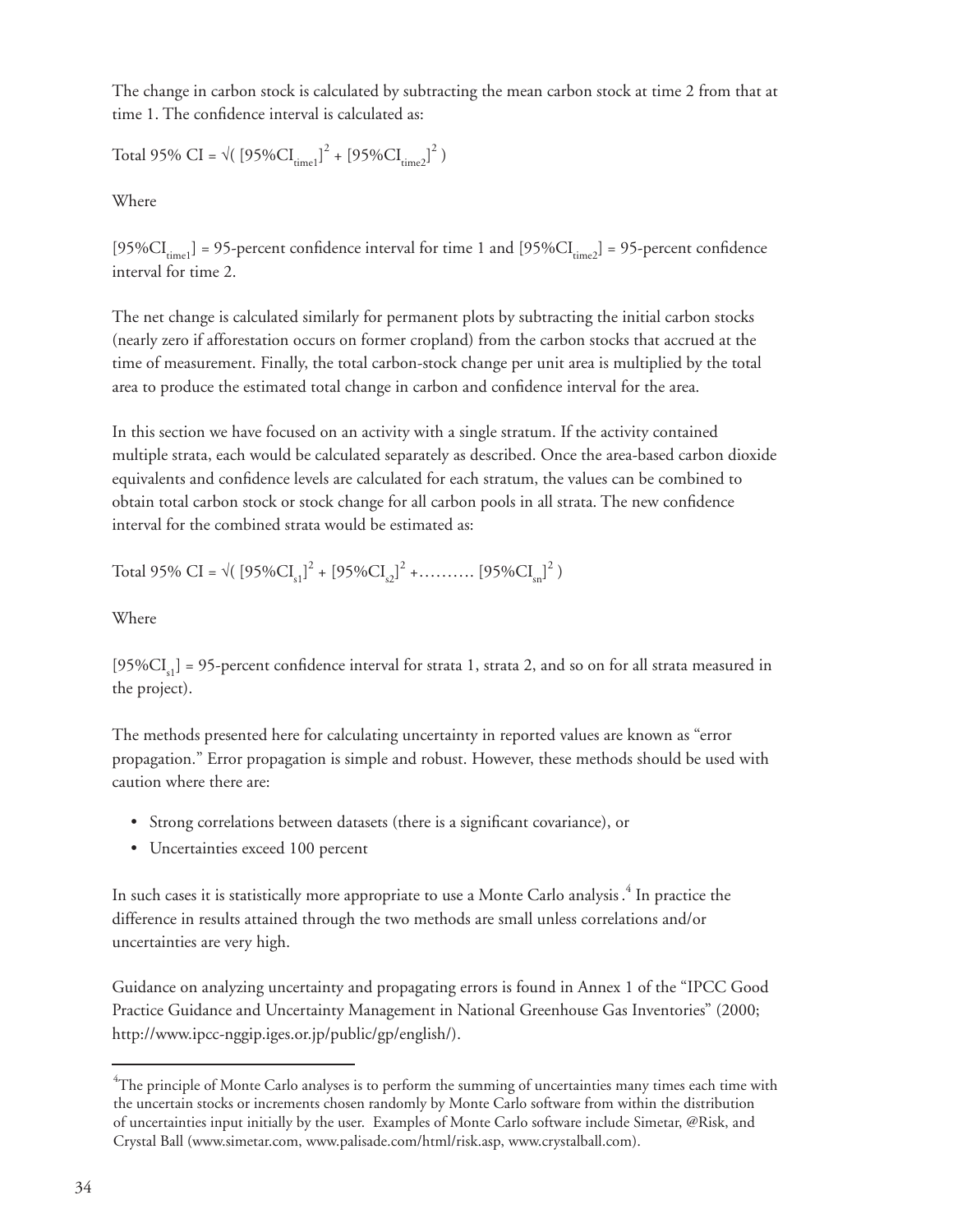

Figure 6.—Carbon stocks associated with (top) complete harvest of forest followed by 25-year even-age management and (bottom) selective harvest of a similar forest.

## **Activities on Forested Lands**

Forest management consists of alternating periods of harvest and regrowth such that carbon stocks in forest biomass vary over time (Fig. 6). Changes in management practices also can increase carbon storage by changing the timing or intensity of harvest, reducing damage to the residual stand through more efficient logging practices, switching from clearcutting to selective harvesting, or by creating or widening riparian buffer zones.

Initially, it is important to consider which carbon pools are important in forest management. Live vegetation, dead wood, and wood products are obvious examples. With the examples in Figure 6, the amount of dead wood could increase over time with a subsequent harvest. The amount of dead wood that accumulates through time is a function of the amount of slash left behind and the rate of decomposition of that slash. The larger the amount of slash and the slower the rate of decomposition, the larger the amount that accumulates. For preservation of mature forests, the dead-wood carbon stock can be highly significant. Measuring soil organic carbon is marginally beneficial at best in forest management. Soil carbon may be reduced slightly immediately following harvest (Laiho et al. 2002, Carter et al. 2002), though any losses will be regained as the succeeding forest regrows with accompanying soil organic-matter inputs (Carter et al. 2002). The relative difference in postharvest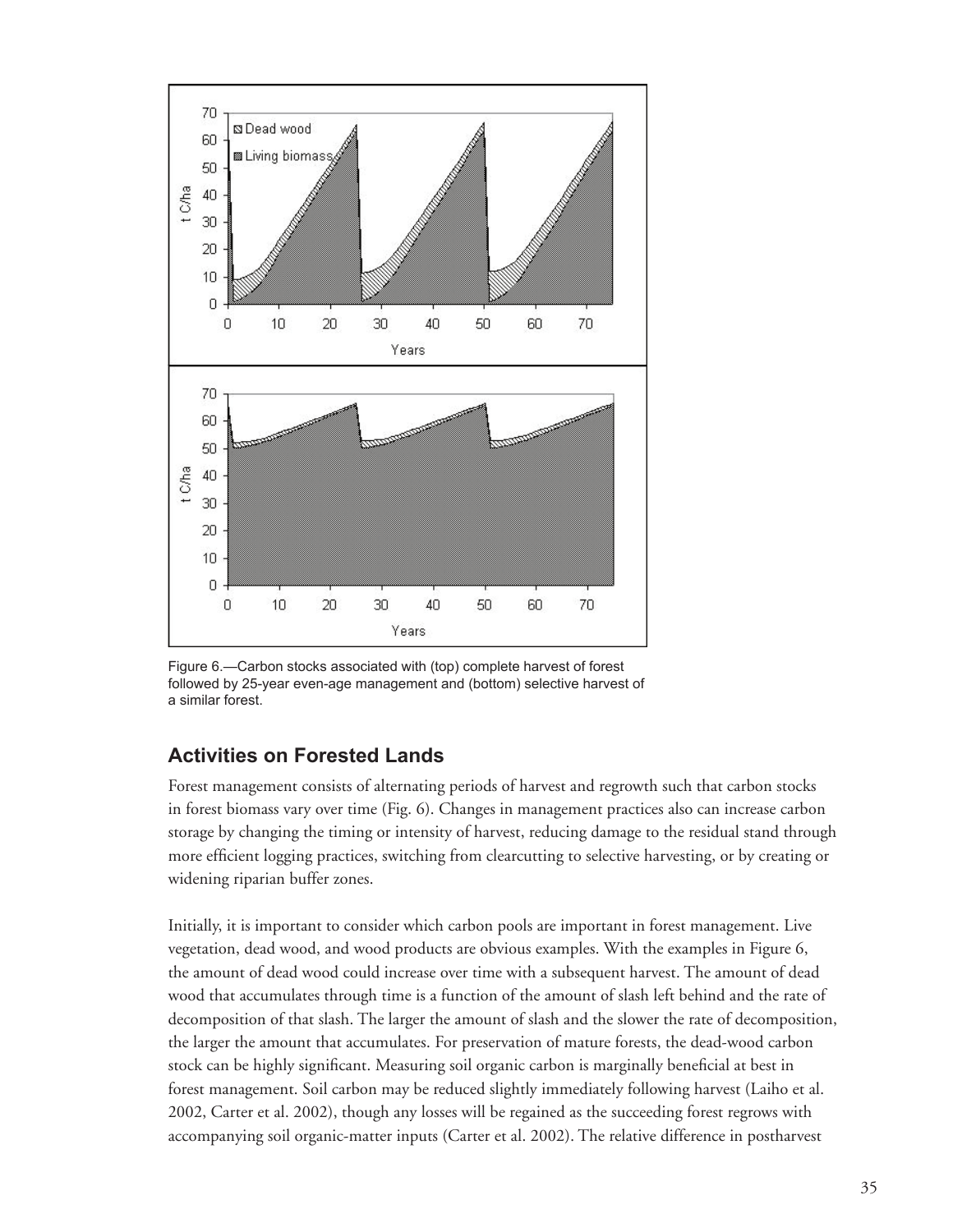effects on soil carbon among different harvest intensities is slight and often undetectable (Carter et al. 2002). As a result, additional soil sampling on projects on forested lands is not recommended.

An important additional consideration is storage of carbon in long-term wood products. Timber extracted from the forest is not immediately emitted to the atmosphere but is stored in wood products, often for many years. Guidance on wood products is included in the appendix to the technical guidelines for the 1605(b) process and in a publication by Smith et al. (2006).

Differences in the effects of clearcutting versus selective harvests on forest-ecosystem carbon stocks (Figure 6) affects the accuracy and precision of measuring and monitoring changes over time. There are two alternative methodologies for monitoring changes in carbon stocks: direct and indirect measurement.

#### **Direct Measurement**

Where the activity includes clearcutting, the simplest approach is to install sample plots and monitor the changes in carbon stocks as described previously. As shown in Figure 6, there will be periods of carbon accumulation and a period of carbon loss resulting in positive and negative changes in carbon stocks. With a well designed sampling regime, remeasurements will reveal shifts of preharvest living biomass to the dead wood pool (logging slash and collateral mortality) and subsequent decomposition over time, as well as regrowth, after harvest. Mean total carbon stocks and 95-percent confidence intervals are calculated in the same way as for activities on nonforested lands.

#### **Indirect Measurement**

For selective cutting where harvest intensity per hectare is low, the required number of plots to capture the variation in harvested areas could be so large as to make measurement neither practical nor cost effective. In this case, it is possible to use targeted measurements plus the statistics of the relevant logging activity. It is more appropriate to measure the change in live biomass due to harvesting directly. The change in live biomass caused by logging is a result of the extraction of timber and damage to residual trees. Calculating carbon gains and losses by indirect measurement typically requires information on:

- Total volume removed. •
- Area damaged (converted from living to dead biomass) per cubic meter removed. •
- Amount of slash and damage to residual stand per volume removed. •
- Rate of regrowth in the harvested areas relative to nonharvested areas (relative rate of carbon accumulation).
- Decomposition rates of slash. •

The change in carbon stocks using this approach is calculated as:

 $\Delta$  live biomass C +  $\Delta$  dead biomass C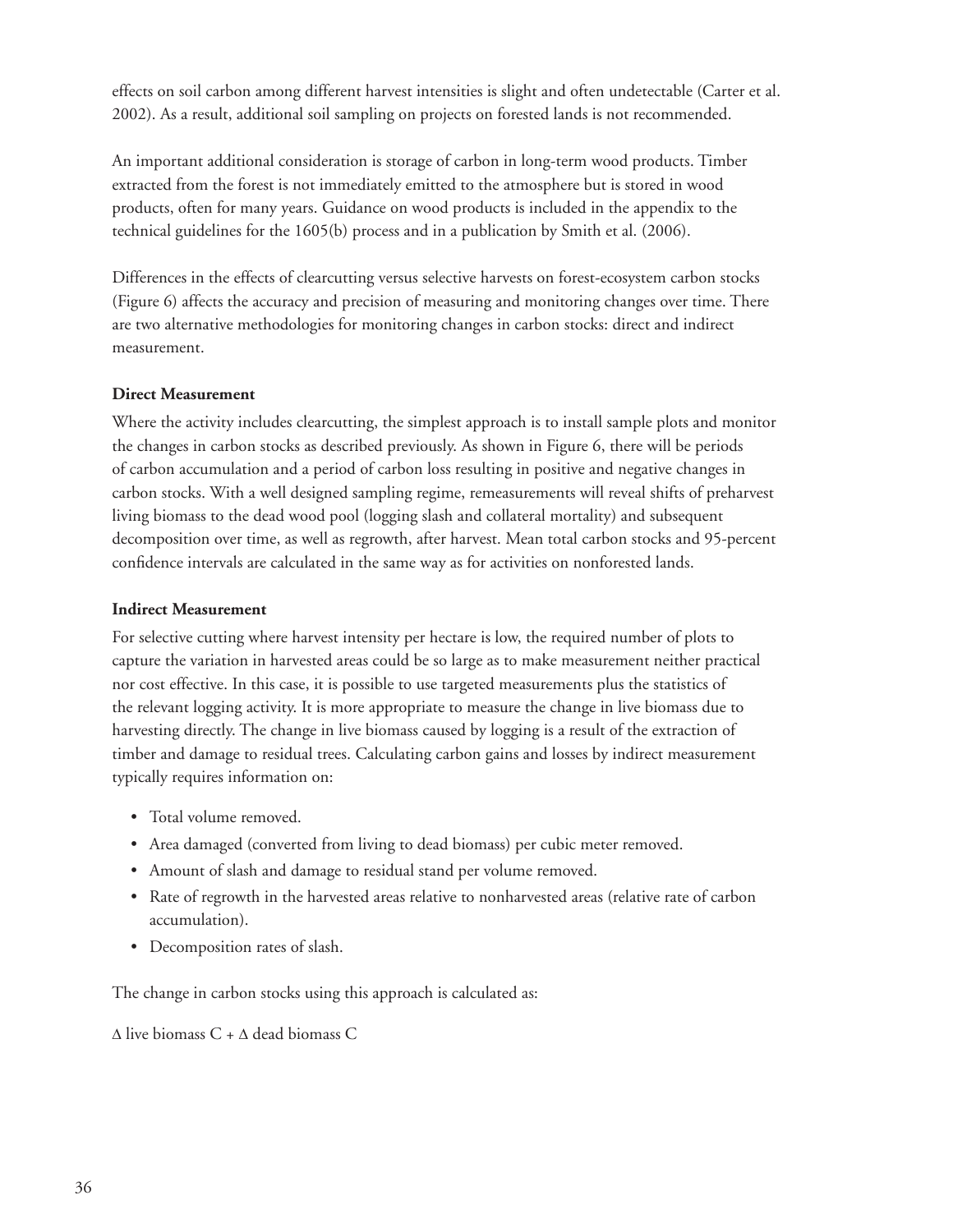#### Where

Δ is the change in carbon of live biomass and dead biomass caused by timber harvesting. Estimates of each term can be made annually or over longer periods.

The change in live biomass caused by logging is a result of the extraction of timber, slash from the harvested tree, and damage to residual trees, all of which will reduce live biomass or represent a negative quantity after harvest.

 $\Delta$  live biomass C = ([biomass C from logging damage + C in timber extracted])

An additional component of the analysis is the relative rate of carbon accumulation during regrowth that applies to areas affected by timber extraction. This could be faster or slower in a logged than in an unlogged area. A stand is thinned to enhance the growth rate of the desired trees. However, from a stand perspective, the rate of carbon accumulation can be slower, faster, or the same because trees have been removed and damaged in the logged gaps. The default assumption is equal growth rates between logged and unlogged areas. For example, in a mixed tropical forest in Bolivia, measurements of nearly 100 paired logged and unlogged plots over 4 years showed no significant difference in carbon accumulation rates between the two sets of plots (unpublished data).

In estimating the amount of damaged and dead biomass produced in the logging operations, field plots are established around a harvested tree(s). The plot usually has dimensions equivalent to the gap of the harvested tree, which can be estimated by GPS. Data are collected on the initial diameter and height of the harvested tree, and the amount of volume removed is measured, as is the diameter of all trees that were severely damaged (snapped or uprooted) and presumed dead. Measurements in 100 logged tree gaps ensure adequate precision. The measurements are then combined to produce a ratio of total amount of live biomass converted to dead biomass per unit mass of timber extracted.

The carbon in extracted timber enters wood products where it can remain fixed for a prolonged period. Guidance is available for tracking carbon in wood products (Smith et al. 2006).

 $\Delta$  dead biomass C = (dead biomass from logging damage and slash times the decomposition rate)

The slash and damaged wood are assumed to enter the dead wood pool, where they begin to decompose. Each year, dead wood is added from harvesting, though some is lost each year due to decomposition and resulting carbon emissions. Decomposition of dead wood is modeled as a simple exponential function based on mass of dead wood and a decomposition coefficient (proportion decomposed per year). Decomposition coefficients for major U.S. forest types are given in Table 5. The change in carbon stocks of the slash and damaged wood can be measured in the field, but this tends to be time consuming and costly. Mean total changes in carbon stocks and 95-percent confidence intervals can be calculated in the same way as described earlier.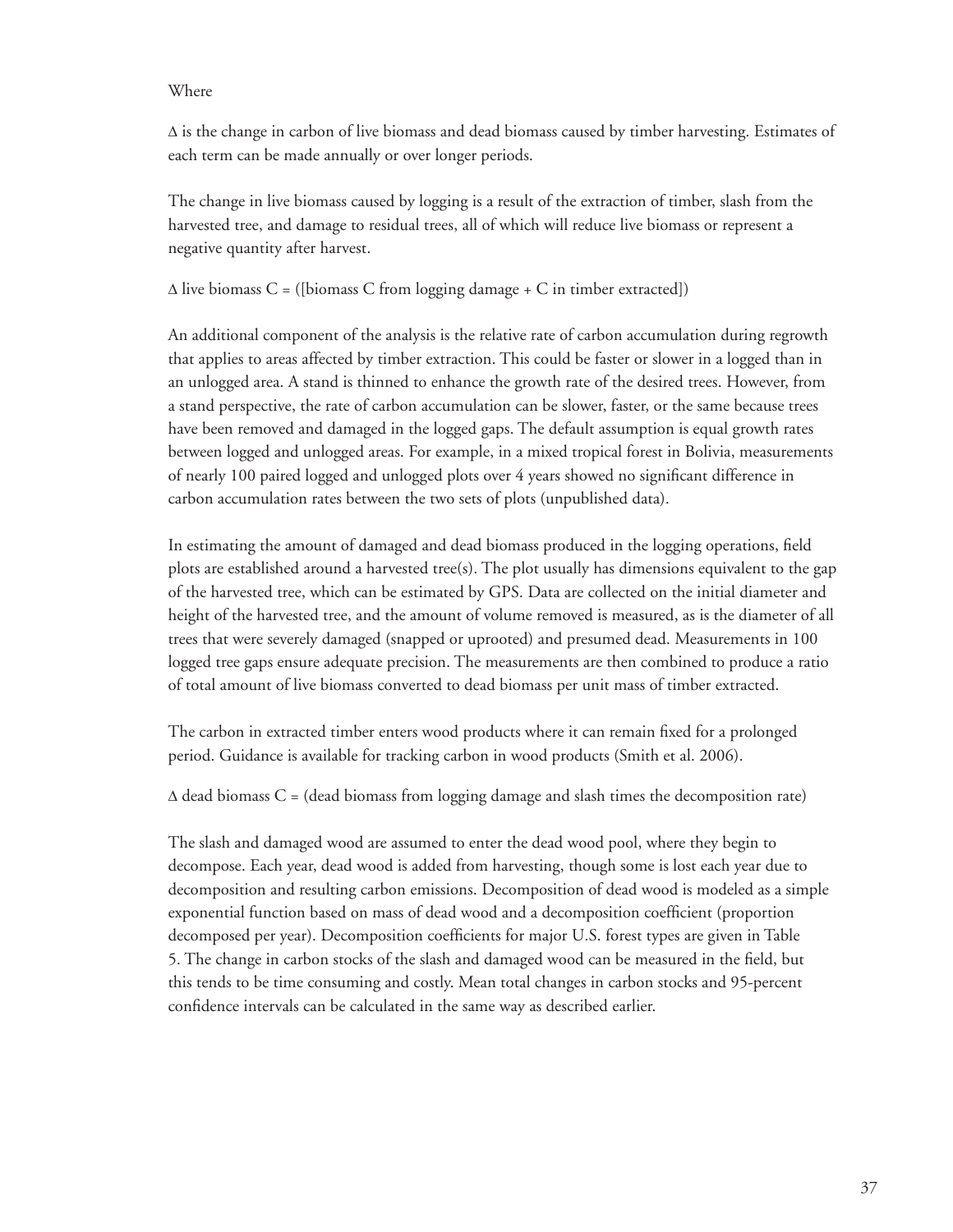| Region                   | Forest type         | Decomposition<br>rate <sup>a</sup> | Half life |
|--------------------------|---------------------|------------------------------------|-----------|
|                          |                     | Year $^{-1}$                       | Years     |
| <b>Pacific Northwest</b> | Douglas-fir         | 0.022                              | 31.5      |
|                          | Spruce-fir          | 0.028                              | 24.8      |
|                          | Hemlock-spruce      | 0.031                              | 22.4      |
|                          | Lodgepole pine      | 0.041                              | 16.9      |
|                          | Hardwoods           | 0.082                              | 8.5       |
|                          | Ponderosa pine      | 0.017                              | 40.8      |
|                          | Redwoods            | 0.014                              | 49.5      |
| <b>Rocky Mountains</b>   | Douglas-fir         | 0.022                              | 31.5      |
|                          | Ponderosa pine      | 0.017                              | 40.8      |
|                          | Spruce-fir          | 0.014                              | 49.5      |
|                          | Larch               | 0.022                              | 31.5      |
|                          | Lodgepole pine      | 0.023                              | 30.1      |
| South                    | Oak-hickory         | 0.075                              | 9.2       |
|                          | Oak-pine            | 0.060                              | 11.6      |
|                          | Bottomland hardwood | 0.112                              | 6.2       |
|                          | Natural pine        | 0.056                              | 12.4      |
|                          | Planted pine        | 0.056                              | 12.4      |
| Northeast                | White/red pine      | 0.042                              | 16.5      |
|                          | Spruce-fir          | 0.042                              | 16.5      |
|                          | Oak-hickory         | 0.075                              | 9.2       |
|                          | Maple-beech-birch   | 0.062                              | 11.2      |
| North Central            | White/red pine      | 0.042                              | 16.5      |
|                          | Spruce-fir          | 0.042                              | 16.5      |
|                          | Maple-beech         | 0.082                              | 8.5       |
|                          | Aspen-birch         | 0.082                              | 8.5       |
|                          | Bottomland hardwood | 0.112                              | 6.2       |
|                          | Oak-hickory         | 0.060                              | 11.6      |

**Table 5.—Decomposition rate constants and half lives for down dead wood, by region and forest type**

<sup>a</sup>From Turner et al. 1993.

## **QUALITY ASSURANCE AND QUALITY CONTROL (QA/QC)**

Measuring and monitoring requires provisions for quality assurance (QA) and quality control (QC) to be implemented via a QA/QC plan to ensure that the reported carbon units are reliable and meet minimum measurement standards. The plan should become part of the documentation and include procedures for: (1) collecting reliable field measurements; (2) verifying laboratory procedures; (3) verifying data entry and analysis techniques; and (4) data maintenance and archiving.

## **QA/QC for Field Measurements**

Collecting reliable field measurements is an important step in the QA plan. Those responsible for the carbon measurement should be fully trained in all aspects of field data collection and data analyses. It is wise to prepare Standard Operating Procedures (SOP) for each step of field carbon measurements. These SOPs should detail all phases of the field measurements so that the measurements can be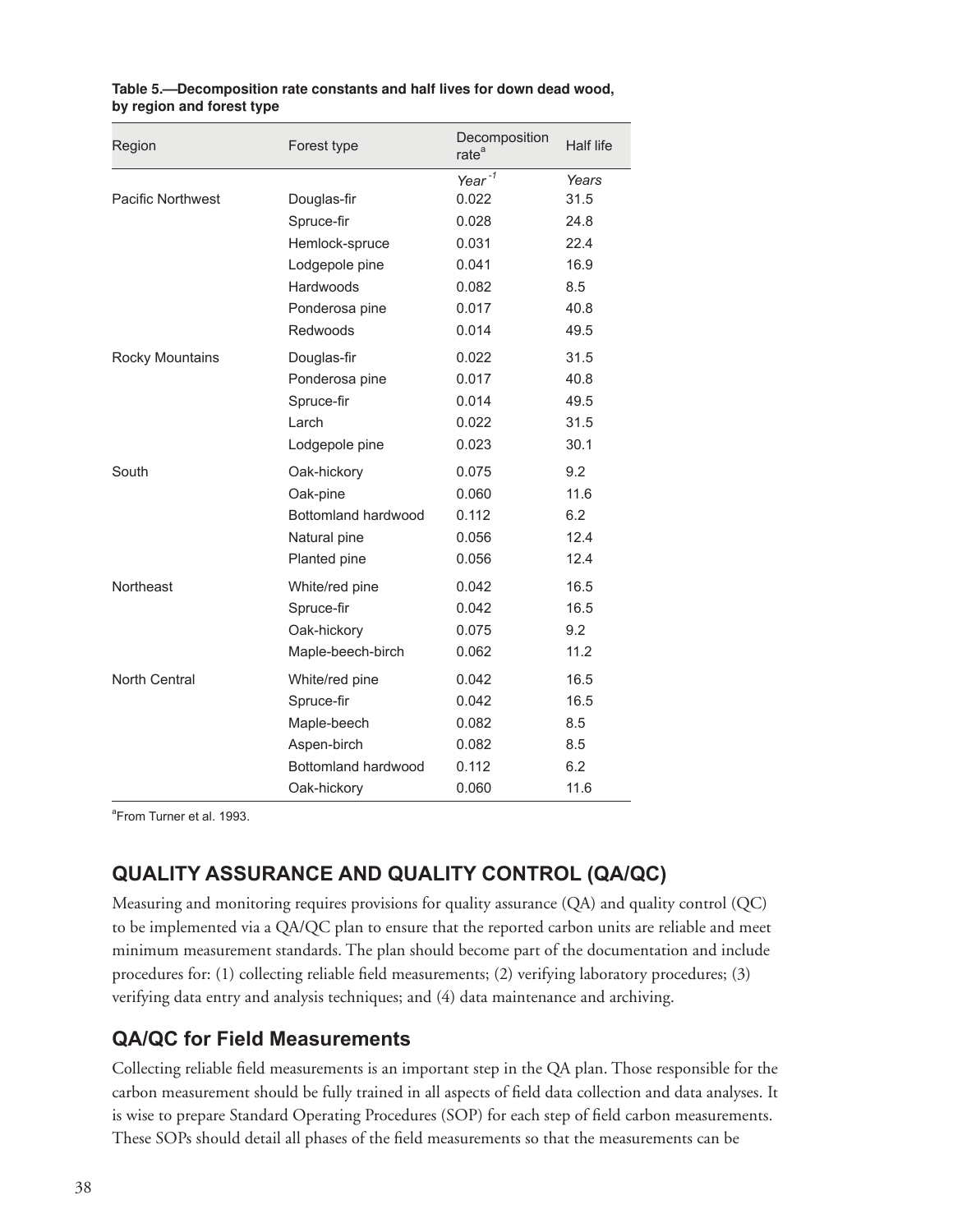repeated. A document should be produced and filed with the project documents verifying that all QA/QC steps have been taken.

Field crews should receive extensive training and be fully cognizant of all procedures and the importance of collecting accurate data. An audit program for field measurements and sampling should be established. A typical audit program consists of three types of checks. During a *hot check*, auditors observe members of the field crew during data collection on a field plot (this is primarily for training purposes). *Cold checks* occur when field crews are not present for the audit. *Blind checks* represent the complete remeasurement of a plot by the auditors. Hot checks allow the correction of errors in techniques. Measurement variance can be calculated through blind checks. When fieldwork is completed, about 10 percent of the plots should be checked independently. Field data collected at this stage can be compared with the original data, and errors should be corrected and recorded. Errors can be expressed as a percentage of all plots that have been rechecked to provide an estimate of the measurement error.

## **QA/QC for Laboratory Measurements**

The SOPs also should be prepared by the operating entity and followed for each part of the analyses. Typical steps for the SOP for laboratory measurements include calibrating combustion instruments for measuring total carbon or carbon forms using commercially available certified carbon standards. Similarly, all balances for measuring dry weights should be calibrated periodically against known weights. Fine-scale balances should be calibrated by the manufacturer. Where possible, 10 to 20 percent of the samples should be reanalyzed/reweighed to produce an error estimate. If a laboratory perform these steps, be sure to obtain a record of the procedure(s).

## **QA/QC for Data Entry**

The proper entry of data into analysis spreadsheets is required. This step may be redundant if the field data are collected in an electronic format. Ongoing communication between all personnel involved in measuring and analyzing data is critical for resolving apparent anomalies before final analysis of the monitoring data is completed. If there are any anomalies that cannot be resolved, the plot should not be used in the analysis. Errors can be reduced if entered data are compared with independent data.

## **QA/QC for Data Archiving**

Because of the relatively long-term nature of forestry activities, data archiving (maintenance and storage) is important and should include the following steps:

- $\bullet$  Original copies of the field measurement (data sheets or electronic files) and laboratory data should be maintained in original form, placed on electronic media, and stored in a secure location.
- Copies of all data analyses, models, the final estimate of the amount of carbon sequestered, GIS products, and a copy of the measuring and monitoring reports also should all be stored in a secure location (preferably offsite).

Given the period for reporting and the pace of production of updated versions of software and new hardware for storing data, electronic copies of the data and report should be updated periodically or converted to a format that can be accessed by new or updated software.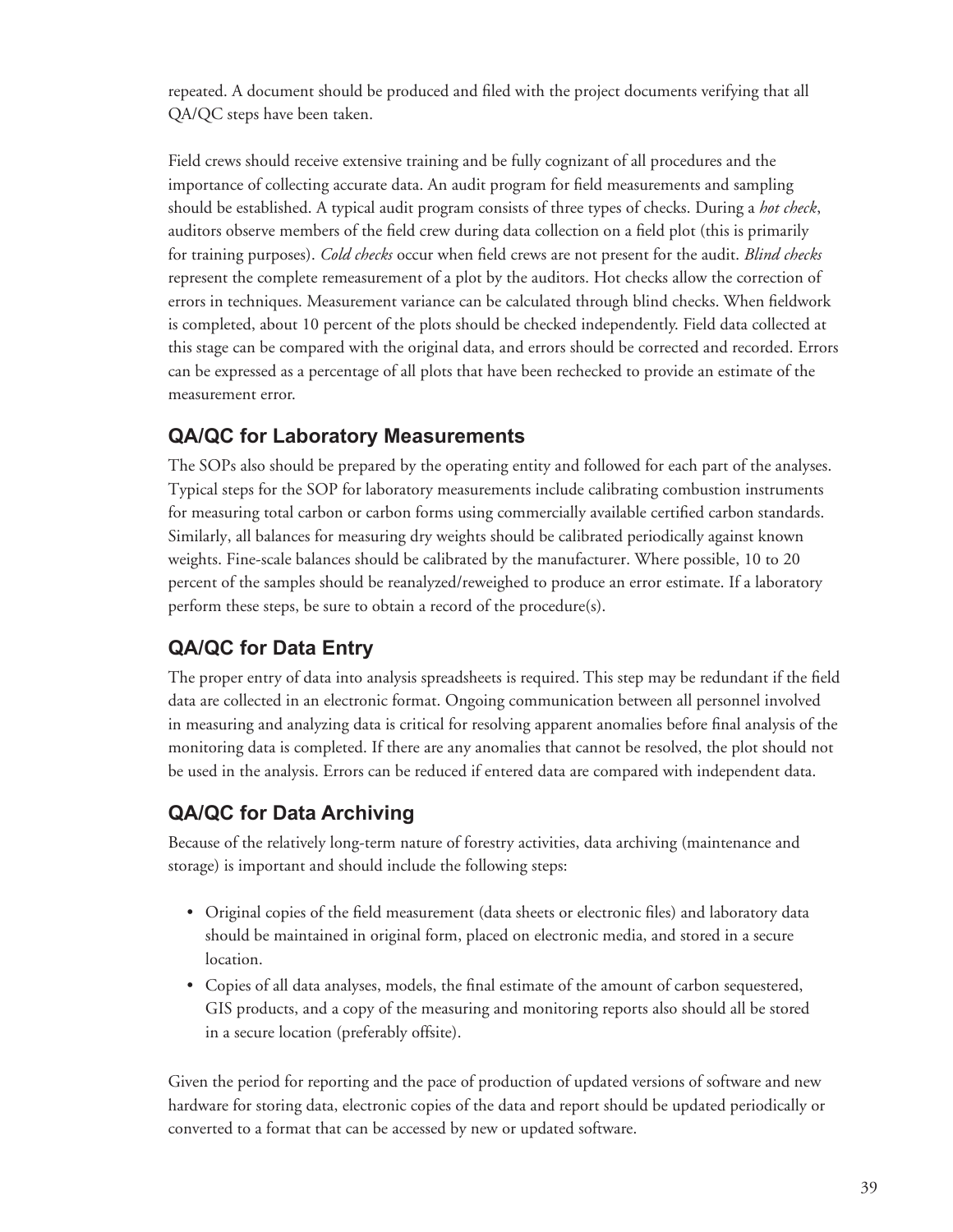## **LITERATURE CITED**

Amacher, M.C.; O'Neill, K.P.; Dressbach, R.; Palmer, C. 2003. **Forest inventory and analysis manual of soil analysis methods.** [Online publication]. Available on-line at http://nrs.fs.fed. us/fi a/topics/soils/documents/FIA.P3.Soils.Lab.Manual.2003.pdf. [Accessed August, 21, 2007].

Avery T.E.; Burkhart H.E., eds. 1983. **Forest measurements. 3rd ed.** New York: McGraw-Hill.

- Beets, P.N.; Robertson, K.A.; Ford-Robertson, J.B.; Gordon, J.; Maclaren, J.P. 1999. **Description and validation of C change: a model for simulating carbon content in managed** *Pinus radiata* **stands.** New Zealand Journal of Forestry Science. 29: 409-427.
- Birdsey, Richard A. 2006. **Carbon accounting rules and guidelines for the United States forest sector.** Journal of Environmental Quality. 35: 1518:1524.
- Brown, S. 1997. **Estimating biomass and biomass change of tropical forests: A primer.** FAO For. Pap. 134. Rome: Food and Agriculture Organization of the United Nations. 55 p. [Online publication].
- Brown, S. 2002. **Measuring carbon in forests: current status and future challenges.** Environmental Pollution. 116: 363-372.
- Brown, S.; Gillespie, A.J.R.; Lugo, A.E. 1989. **Biomass estimation methods for Tropical forests with applications to forest inventory data.** Forest Science. 35: 881-902.
- Brown, S.; Masera, O.; Sathaye; J. 2000. **Project-based activities.** In: Watson, R.; Noble, I.; Bolin, B.; Ravindranath, N. H.; Verardo, D. J.; Dokken, D. J., eds. Land use, land-use change, and forestry. Special report to the Intergovernmental Panel on Climate Change. Cambridge. UK: Cambridge University Press: 283-338.
- Brown, S.L.; Schroeder, P.E. 1999. **Spatial patterns of aboveground production and mortality of woody biomass for eastern US forests.** Ecological Applications 9: 968-980. [Errata: Brown, S.L., Schroeder, P.E. 2000. Ecological Applications 10: 937].
- Cairns, M.A.; Brown, S.; Helmer, E.H.; Baumgardner, G.A. 1997. **Root biomass allocation in the world's upland forests.** Oecologia 111: 1-11.
- Carter, M.C.; Dean; T.J.: Zhou, M.; Messina, M.J.; Wang, Z. 2002. **Short-term changes in soil C, N, and biota following harvesting and regeneration of loblolly pine (***Pinus taeda* **L.).** Forest Ecology and Management. 164: 67-88.
- Clark, D.A.; Brown, S.; Kicklighter, D.W.; Chambers, J.Q.; Thomlinson, J.R.; Ni, Jian. 2001. **Measuring net primary production in forests: concepts and field methods.** Ecological Applications. 11: 356-370.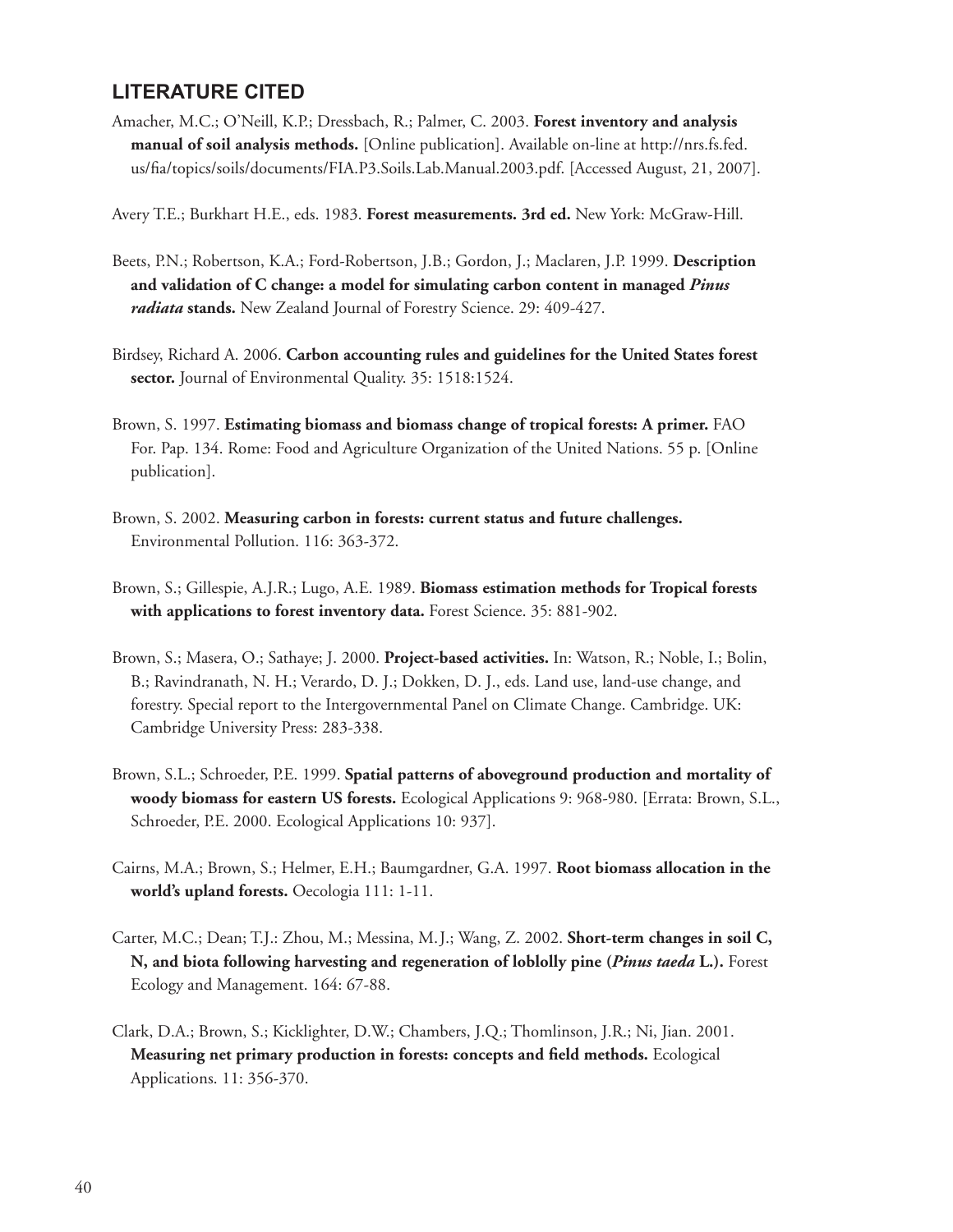- Dawkins, H.C. 1957. **Some results of stratified random sampling of tropical high forest.** Seventh British Commonwealth Forestry Conference. 7 (iii): 1-12.
- Delaney, M.; Brown, S.; Lugo, A. E.; Torres-Lezama, A.; Bello Quintero, N. 1998. **The quantity and turnover of dead wood in permanent forest plots in six life zones of Venezuela.** Biotropica. 30: 2-11.
- Fang, J.Y.; Wang, G.; Liu, G.H.; Xu, S.L. 1998. **Forest biomass of China: an estimation based on biomass-volume relationships.** Ecological Applications. 8: 1084-1091.
- Forest Products Laboratory. 1974. **Wood handbook: Wood as an engineering material.** USDA Agric. Handb. 72 (rev.). Washington DC: U.S. Department of Agriculture.
- Freese, F. 1962. **Elementary forest sampling.** Agric. Handb. Handbook 232. Washington, DC: U.S. Department of Agriculture. 91 p.
- Harmon, M. E.; Brown, S.; Gower, S.T. 1993. **Consequences of tree mortality to the global carbon cycle.** In: Vinson, T. S.; Kolchugina, T. P., eds. Carbon cycling in boreal and subartic ecosystems: biospheric response and feedbacks to global climate change: symposium proceedings. Corvallis, OR: U.S. Environmental Protection Agency: 167-176.
- Harmon, M.E.; Sexton, J. 1996. **Guidelines for measurements of woody detritus in forest ecosystems.** LTER Publ. 20. [Online publication].
- Heath, Linda S.; Chojnacky, David C. 2001. **Down dead wood statistics for Maine timberlands, 1995.** Resour. Bull. NE-150. Newtown Square, PA: U.S. Department of Agriculture, Forest Service, Northeastern Research Station. 80 p.
- Intergovernmental Panel on Climate Change. 2000. **Good practice guidance and uncertainty management in national greenhouse gas inventories.** [Online publication]. http://www.ipccnggip.iges.or.jp/public/gp/english. [Accessed August, 20, 2007].
- Jenkins, J.C.; Chojnacky, D.C.; Heath, L.S.; Birdsey, R.A. 2003. **National-scale biomass estimation for United States tree species.** Forest Science. 49: 12-35.
- Jenkins, Jennifer C.; Chojnacky, David C.; Heath, Linda S.; Birdsey, Richard A. 2004. **Comprehensive database of diameter-based biomass regressions for North American tree species.** Gen. Tech. Rep. NE-319. Newtown Square, PA: U.S. Department of Agriculture, Forest Service, Northeastern Research Station. 45 p. [1 CD-ROM]. http://www.fs.fed.us/ne/ durham/4104/papers/ne\_gtr319\_jenkins\_and\_others.pdf
- Laiho, R.; Sanchez, F.; Tiarks, A.; Dougherty, P.M.; Trettin. C.C. 2002. **Impacts of intensive forestry on early rotation trends in site carbon pools in the southeastern US.** Forest Ecology and Management. 174: 177-189.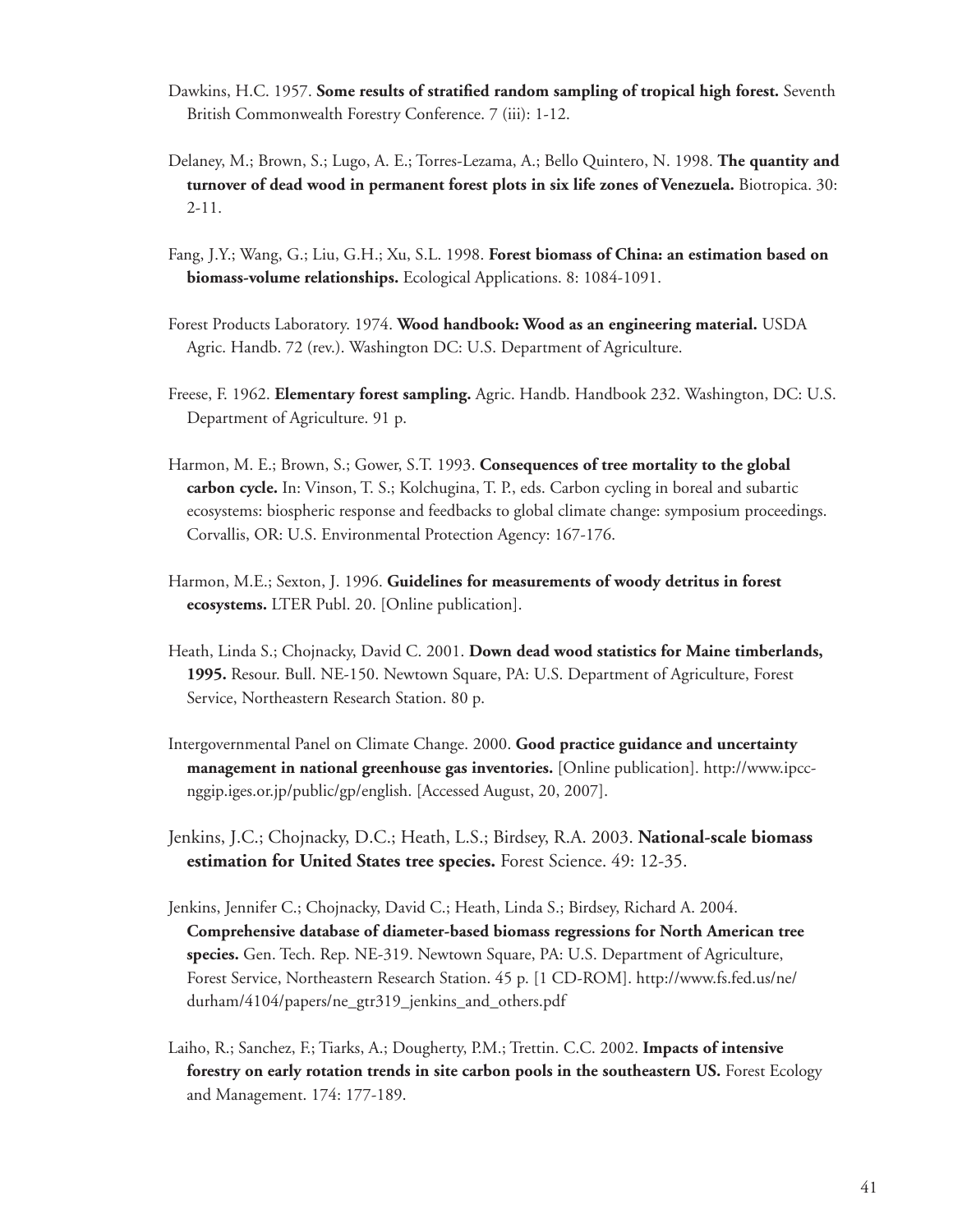- Lal, R.; Kimble, J.M.; Follett, R.F.; Stewart, B.A., eds. 2001. **Assessment methods for soil carbon.** Boca Raton, FL: Lewis Publishers.
- MacDonald, C. 1999. **Dynamics of soil organic carbon content due to reforestation of bottomland hardwood forests on marginal farmland in the Mississippi River Valley.** Nacodoches, TX: Stephen F. Austin State University. M.S. Thesis.
- Markewitz, D.; Sartori, F.; Craft, C. 2002. **Soil change and carbon storage in longleaf pine stands planted on marginal agricultural lands.** Ecological Applications. 12: 1276-1285.
- Nelson, D.W.; Sommers, L.E. 1996. **Total carbon, organic carbon, and organic matter.** In: D.L. Sparks et al. eds. Methods of soil analysis. Madison, WI: Soil Science Society of America: 961-1010.
- Pastor, J.; Aber, J.D.; Melillo, J.M. 1984. **Biomass prediction using generalized allometric regressions for some northeast tree species.** Forest Ecology and Management. 7: 265-274.
- Richter, D.R.; Markewitz, D.; Trumbore, S.E.; Wells, C.G. 1999. **Rapid accumulation and turnover of soil carbon in a reestablishing forest.** Nature. 400: 56-58.
- Robertson, G.P.; Coleman, D.C.; Bledsoe, C.S.; Sollins, P. 1999. **Standard methods for long-term ecological research.** Oxford, U.K: Oxford University Press.
- Schroeder, P.; Brown, S.; Mo, J.; Birdsey, R,; Cieszewski, C. 1997. **Biomass estimation for temperate broadleaf forests of the United States using inventory data.** Forest Science. 43: 424- 434.
- Sherrod, L.A.; Dunn, G.; Peterson, G.A.; Kolberg, R.L. 2002. **Inorganic carbon analysis by modified pressure calcimeter method.** Soil Science Society of America Journal. 66: 299-305.
- Smith, J.E.; Heath, L.S.; Jenkins, J.C. 2003. **Forest volume-to-biomass models and estimates of mass for live and standing dead trees of U.S. forests.** Gen. Tech. Rep. NE-298. Newtown Square, PA: U.S. Department of Agriculture, Forest Service, Northeastern Research Station. 57 p.
- Smith, James E.; Heath, Linda S.; Skog, Kenneth E.; Birdsey, Richard A. 2006. **Methods for calculating forest ecosystem and harvested carbon with standard estimates for forest types of the United States.** Gen. Tech. Rep. NE-343. Newtown Square, PA: U.S. Department of Agriculture, Forest Service, Northeastern Research Station. 216 p.
- Sokal, R.R.; Rohlf, F.J. 1995. **Biometry: the principles and practice of statistics in biological research.** 3rd ed. New York: W. H. Freeman and Co.
- Turner, D.P.; Lee, J.J.; Koerper, G.J.; Barker, J.R. 1993. **The forest sector carbon budget of the United States: carbon pools and flux under alternative policy options.** EPA/600/3-93/093. Washington, DC: U.S. Environmental Protection Agency.
- Zar, J.H. 1996. **Biostatistical analysis.** Englewood Cliffs, Prentice Hall.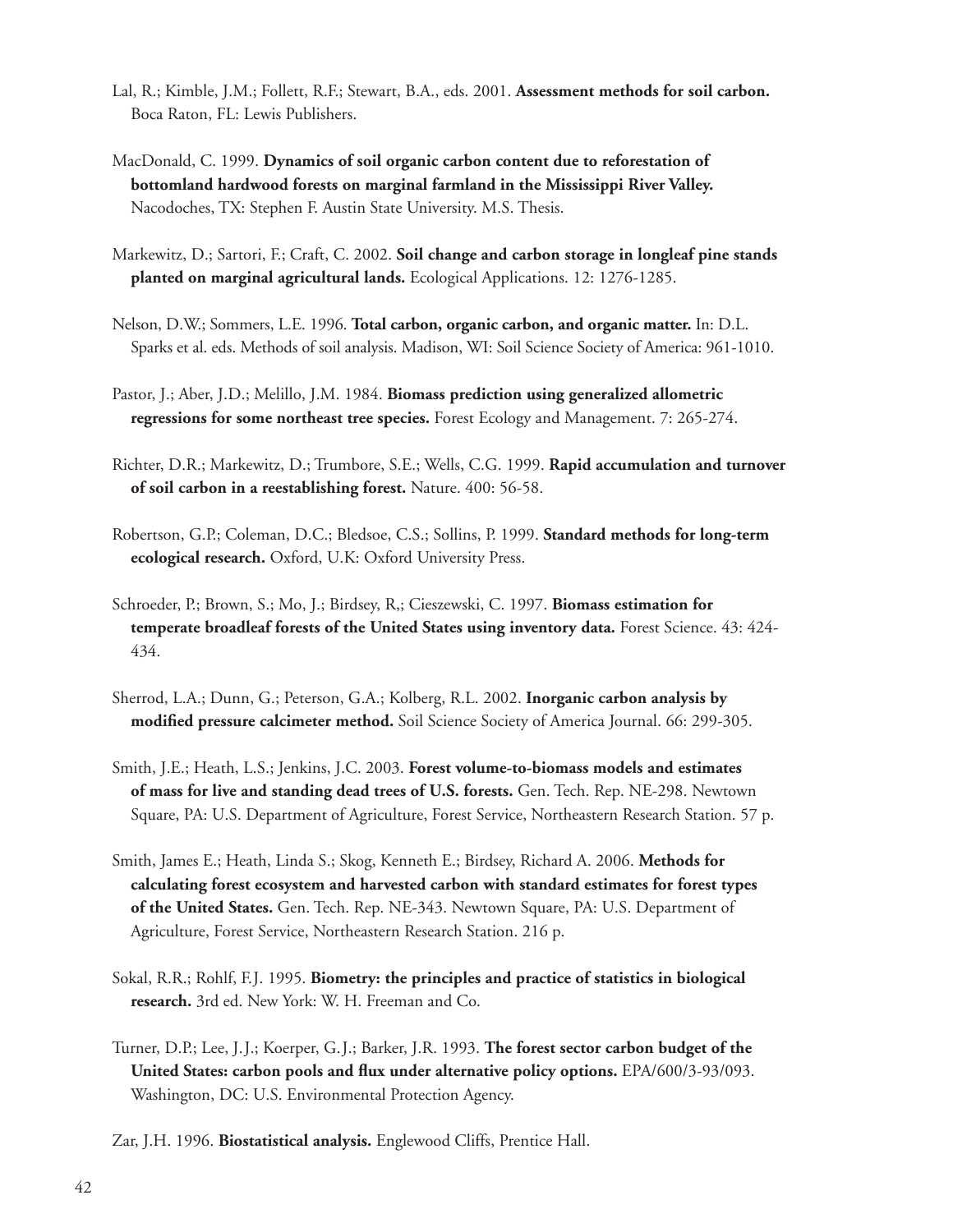Pearson, Timothy R.H.; Brown, Sandra L.; Birdsey, Richard A. 2007. **Measurement guidelines for the sequestration of forest carbon.** Gen. Tech. Rep. NRS-18. Newtown Square, PA: U.S. Department of Agriculture, Forest Service, Northern Research Station. 42 p.

Measurement guidelines for forest carbon sequestration were developed to support reporting by public and private entities to greenhouse gas registries. These guidelines are intended to be a reference for designing a forest carbon inventory and monitoring system by professionals with a knowledge of sampling, statistical estimation, and forest measurements. This report provides guidance on defining boundaries; measuring, monitoring, and estimating changes in carbon stocks; implementing plans to measure and monitor carbon; and developing quality assurance and quality control plans to ensure credible and reproducible estimates of the carbon credits. Expected users include entities, e.g., individual landowners, industrial forestry companies and managers of utility company lands, within the United States who are interested in implementing forestry activities and projects designed to generate carbon credits that could be traded as an offset, or for registering carbon dioxide reductions using the U.S. Department of Energy 1605(b) voluntary reporting registry.

KEY WORDS: greenhouse gas registries, carbon sequestration, forest measurements, carbon monitoring.

The U.S. Department of Agriculture (USDA) prohibits discrimination in all its programs and activities on the basis of race, color, national origin, age, disability, and where applicable, sex, marital status, familial status, parental status, religion, sexual orientation, genetic information, political beliefs, reprisal, or because all or part of an individual's income is derived from any public assistance program. (Not all prohibited bases apply to all programs.) Persons with disabilities who require alternate means for communication of program information (Braille, large print, audiotape, etc.) should contact USDA's TARGET Center at (202)720-2600 (voice and TDD). To file a complaint of discrimination, write to USDA, Director, Office of Civil Rights, 1400 Independence Avenue, S.W., Washington, DC 20250-9410, or call (800)795-3272 (voice) or (202)720-6382 (TDD). USDA is an equal opportunity provider and employer.